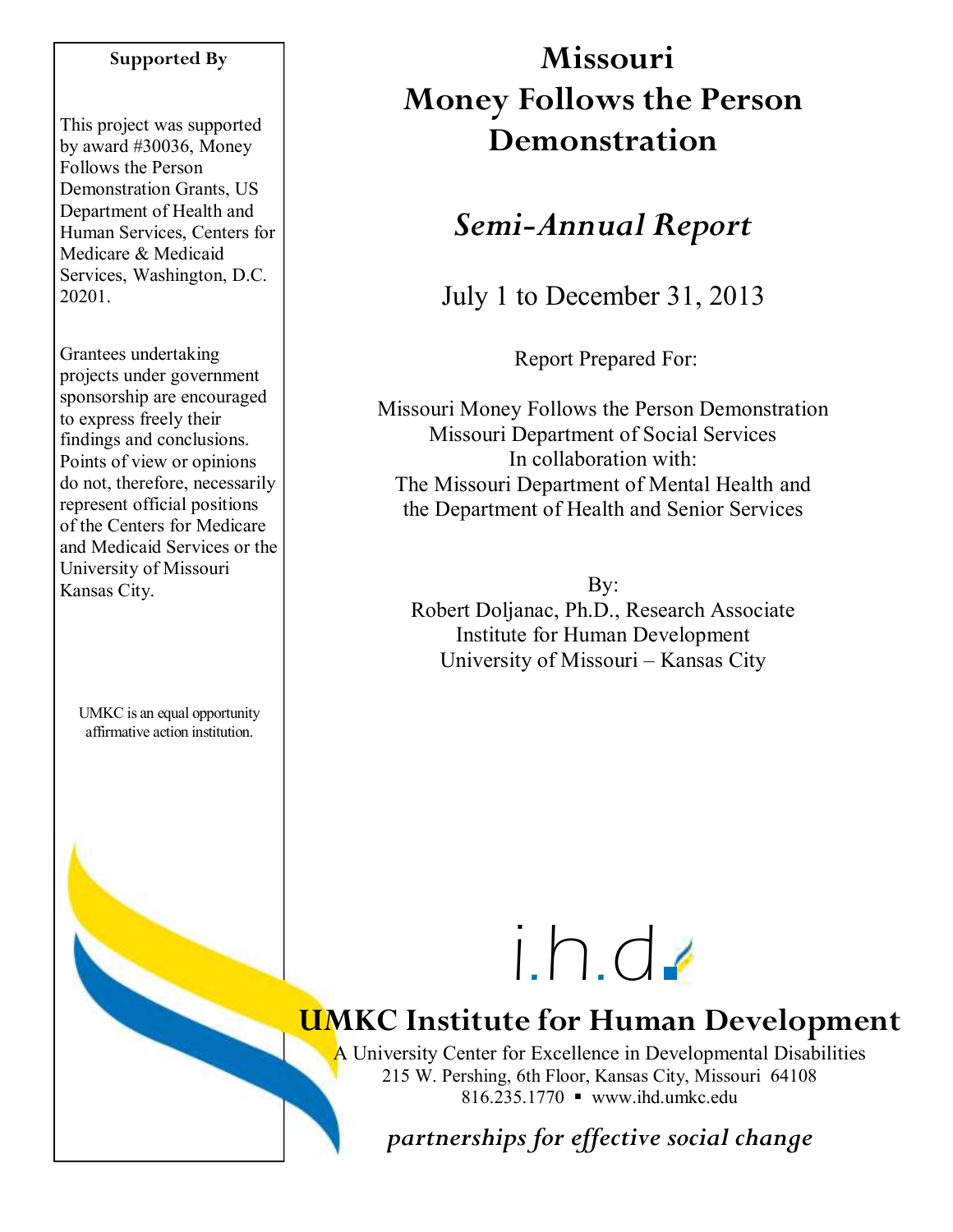# **TABLE OF CONTENTS**

| Area 1: Establish practices and policies to screen, identify, and assess persons who<br>are candidates for transitioning into the community through the MFP Project  8<br>Objective 1a: Changes in relevant policies and procedures related to screening,<br>Objective 1b: Number of eligible MFP participants who choose to participate in                                                                                                                                                                                                                                             |  |
|-----------------------------------------------------------------------------------------------------------------------------------------------------------------------------------------------------------------------------------------------------------------------------------------------------------------------------------------------------------------------------------------------------------------------------------------------------------------------------------------------------------------------------------------------------------------------------------------|--|
| Area 2: Development of flexible financing strategies or other budget transfer<br>Objective 2a: Changes in the balance of long term care funding between                                                                                                                                                                                                                                                                                                                                                                                                                                 |  |
| Objective 2b: Increases in the number of persons funded under the Medicaid<br>Objective 2c: Increases in the amount of funding for supplemental services                                                                                                                                                                                                                                                                                                                                                                                                                                |  |
|                                                                                                                                                                                                                                                                                                                                                                                                                                                                                                                                                                                         |  |
| Area 3: Availability and accessibility of supportive services for MFP participants 15<br>Objective 3a: Level of consumer involvement in planning transitions and delivery<br>Objective 3b: Types of housing selected by participants in MFP 17<br>Objective 3c: Number of MFP participants who choose to self-direct services  19<br>Objective 3d: Number of individuals who were unable to transition due to a lack<br>Objective 3e: Types and amount of transition services including supplemental<br>Objective 3f: Why individuals interested in participating in MFP were unable to |  |
| Area 4: Performance of a cost analysis on support services for individuals<br>Objective 4a: Cost of Medicaid services prior to participating in MFP 26<br>Objective 4b: Cost of Medicaid services after transitioning and participating in<br>26                                                                                                                                                                                                                                                                                                                                        |  |
| Area 5: Development of policies and practices to improve quality management<br>systems to monitor services and supports provided to participants in the MFP<br>Project.<br>Objective 5a: Level of satisfaction with home and community based services and                                                                                                                                                                                                                                                                                                                               |  |
|                                                                                                                                                                                                                                                                                                                                                                                                                                                                                                                                                                                         |  |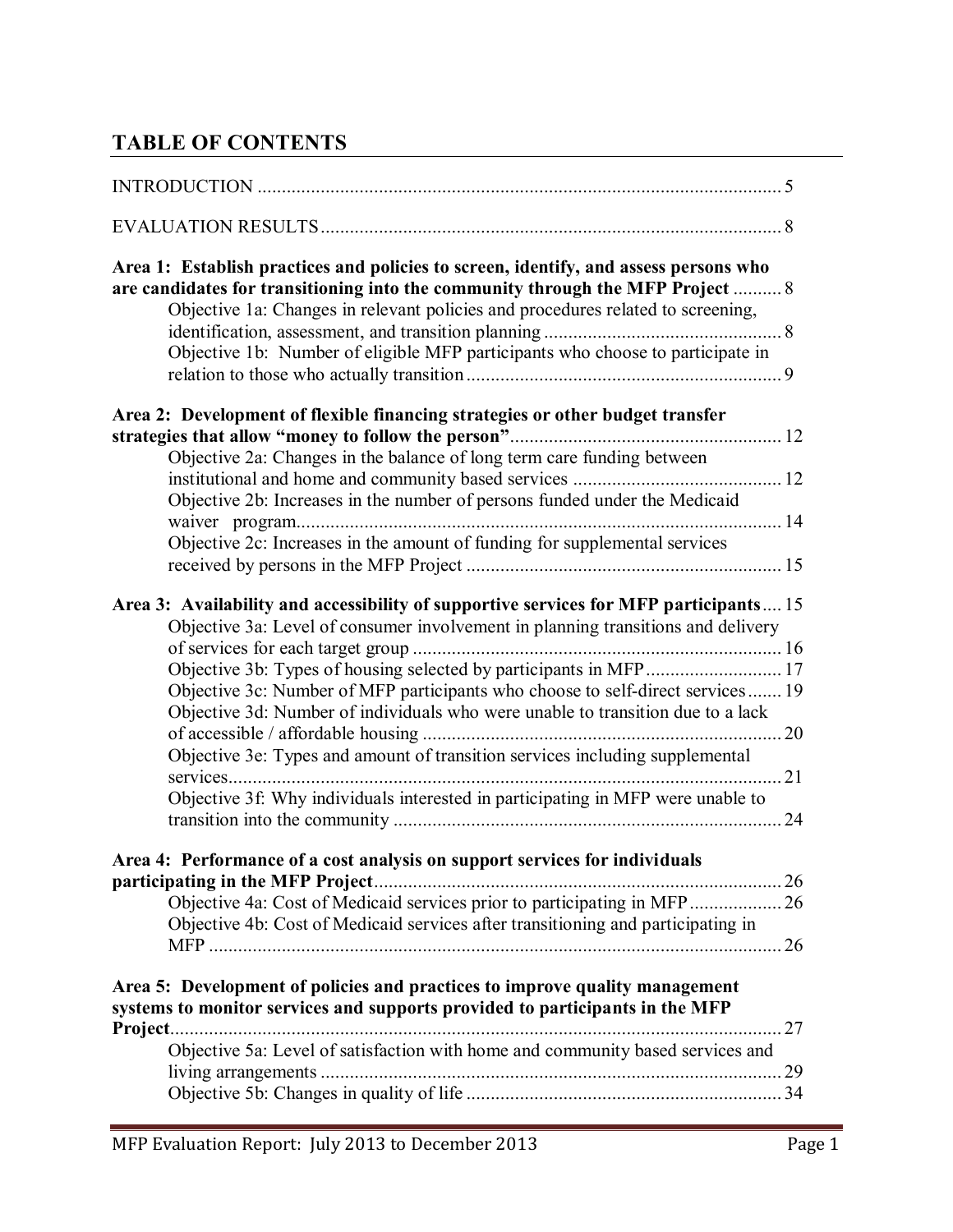| Area 6: Persons eligible to participate in MFP and who decline or cease       |  |
|-------------------------------------------------------------------------------|--|
| participation will be evaluated to determine the reasons for their decisions. |  |
| Individuals who die while participating in MFP will have the cause of death   |  |
|                                                                               |  |
|                                                                               |  |
|                                                                               |  |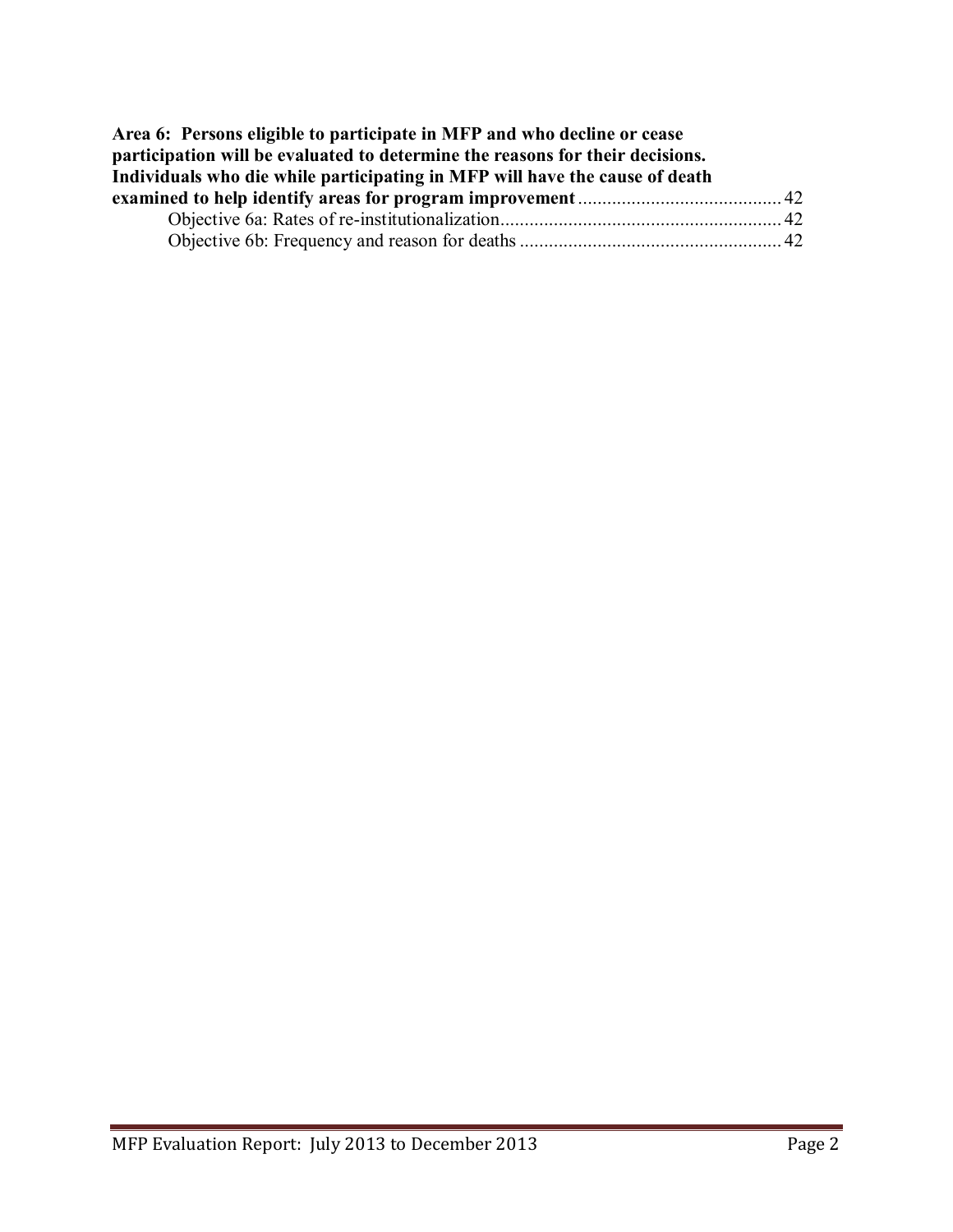# **TABLE OF TABLES**

| Table 1. Number persons assessed and/or transitioned this reporting period  10            |  |
|-------------------------------------------------------------------------------------------|--|
|                                                                                           |  |
| Table 2b. Annual proportion of LTC expenditures for persons with DD spent on HCBS         |  |
|                                                                                           |  |
|                                                                                           |  |
|                                                                                           |  |
|                                                                                           |  |
|                                                                                           |  |
| Table 8. Improvements in Quality of Life Domains from baseline to first yr. follow-up  35 |  |
| Table 9. Significant differences between assessments in Quality of Life Domains by        |  |
| Table 10. Outcomes and data elements for measuring progress toward Area 1, Objectives     |  |
| Table 11. Outcomes and data elements for measuring progress toward Area 2, Objectives     |  |
| Table 12. Outcomes and data elements for measuring progress toward Area 3, Objectives     |  |
| Table 13. Outcomes and data elements for measuring progress toward Area 4, Objectives     |  |
| Table 14. Outcomes and data elements for measuring progress toward Area 5, Objective      |  |
| Table 15. Outcomes and data elements for measuring progress toward Area 6, Objective      |  |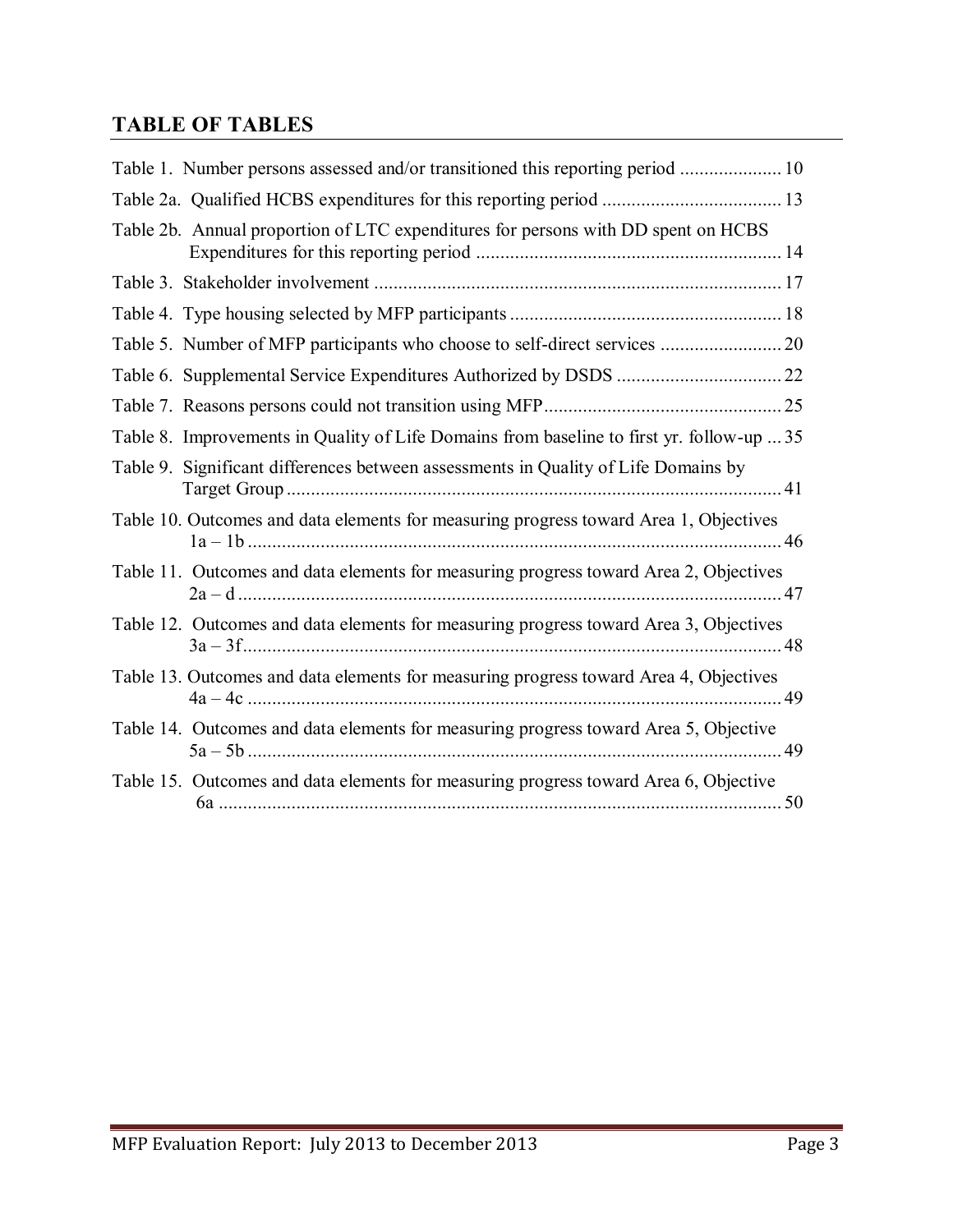## **TABLE OF FIGURES**

| Figure 3a. Type of housing selected by MFP participants this reporting period 18  |  |
|-----------------------------------------------------------------------------------|--|
| Figure 3b. Type of housing selected by MFP participants since start of project 19 |  |
|                                                                                   |  |
|                                                                                   |  |
|                                                                                   |  |
|                                                                                   |  |
|                                                                                   |  |
|                                                                                   |  |
|                                                                                   |  |
|                                                                                   |  |
|                                                                                   |  |
|                                                                                   |  |
|                                                                                   |  |
|                                                                                   |  |

# **APPENDIX**

| Appendix A: |  |
|-------------|--|
|             |  |
|             |  |
|             |  |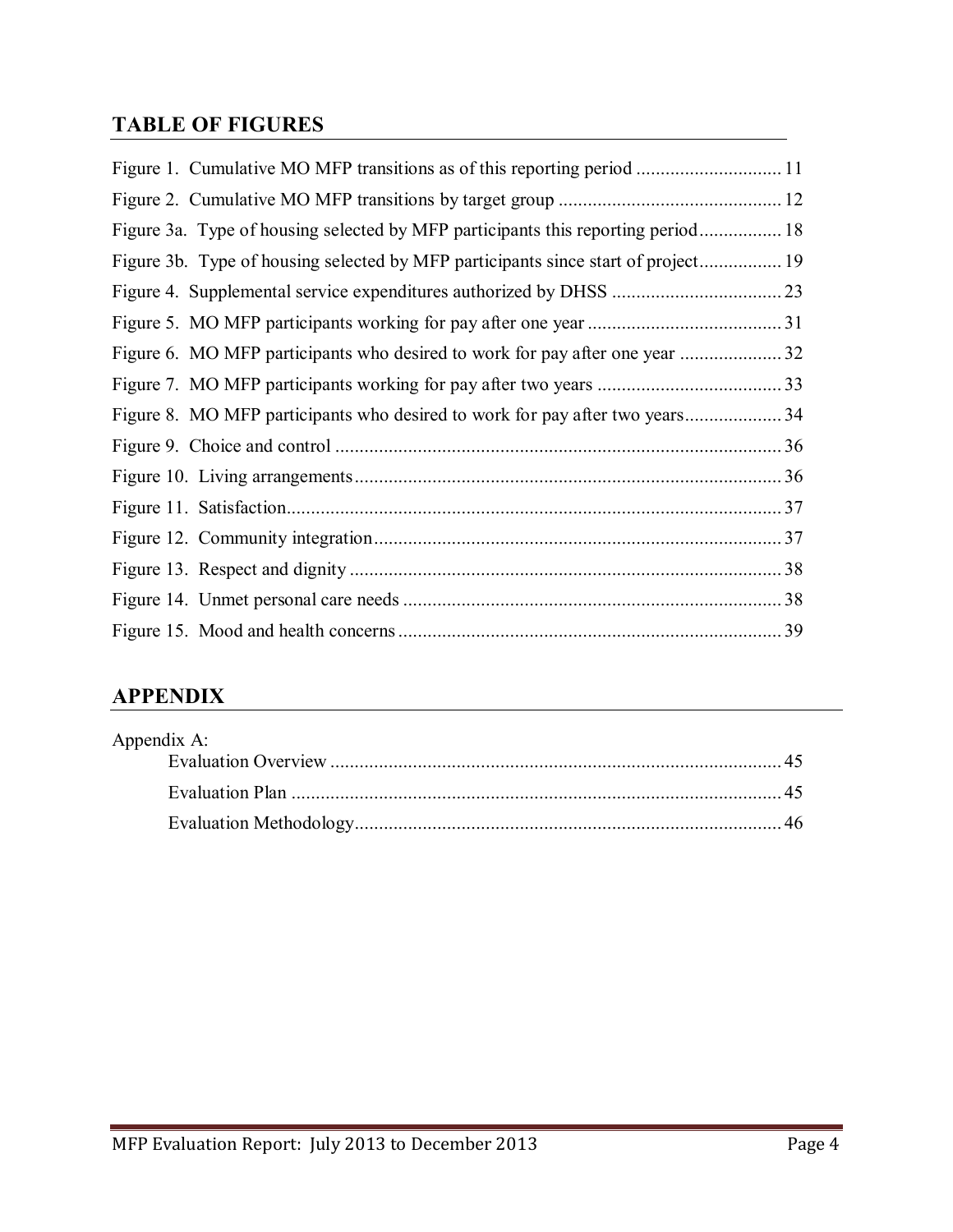# **INTRODUCTION**

The federal Money Follows the Person demonstration was authorized by Congress as part of the 2005 Deficit Reduction Act (DRA) and was extended under the Affordable Care Act (ACA). MFP offers states the opportunity to receive enhanced federal matching funds for covered Home and Community Based Services (HCBS) for 12 months for each Medicaid beneficiary who transitions from an institutional setting to back to a community based setting as a Money Follows the Person (MFP) participant.

The Center for Medicare and Medicaid Services (CMS) has defined Money Follows the Person (MFP) as "a system of flexible-financing for long-term services and supports that enable available funds to move with the individual to the most appropriate and preferred setting as the individual's needs and preferences change." This approach has two major components. One component is a financial system that allows sufficient Medicaid funds to be spent on home and community-based services. This often involves a redistribution of State funds between the long term institutional care (LTC) and community based state plan and waiver programs. The second component is a nursing facility transition program that identifies consumers in institutions who wish to transition to the community and helps them to do so.

This grant supports State efforts to: a) rebalance LTC support systems so that individuals have a choice where they live and receive services; b) transition individuals from institutions who want to live in the community; and c) promote a strategic approach to implement a system that provides person centered, appropriate, needs based quality of care and quality of life services that ensures the provision of, and improvement of such services in both home and community based settings.

The overall goal of the Money Follows the Person Demonstration (MFP) is to support and assist persons with disabilities or who are aging to make the transition from nursing homes and state habilitation centers to quality community settings that can meet their individual support needs and preferences. This project will enhance existing state efforts to reduce the use of institutional, long-term care services and increase the use of home and community based programs.

The purpose of this proposal is to evaluate the effectiveness of the State of Missouri's Money Follows the Person Project, provide information for program improvement and provide information to speak with the state legislature to gain support to sustain and to grow the program. This evaluation process will generate data briefs and reports that can be used to inform key legislative members and others. These reports can also be used by MFP stakeholders as part of community outreach to attract individuals to participate in the program and return more individuals to the community.

This program evaluation will examine points throughout the transition process from institutions to community settings. These stages include but are not limited to: how the persons in the project are selected as participants; the type of funding they will receive; the type of residence they will occupy; the support services they will receive; and their satisfaction with these services. Information will be gathered on MFP participants that leave the program to help identify the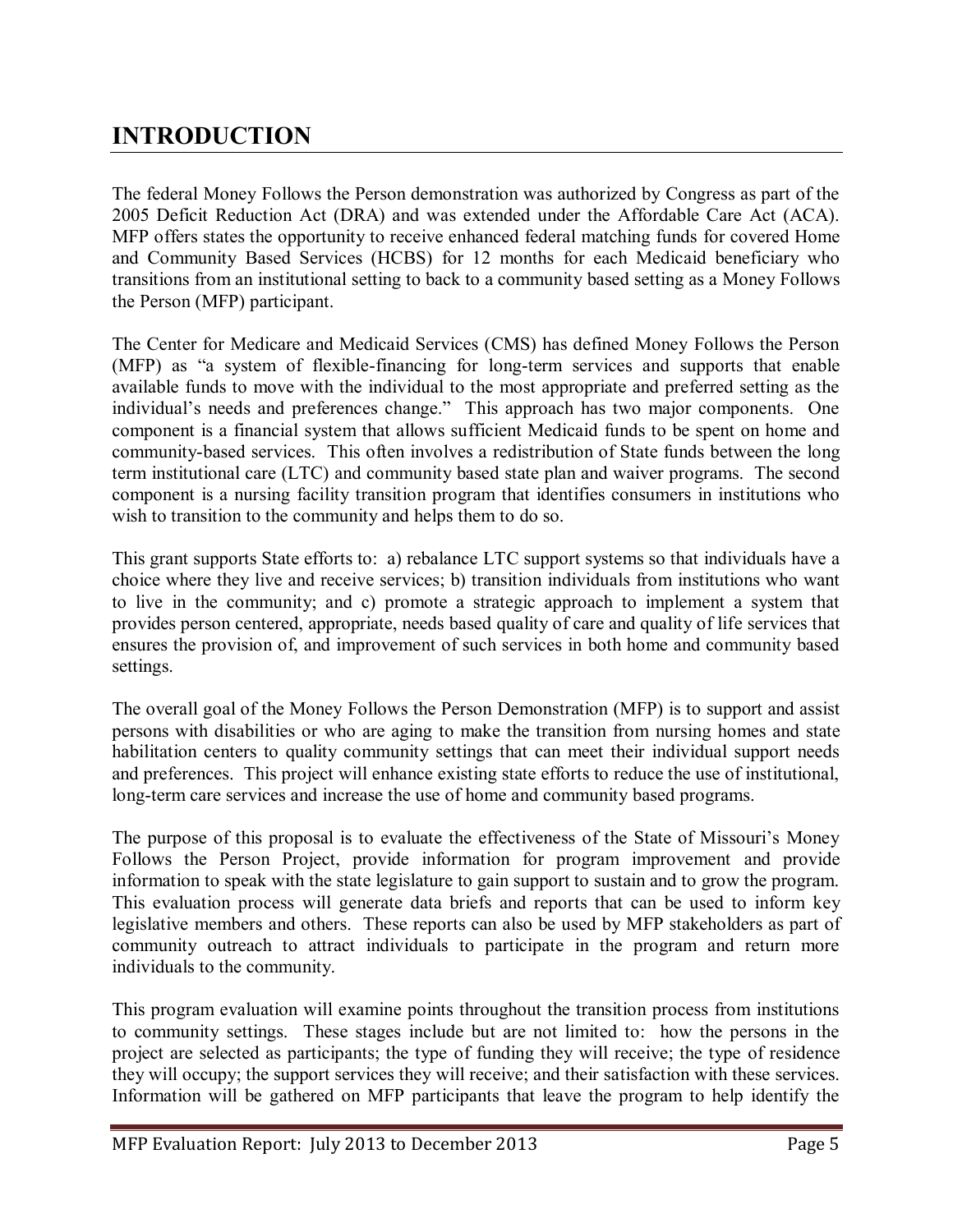reasons for their leaving. This information can be used to identify trends and aid in the development of supports and services to help keep individuals living in community settings. This will become important as individuals with more complicated needs return to the community and aid the MFP Project in reaching their benchmarks for successful community transitions.

The following objectives have been developed to examine and evaluate various aspects of the MFP project. It is intended that these objectives will provide feedback on essential components of the project that are necessary for the project to be successful.

Area 1: Establish practices and policies to screen, identify, and assess persons who are candidates for transitioning into the community through the MFP project.

- **Objective 1a:** Changes in relevant policies and procedures related to screening, identification, assessment, and transition planning.
- **Objective 1b:** Number in each target group who choose to participate and those who actually transition.

**Area 2:** Development of flexible financing strategies or other budget transfer strategies that allow "money to follow the person".

- **Objective 2a**: Changes in the balance of long term care funding between institutional and home and community based services.
- **Objective 2b**: Increases in the number of persons funded under the Medicaid Waiver program.
- **Objective 2c**: Increases in the amount of funding for supplemental services received by persons in the MFP Project.

**Area 3:** Availability and accessibility of supportive services for MFP participants. Supportive services include a full array of health services, 'one time' transitions services, adaptive medical equipment, housing and transportation.

- **Objective 3a**: Level of consumer involvement in planning transitions and delivery of services.
- **Objective 3b:** Types of housing selected by participants in MFP.

**Objective 3c:** Number of MFP participants who self-direct services.

**Objective 3d**: Number of individuals who were unable to transition due to lack of housing.

**Objective 3e:** Types and amounts of transition services, including demonstration and supplemental services, used by MFP participants.

**Objective 3f:** Why individuals interested in participating in MFP were unable to transition.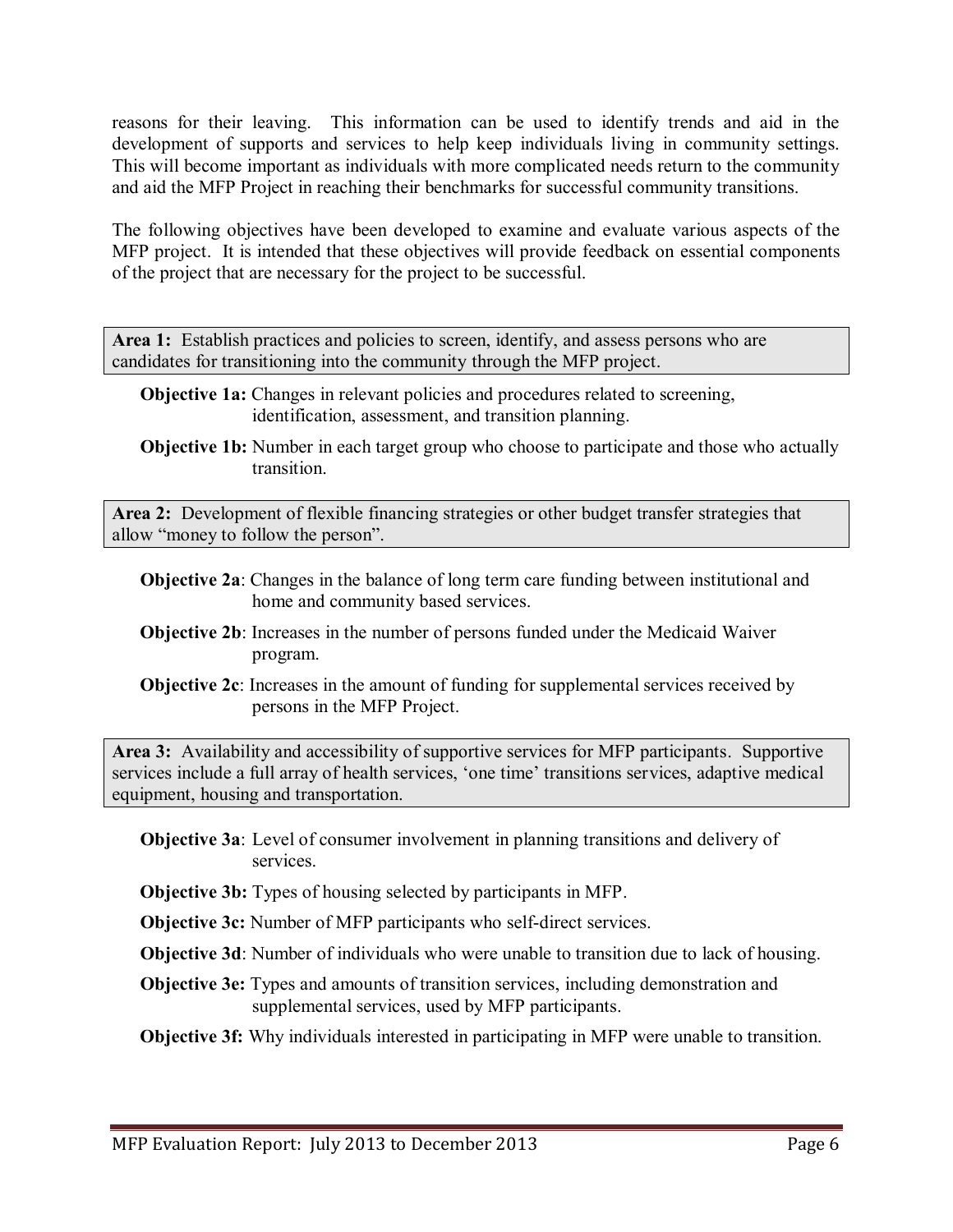**Area 4:** Performance of a cost analysis on support service costs for individuals participating in the MFP Project.

**Objective 4a**: Medicaid costs prior to participation in MFP. **Objective 4b**: Medicaid costs following transition and participating in MFP.

Area 5: Development of policies and practices to improve quality management systems to monitor services and supports provided to participants in the MFP Project.

**Objective 5a**: Level of satisfaction with home and community based services including living arrangements. **Objective 5b:** Changes in quality of life.

**Area 6:** Persons eligible to participate in MFP and who decline or those persons enrolled in MFP and who cease participation in MFP will be evaluated to determine the reasons for their decisions. Individuals who die while participating in MFP will also have their cause of death examined.

**Objective 6a**: Rates of re-institutionalization of MFP participants and reasons cited. **Objective 6b**: Frequency and reason for deaths.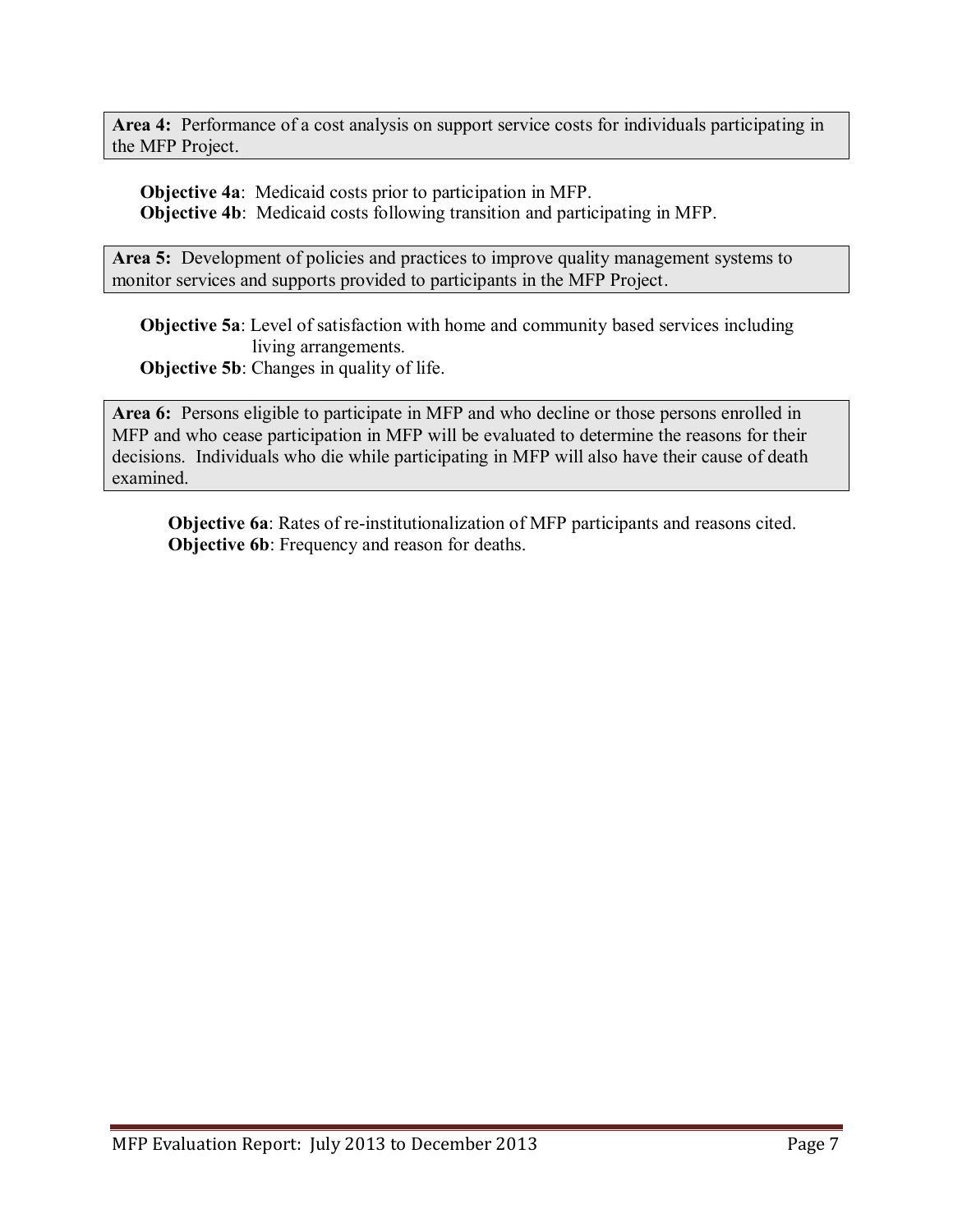# **EVALUATION RESULTS**

The Evaluation Results section provides a description of the Money Follows the Person Demonstration activities and progress made with regard for each goal and objective. For each area goal, the objectives, outcomes, strategies or activities, and data measures are stated. This is followed by a discussion of the progress made during July 2013 through December 2013. For some data measures, baseline data was available. In this circumstance, progress over time is compared. When baseline data is not available, the discussion is limited to progress made during this reporting period, which may serve for comparison in upcoming years.

Area 1: Establish practices and policies to screen, identify, and assess persons who are candidates for transitioning into the community through the MFP project.

The rationale for this goal is to examine state policies and procedures for changes that will affect individuals who express a desire to leave an institutional living setting and return to the community. This goal is intended to help determine if the state has made permanent changes in their system to ensure that persons have access to a transparent process for returning to their communities.

#### **Objective 1a:** Changes in relevant State policies and procedures related to screening, identification, assessment, and transition planning.

The Missouri Money Follows the Person Demonstration Project has targeted three groups of persons to be involved in the program: persons with developmental disabilities including those with developmental disabilities and mental illness, persons with a physical disability, and the Aged. The state agencies involved in providing services to these groups will be surveyed based on the populations they serve. Persons with an intellectual or developmental disability (DD) it will be the Department of Mental Health (DMH) – Division of Developmental Disabilities (DDD). The aged (aged 63 and older) and persons with physical disabilities under the age of 63 (PD) will be served by the Department of Health and Senior Services (DHSS) – Division of Senior and Disability Services (DSDS).

For this reporting period, representatives from the Department of Mental Health – Division of Developmental Disabilities reported no new or pending legislative initiatives that would affect the MFP Program. The DMH has developed and re-structured staff positions related to transitions that included Employment Coordinators, Family Support Coordinators, and Community Living Coordinators. The DSS in partnership with DMH and DHSS applied to CMS for a Balancing Incentives Program and was approved in June 2012 to begin in July 2012. This program makes Missouri eligible for an enhanced federal match rate of 2% for all noninstitutional long term supports and services (LTSS). This funding will help create structural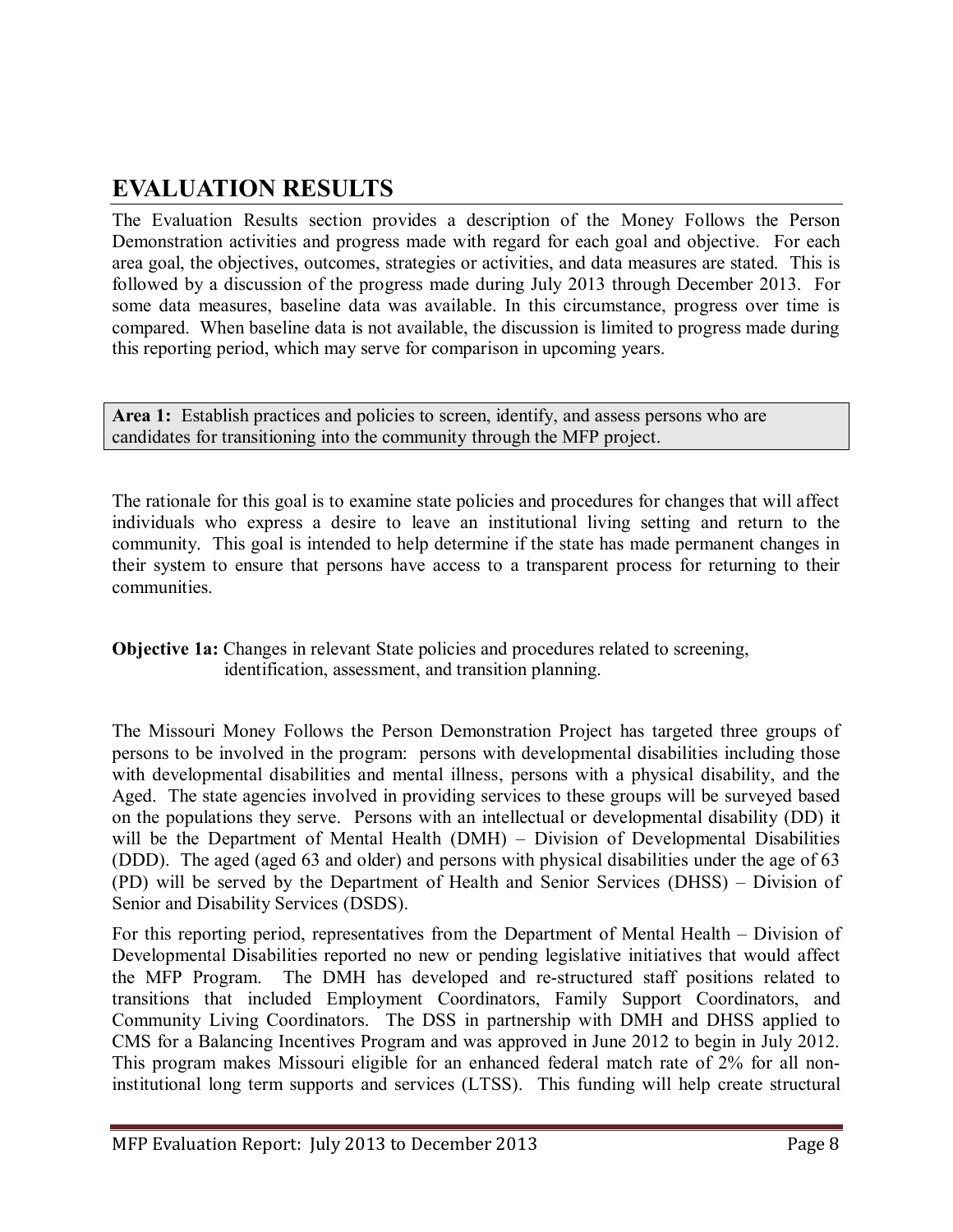changes to the LTSS system: No Wrong Door / Single Point Entry System, conflict-free case management and a core standardized assessment instrument.

The Division of Developmental Disabilities continues to have a major focus on guardianship outreach in regard to transition for the DD and DD/MI target groups. It has proven difficult to obtain guardianship consent for this population. To help address this problem, the division has developed and implemented a series of approaches. This includes the sharing of transition success stories on video and in parent organization meetings, meeting one-on-one with peers, and providing video tapes on community housing options. The MO MFP stakeholder group also addresses this issue with guardians across all target populations. The division has also made efforts to provide technical assistance and training for DMH's Community Living Coordinators and Service Coordinators in order for them to better understand the process for transitioning people with DD out of nursing homes.

For the time period covered by this report, the Department of Health and Senior Services continued to use their HCBS Web Tool or InterRAI Home Care Assessment System (InterRAI HC) which is intended to enhance the client assessment process and HCBS authorization. The Inter RAI HC focuses on a person's functioning and quality of life by assessing needs, strengths, and preferences. Upon completion, the Inter RAI HC calculates the participant's nursing facility level of care for eligibility purposes. This assessment is also intended to help provide a continuity of care across settings and promote a person centered evaluation. In conjunction to the HCBS Web Tool, DHSS has implemented a data base system, the Case Compass which focuses on gathering pertinent information on critical incidents / abuse, neglect and exploitation involving their clients which includes MFP participants.

In October of 2013, the MOCOR (Missouri Community Options and Resources) website and toll free phone number went into operation. The site enables users to assess, learn and search for long-term support information and services throughout Missouri. MOCOR state partners include the Missouri Departments of Health & Senior Services, Mental Health and Social Services.

#### **Objective 1b:** Number of eligible MFP participants who choose to participate in relation to those who actually transition.

In order to be eligible to participate in MFP, an individual must have resided in a habilitation center or nursing facility for at least 90 days of non-Medicare rehabilitation; received MO HealthNet benefits in the care facility for one day; and transition to a home that is leased or owned by the participant or participant's family or move to residential housing with no more than four individuals living in the house. From July 2013 to December 2013, a total of 230 persons were assessed to determine eligibility for participation in MFP. Again, for the period covered in this report, 84 persons were identified as being eligible for MFP and transitioned into the community.

The MO MFP has created a website for nursing home staff to enter MDS Section Q referrals online. This was accompanied by a webinar training session for nursing home personnel on how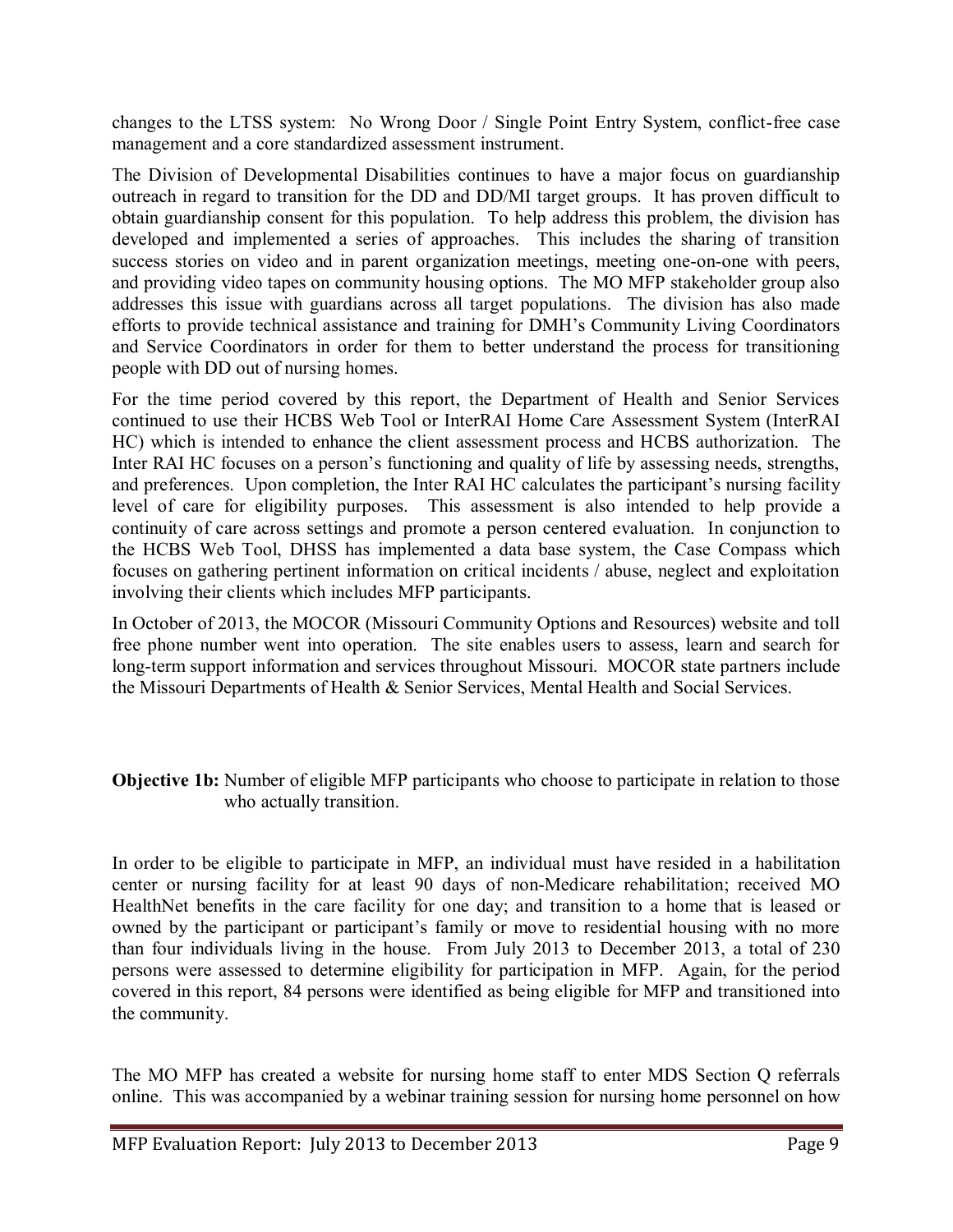to best make referrals using this website. A slight increase in referrals from facilities which had not previously submitted Section Q referrals was reported for this period. For July to December 2013, 147 persons were referred to MO MFP through Section Q and 19 of these individuals were then enrolled in the MFP program and transitioned to the community. It is expected that individuals identified through Section Q during this time period will likely show as enrolled in the program next reporting period, as actual transitions can take months to occur. As more individuals move out of nursing facilities due to MFP, people are becoming aware of the program and the Missouri MFP Project continues to receive more self-referrals regarding the program and possible eligibility. MO MFP is also receiving more contacts from family members regarding the program and what it might do for their family members. The use of the MO MFP website and brochures will continue to be used for outreach. Training and outreach programs will continue with nursing home staff on the reporting process for "Yes" responses to Section Q.

#### **Table 1.**

|                                                                                                                    | Aged | DD  | PD. | $D$ $D$ /MI |
|--------------------------------------------------------------------------------------------------------------------|------|-----|-----|-------------|
| Number of institutionalized residents<br>assessed to determine eligibility for MFP<br>during this reporting period | 57   | 17  | 154 | 2           |
| Number of eligible institution residents<br>who transitioned during this reporting<br>period                       | 20   | 13  | 49  | 2           |
| Cumulative number of eligible<br>institutionalized residents who transitioned<br>due to MFP                        | 182  | 262 | 353 | 30          |

## **MO MFP**

#### **Assessment and Transition Status: July to December 2013**

The 84 MO MFP transitions that were reported for this time period will allow the MO MFP project to achieve the 2013 target goal of 143 transitions. Difficulties in achieving the transition goals for individual target groups are still evident. Shortfalls in transitions are still found for the Aged and those in the DD/MI target groups.

The implementation of the Section Q website accompanied by training for nursing home staff on the implementation of Section Q was hoped to aid the MO MFP project in achieving transition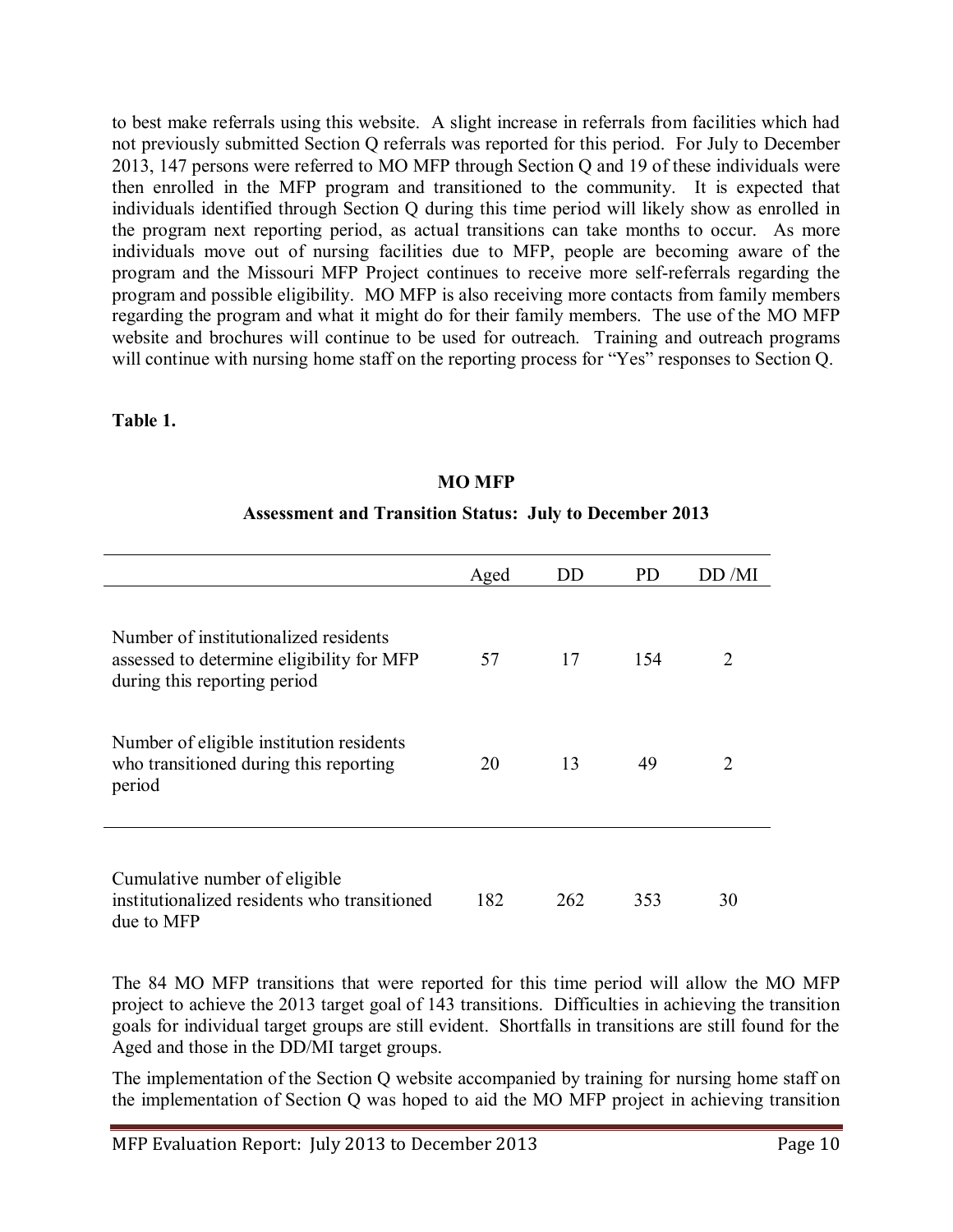goals. At the time of this report, a slight increase in referrals from nursing homes that had not made prior referrals was noted. The MO MFP staff intend to continue outreach efforts with nursing home staff to achieve transition goals.

Despite these issues, by the end of December 2013, a total of 827 individuals had enrolled in the MO MFP project and returned to live in the community. Figure 1 shows the cumulative progress the MO MFP project has made in the state of Missouri in returning individuals to the community.

#### **Figure 1.**



#### **July 2013 to December 2013**

**Cumulative MFP Enrollees, Current MFP Participants, and New MFP Enrollees**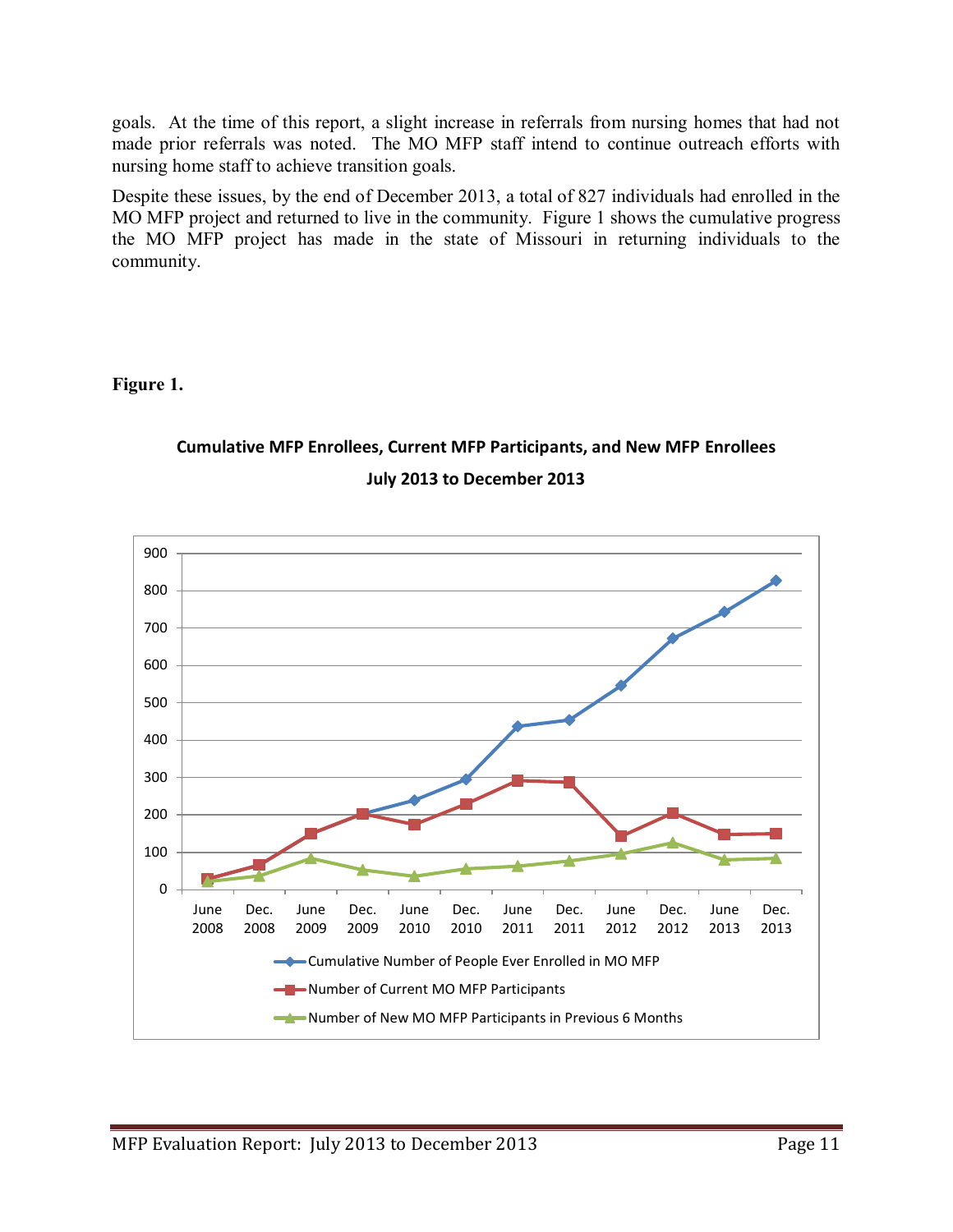For this reporting period, the majority of persons enrolling in the MFP program and returning to the community was in the physically disabled target group (n=49). 20 Aged returned to the community for this reporting period and 13 persons with a DD also made this transition. Rates for persons in the Aged transition target group showed some improvement for this time period but continue to be below annual target expectations. Referrals that resulted from Section Q have also shown a slight gain and will continue to be monitored by the MO MFP project staff to identify problem areas and help develop processes to improve the referral rate. Figure 2 shows the cumulative community transitions broken down by target group with the project target goals for each group. Transition goals are set by the state.

## **Figure 2.**



**Cumulative Transitions as of December 2013 by Target Group**

**Area 2:** Development of flexible financing strategies or other budget transfer strategies that allow "money to follow the person".

The rationale for this goal was to examine state policies and approaches to ensuring that funding is provided for persons who transition back into the community. This is intended to help ensure that persons can obtain needed support services to fully participate in their community.

#### **Objective 2a**: Changes in the balance of long term care funding between institutional and home and community based services.

The DHSS reported that during this reporting period, there were no changes in state policies or procedures relevant to budgeting and financing for the Aged or the PD in the MO MFP program. The DHSS continues to offer an Adult Day Care Waiver as adding this service to the Aged and Disabled Waiver. During the period covered in this report, the MO DDD submitted a waiver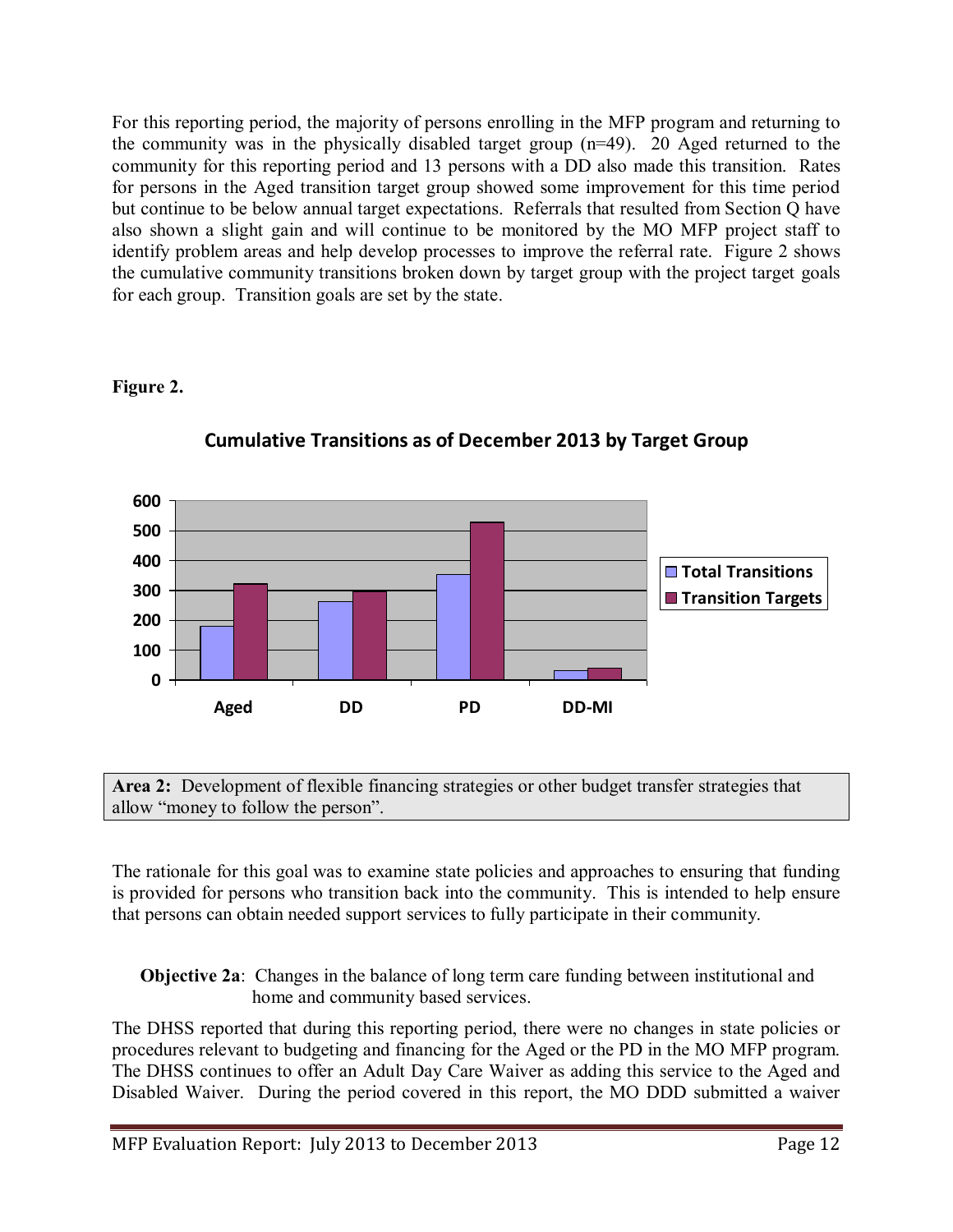amendment to the CMS to expand the coverage of Missouri Comprehensive Waiver. The approval of a waiver amendment by CMS now allows the MO DDD to provide 8,500 slots under the MO Comprehensive Waiver. The Community Support Waiver now provides 1,575 slots. No changes were reported in state practices or policies that would affect the transitioning of money from LTC institutions to community programs.

#### **Table 2a.**

| Year | Target Level<br>Spending | Percent Annual<br>Growth Projected | Total Spending for<br>the Calendar Year | Percent of Target<br>Level Reached |
|------|--------------------------|------------------------------------|-----------------------------------------|------------------------------------|
| 2008 | \$867,401,313            | $\overline{4}$                     | \$848,348,408                           | 97.80%                             |
| 2009 | \$902,095,157            | $\overline{4}$                     | \$950,207,636                           | 105.33%                            |
| 2010 | \$938,176,756            | $\overline{4}$                     | \$1,032,654,952                         | 110.07%                            |
| 2011 | \$975,701,618            | $\overline{4}$                     | \$1,032,114,154                         | 105.78%                            |
| 2012 | \$1,014,727,475          | $\overline{4}$                     | \$1,164,955,196                         | 114.80%                            |
| 2013 | \$1,055,314,366          | 4                                  | \$1,273,658,732                         | 120.69%                            |

#### **Qualified Total Medicaid HCBS Expenditures**

The State of Missouri continues to anticipate a four percent increase in total Medicaid HCBS expenditures for each year of the demonstration program. For this reporting period, the State of Missouri continued to make increases in the amount of expenditures for total HCBS Medicaid expenditures (federal and state funds) for all Medicaid recipients. This includes, but is not limited to MFP participants (See Table 2a).

An example of the State of Missouri's commitment to changing the balance in long term funding can be observed in annual funding levels reported by the Missouri Division of Developmental Disabilities for LTC expenditures spent on HCBS support and services for persons with DD (See Table 2b). The State of Missouri anticipates a two percent increase in total Medicaid HCBS expenditures for persons with DD for each year of the demonstration program due to awareness of available services in response to implementation of the MFP demonstration. For this reporting period, the State of Missouri reached the target goal and is only slightly short of the annual target goal.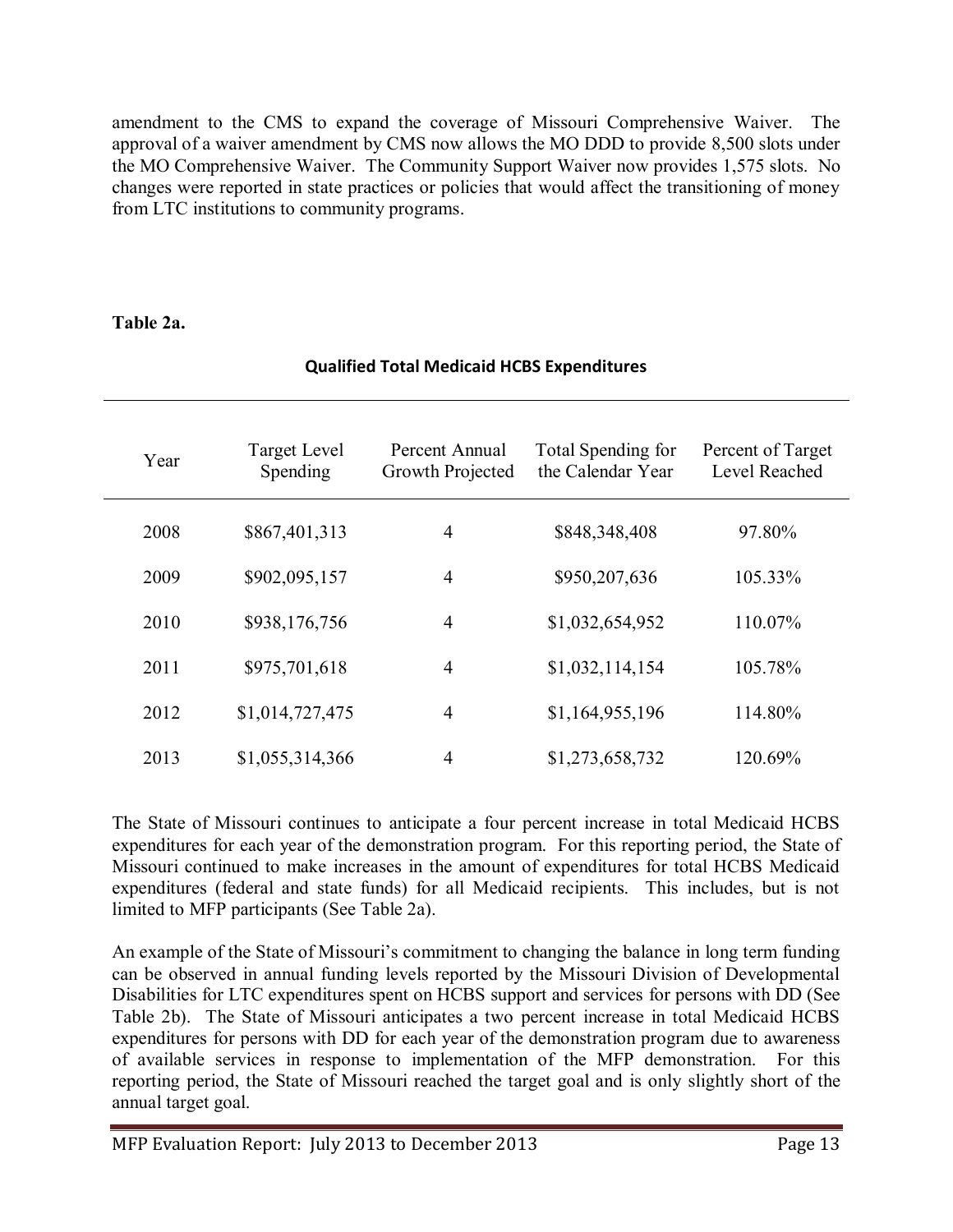#### **Table 2b.**

| Year | <b>Annual Target Level</b><br>Spending | <b>First Spending Period</b> | Second Spending<br>Period |
|------|----------------------------------------|------------------------------|---------------------------|
| 2008 | 75.0                                   | 73.0                         | 73.0                      |
| 2009 | 77.0                                   | 79.0                         | 78.0                      |
| 2010 | 79.0                                   | 85.0                         | 77.0                      |
| 2011 | 81.0                                   | 82.0                         | 82.0                      |
| 2012 | 83.0                                   | 63.0                         | 73.0                      |
| 2013 | 85.0                                   | 84.0                         | 85.0                      |

#### **Annual Proportion of LTC Expenditures for Persons with DD Spent on HCBS Expenditures Through the DD Waiver as of December 2013**

#### **Objective 2b**: Increases in the number of persons funded under the Medicaid waiver program.

During this reporting period, the DHSS continued to offer an Adult Day Care Waiver as a service to the Aged and Disabled Waiver. The approval of a waiver amendment by CMS allows the MO DDD to provide 8,500 slots under the MO Comprehensive Waiver. The Community Support Waiver now provides 1,575 slots and has an increase in the annual cost limit.

The state of Missouri applied for and received approval for a Prevention Waiver called "Partnership for Hope" for individuals with a developmental disability. This waiver is a partnership between the Division of Developmental Disabilities and 99 counties in MO. This waiver will be used to serve individuals who can be supported with an annual cost cap of \$12,000 or less. It is intended that this waiver will help reduce the state's waiver waiting list and help prevent future out of home placements. As of November 2013, the MO DDD has enrolled 2,623 individuals in this waiver program.

The MO Departments of Social Services, Health and Senior Services and Mental Health developed a plan to remove Adult Day Health Care service (ADHC) from the Medicaid State Plan and offer this service through a HCBS waiver. The state received federal authorization for this change and these services are now provided under the Adult Day Health Care Services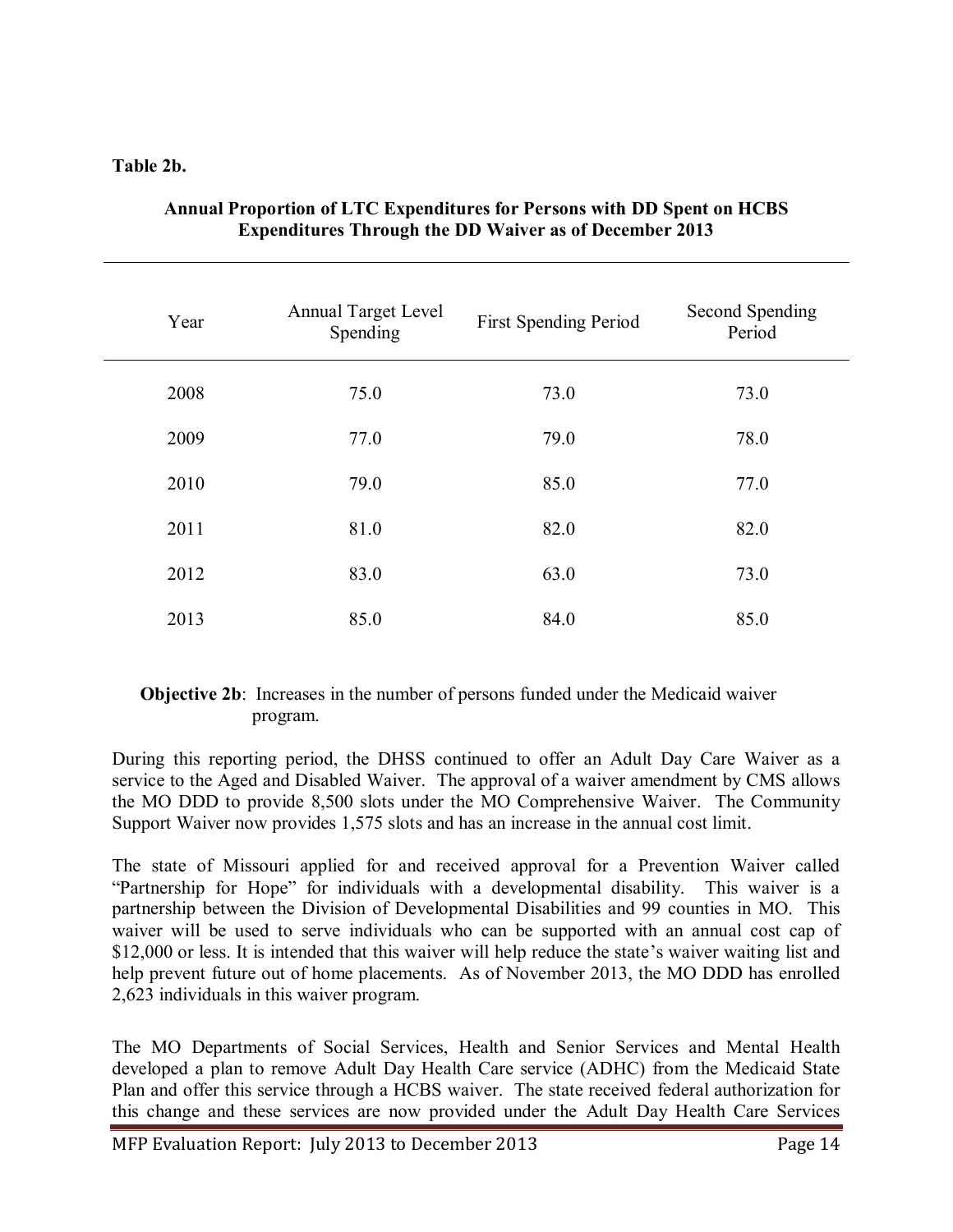(ADHC) waiver. Individuals who are authorized for day care services under the waiver are now billed in 15 minute units instead of half/full day authorizations. These organized programs consist of therapeutic, rehabilitative and social activities provided outside the home, for a period of less than twenty-four (24) hours, to persons with functional impairments of at least a nursing facility level of care. ADHC is funded through MO HealthNet with the Department of Social Services, MO HealthNet Division (MHD) and Social Services Block Grant (SSBG) with the Department of Health and Senior Services.

#### **Objective 2c**: Increases in the amount of funding for demonstration transition services received by persons in the MFP Project.

For this reporting period, the amount of funding for demonstration transition services is reported to have increased as the number of individuals served has increased. Funding for demonstration transition services is set at up to (\$2,400 per person) from the Federal Government through the MFP Project. As the number of persons served through MFP continues to increase, there is a corresponding increase in the total amount of funding in this area.

Many individuals in the Aged and Physically Disabled target groups have complex health and safety needs that require 24 hour services or a more substantial amount of support services than is allowed by the state. As a consequence, some individuals that might be interested in MFP are disallowed due to these financial restraints. However, with the right unpaid supports, some of these individuals have transitioned through MO MFP and have been successful. HCBS waivers continue to remain under the Nursing Facility Cost Cap. Individuals in the DD and DD/MI target groups are not eligible for funding from this source because transition funds already exist in the current waiver.

**Area 3:** Availability and accessibility of supplemental services for MFP participants. Supplemental services include a full array of health services, 'one time' transitions services, adaptive medical equipment, housing and transportation.

The purpose of this goal was to examine the availability and accessibility of demonstration services in the community. The achievement of this goal is necessary to ensure that persons who leave an institutional setting have access to the services and supports needed to live and thrive in the community to the fullest extent possible. Well trained community support services will also be needed to help prevent the need for persons to return to an institutional setting for health or safety issues.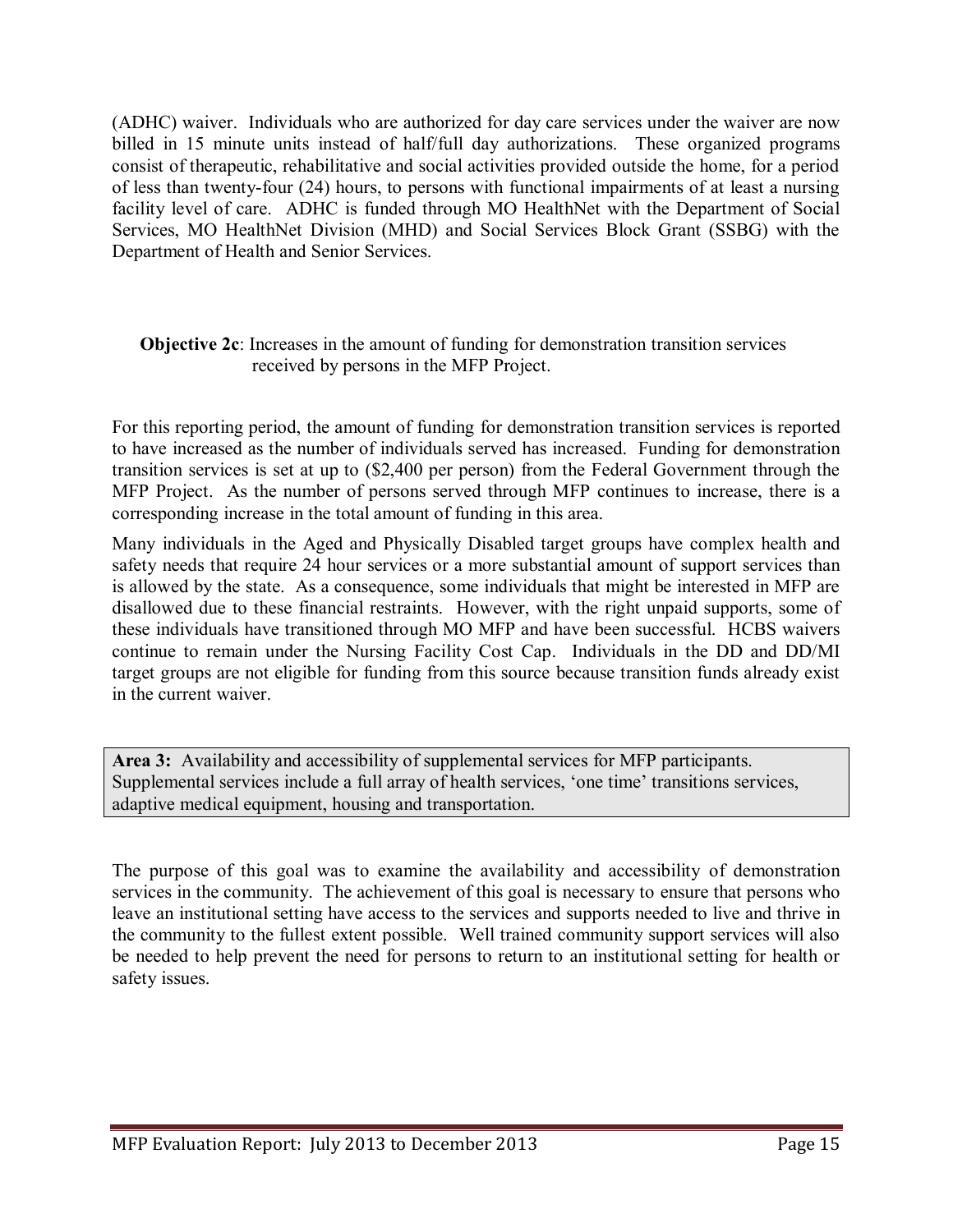#### **Objective 3a**: Level of consumer involvement in planning transitions and delivery of services for each target group.

Consumer involvement at both the individual and family level has been and continues to be a strong and consistent theme throughout the planning and implementation of this demonstration program through the MO MOFP Stakeholder Group. The Missouri MFP Project works closely with other state agencies, commissions, and state advisory groups to address issues related to the transformation of the long-term care system. The State of Missouri MFP Project continues to operate its outreach activities through a grass-roots model. Consumers and their families continue to provide input through various groups that meet across the state. Consumers and families are asked to provide feedback on MFP processes, progress and any other concerns and generate recommendations. The MFP Stakeholder Committee formed an Outreach and Marketing Subcommittee to discuss and develop possible outreach strategies and other approaches to help move the MFP program forward. Missouri has requested 100% financing from the MFP grant to fund travel expenses for families and self-advocates in order that they may better attend and participate in the MFP stakeholder meetings.

Consumers are active participants in the MO MFP Stakeholder Quarterly Meetings. They offer personal input on the transition process and the challenges they experience on a daily basis. Consumer involvement has been beneficial in providing feedback on experiences while living in an institutional setting and then transitioning back to the community. There are currently six self-advocates on the MFP Stakeholders list. Approximately two to three attend each meeting. The MO MFP Project has found it a challenge for all eight to participate at each meeting. It is the project's goal to increase this level of participation.

The MFP Stakeholders Group continues to work with their respective communities throughout the state to spread information regarding the MFP program. Non-consumers aid in the outreach process by providing information to their respective communities about MFP. Both consumers and non-consumers also help identify barriers and problems they see in the transition process and help generate possible solutions. The MFP website and program brochures continue to be used to supplement in-person outreach activities.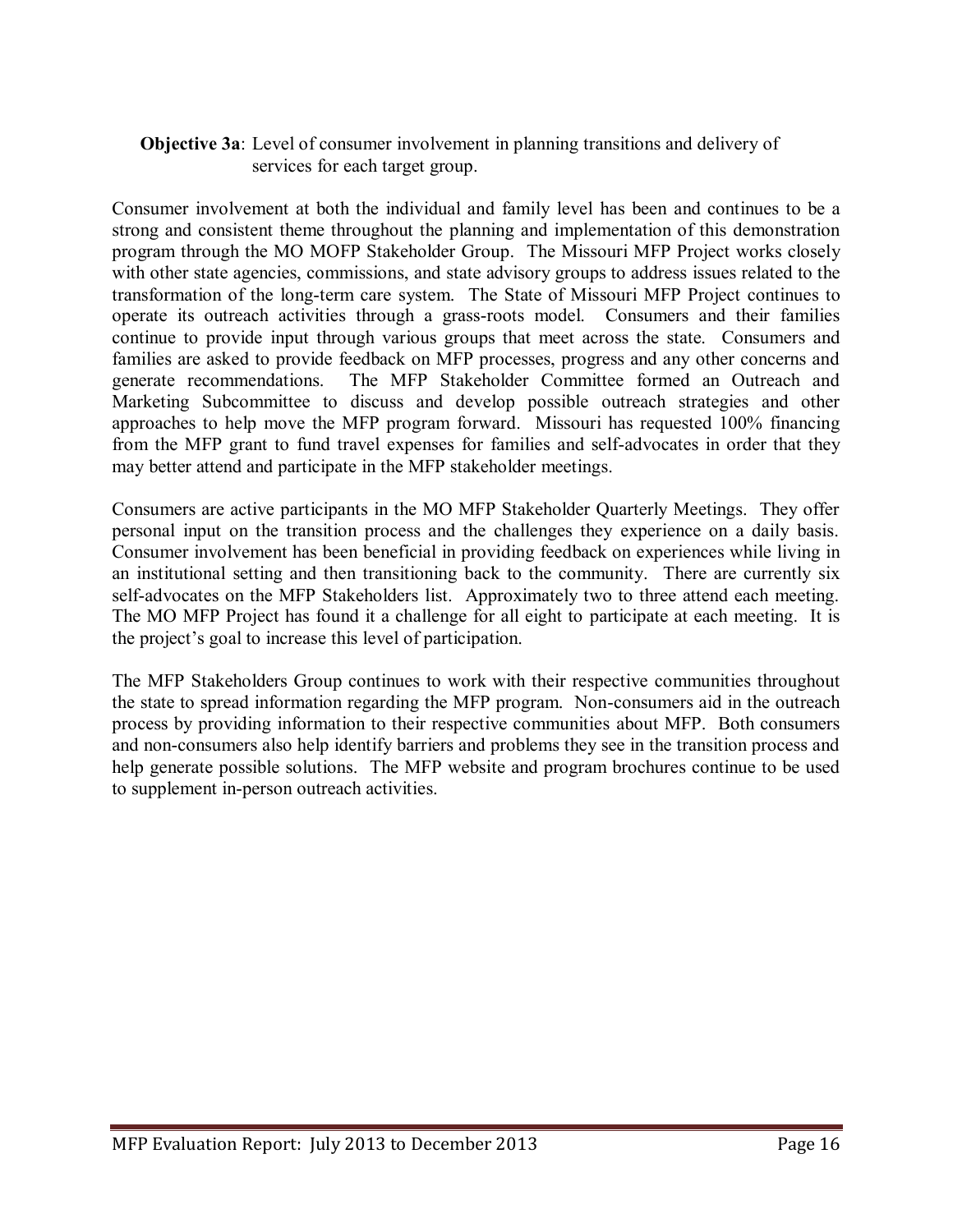#### **Table 3.**

|                                    | Provided input<br>on MFP policies<br>or procedures | Helped to<br>promote or<br>market MFP<br>program | Involved in<br>housing<br>development | Involved in<br>Quality of<br>Care<br>assurance | Attended<br><b>MFP</b><br>Advisory<br>meetings |
|------------------------------------|----------------------------------------------------|--------------------------------------------------|---------------------------------------|------------------------------------------------|------------------------------------------------|
|                                    |                                                    |                                                  |                                       |                                                |                                                |
| Consumers<br>Families              | X                                                  |                                                  |                                       |                                                | X                                              |
| Advocacy                           |                                                    |                                                  |                                       |                                                |                                                |
| Organizations                      | X                                                  |                                                  |                                       |                                                | X                                              |
| <b>HCBS</b> Providers              | X                                                  |                                                  |                                       |                                                | X                                              |
| Institutional<br>Providers         | X                                                  |                                                  |                                       |                                                | X                                              |
| Labor/Worker<br>Association(s)     |                                                    |                                                  |                                       |                                                |                                                |
| <b>Public Housing</b><br>Agency(s) |                                                    |                                                  | X                                     |                                                |                                                |
| Other State                        |                                                    |                                                  |                                       |                                                |                                                |
| Agencies                           | X                                                  | X                                                | X                                     | X                                              | X                                              |
| Non-Profit                         |                                                    |                                                  |                                       |                                                |                                                |
| Housing Assoc.                     | X                                                  |                                                  |                                       |                                                |                                                |

#### **Stakeholder involvement: July to December 2013**

**Objective 3b:** Types of housing selected by MFP participants in each target group.

As of this reporting period (See Table 4 and Figure 3a), the majority of persons in the aged or physical disability target groups making the transition to the community using the MFP Project have chosen to live in either apartments or individual home settings. Group home living situations of four or fewer individuals were primarily selected by individuals experiencing a DD.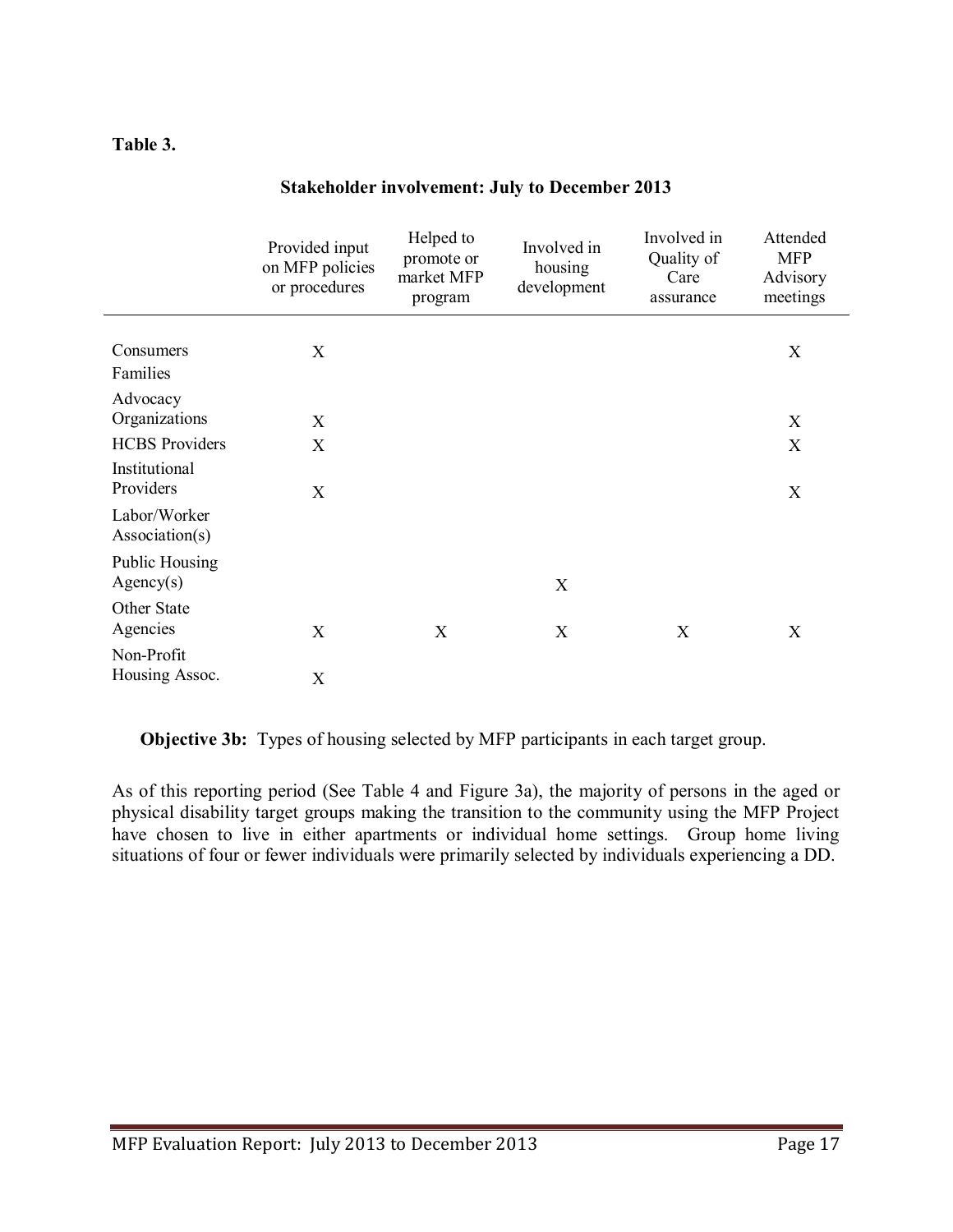#### **Table 4.**

#### **Type Housing Chosen by MFP Participants Who Transitioned from July to December 2013**

|                                        | Aged          | Physical Disability | DD | DD & MI |
|----------------------------------------|---------------|---------------------|----|---------|
| Home (owned or leased)                 | $\mathfrak b$ |                     |    |         |
| Apartment (individual lease)           | 14            | 41                  |    |         |
| Group Home<br>(4 or fewer individuals) |               |                     | 12 |         |

#### **Figure 3a.**





Since the start of the MO MFP program, by the end of December 2013, 55% of program participants had transitioned to apartments, 33% moved to a group home of four or fewer persons, and 12% to homes owned or leased by the participant of a family member. The types of housing selected by participants in the targeted groups of the MO MFP project since the start of the MO MFP project can be seen in Figure 3b.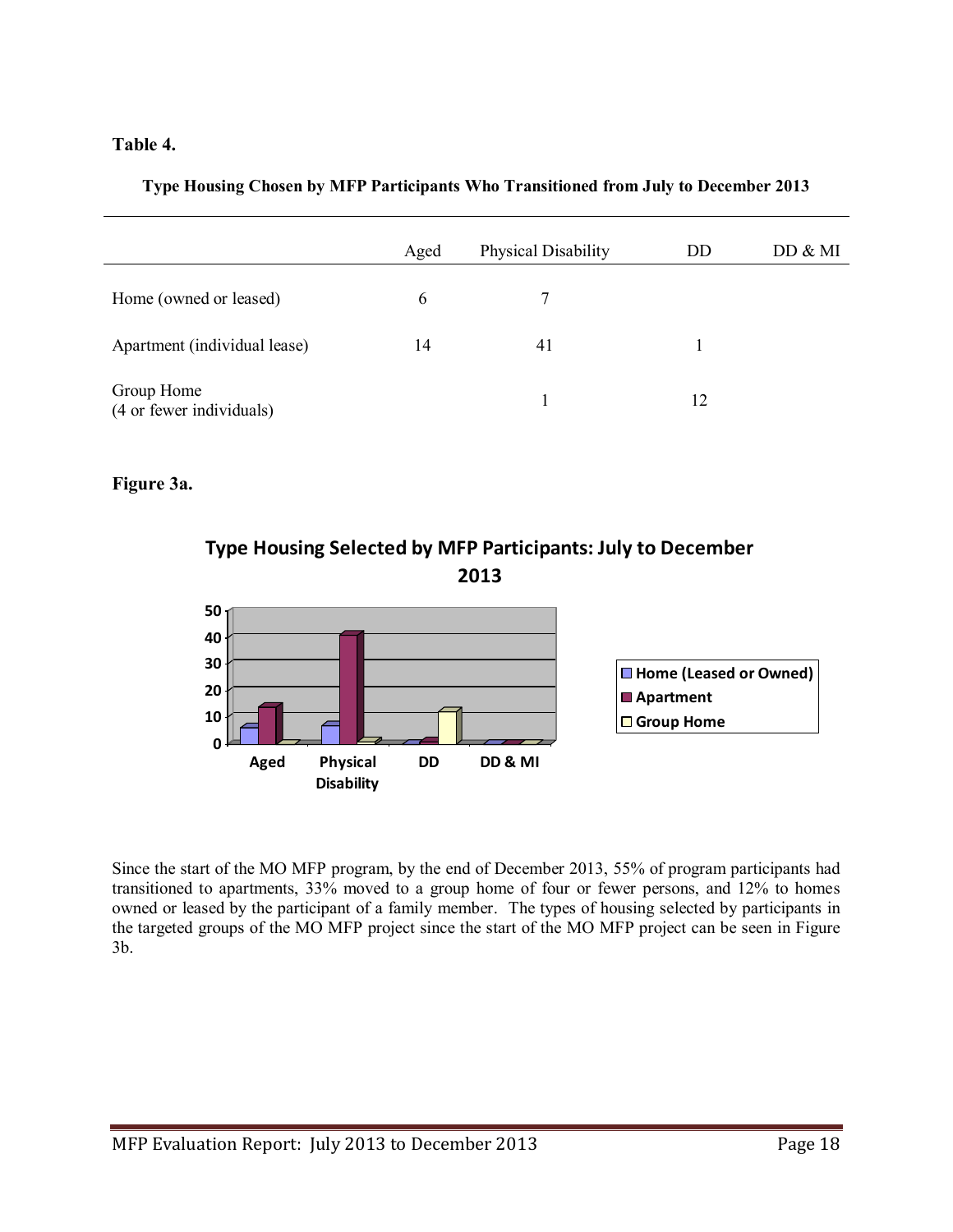**Figure 3b.** 



**Type Housing Selected by MFP Participants Since the Start of the Project**

Aged MO MFP participants most commonly moved to an apartment setting (71%). The non-Aged with physical disabilities were more likely to also move to an apartment setting (86%). Those with an intellectual disability predominantly moved to small group homes ( $DD = 95\%$  and  $DD/MI = 83\%$ ).

**Objective 3c**: Number of MFP participants who choose to self-direct.

As of this reporting period, a total of 79 (See Table 5) persons are currently self-directing their support services upon returning to the community. The largest number of persons (54) who elected this option was in the PD target group. They were followed by individuals in the Aged target group (24). For this reporting period, 48 persons in the PD target group and 22 in the Aged target group elected to hire and supervise their own personal assistants. In the area of finance, 52 individuals in the PD group and 23 Aged chose to manage their own budgets.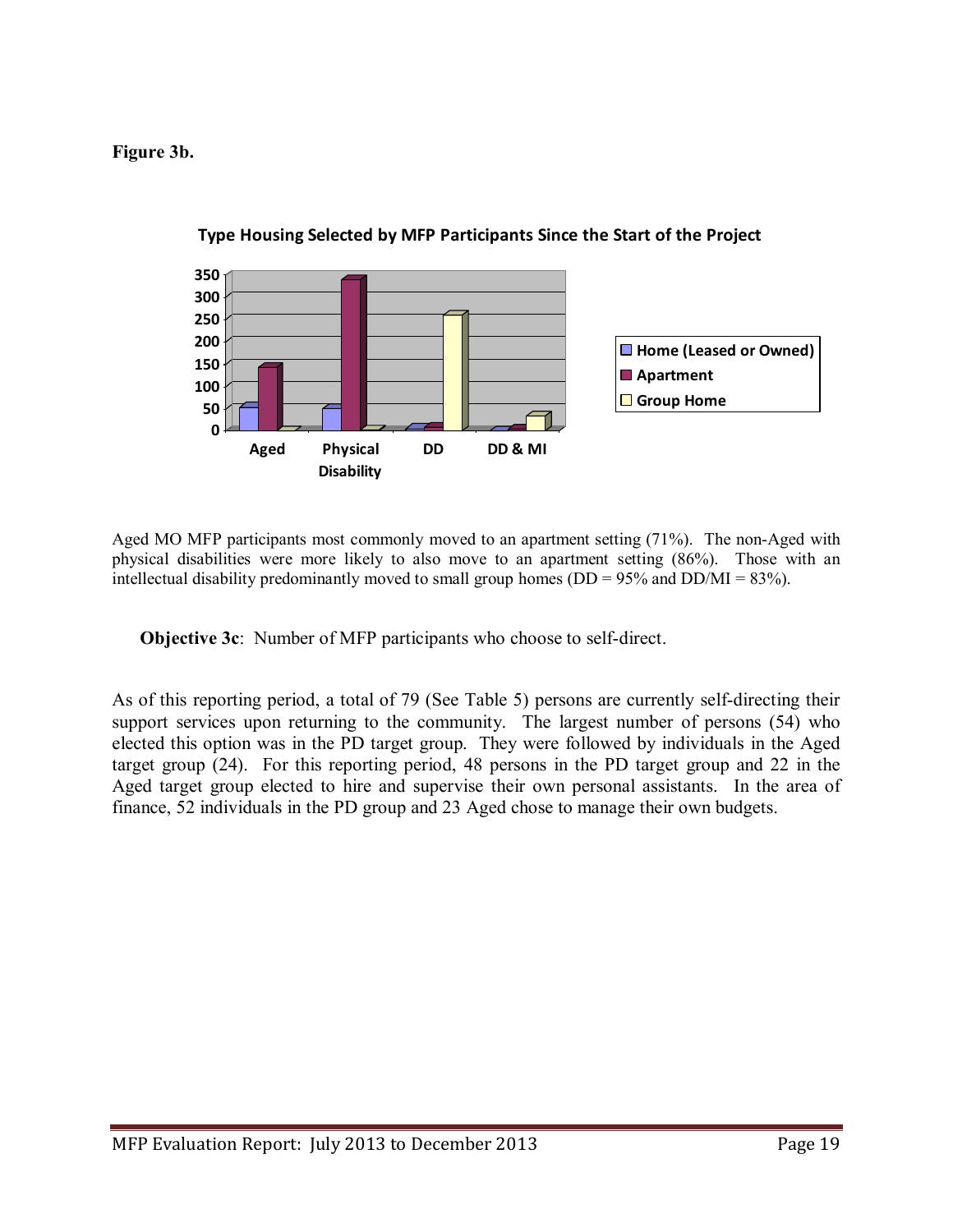#### **Table 5.**

|                                                       | Aged | <b>Physical Disability</b> | DD | DD & MI |
|-------------------------------------------------------|------|----------------------------|----|---------|
|                                                       |      |                            |    |         |
| Number MFP participants<br>enrolled in self-direction | 24   | 54                         | 1  | 0       |
| Used self-direction to:                               |      |                            |    |         |
| Hire or supervise own<br>personal assistants          | 22   | 48                         | 0  | 0       |
| Manage own allowance or<br>service budget             | 23   | 52                         | 0  | 0       |

#### **Number of Current MFP Participants in a Self-Direction Program: July to December 2013**

During this reporting period, four persons in the non-Aged, physical disability target group and six individuals in the Aged group elected to opt out of the self-direction program. Of those who dis-enrolled from the self-direction program, three opted-out and seven had other reasons behind their decision to no longer participate in the program.

#### **Objective 3d:** The number of individuals who were unable to transition due to lack of accessible/affordable housing.

The availability of affordable and accessible housing for MFP participants continues to be problematic across the state in particular for aged and physically disabled individuals residing in nursing facilities who wish to return to the community. Problems are especially noted for rural areas were fewer affordable rental units are available. To help address the housing barriers with transitions, MFP has partnered with the Missouri Housing Development Commission (MHDC) which is the housing finance agency for the state. The MHDC has partnered with the DSS, the DMH, the DHSS and the Department of Corrections to develop a Memorandum of Understanding (MOU) to address housing issues across the disabled populations. The state has applied for the Project Rental Assistance 811 funding under HUD and is awaiting response from HUD on award announcements.

The MO MFP project has worked with the MHDC to help pass a statewide Discharge Policy to reduce homelessness. These guidelines include discharge planning, collaboration, information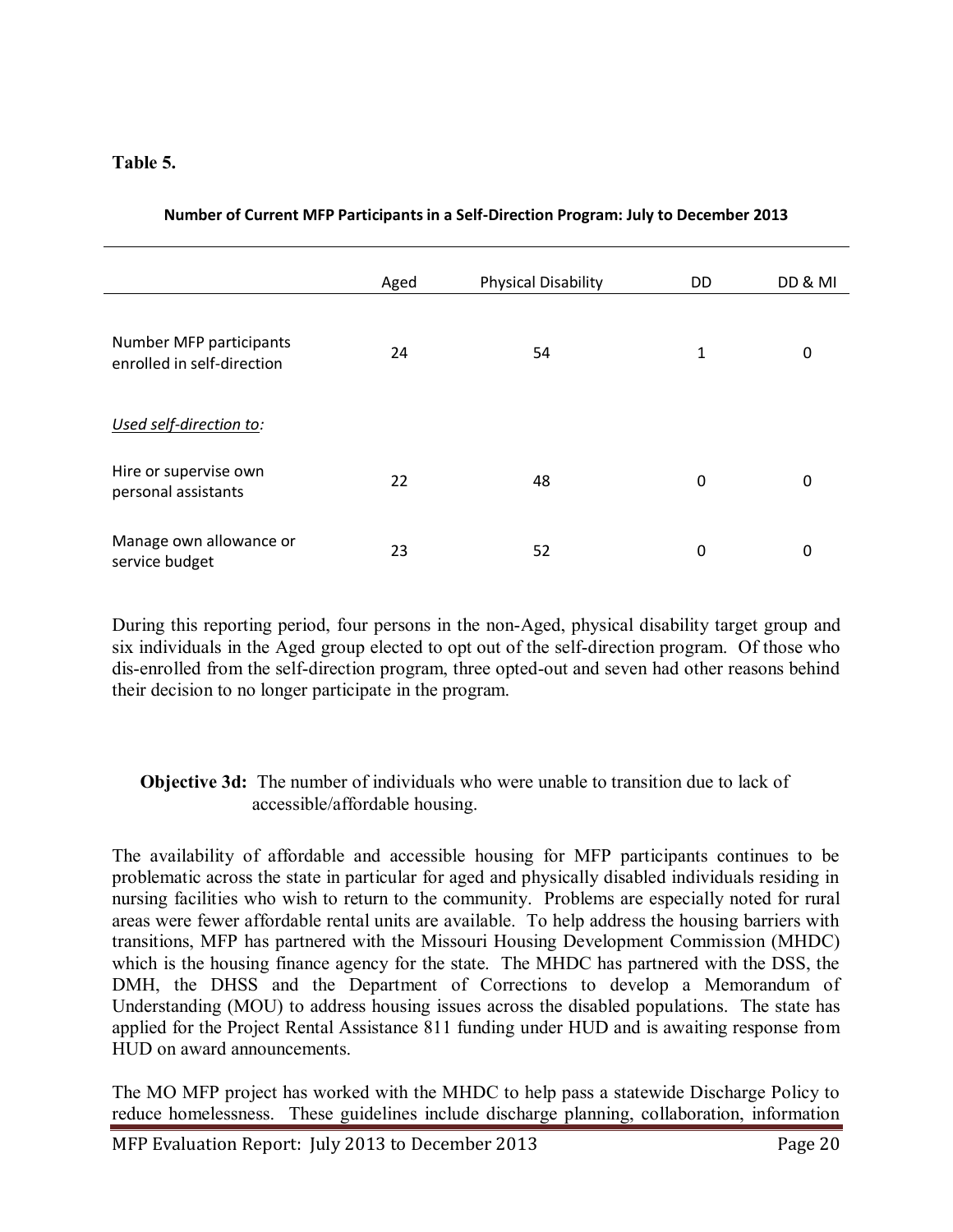systems and tracking, and an integration of community resources. Regional staff continues to seek housing and works with area public housing authorities for creative ways to address housing problems across the state. Two Centers for Independent Living (CIL) have purchased several older buildings and are in the process of renovating them and ensuring they will be disabledaccessible. They will then rent these homes to people who transition out of nursing facilities.

The MO MFP Committee on Barriers to Housing, which consists of members from DMH, DHSS, the MO MFP Stakeholder Group, and CILs, met in May 2013. From this meeting, it was decided that a letter would be sent out to all Public Housing Authorities (PHA) statewide requesting names of all board members and a schedule of open monthly meetings in order to meet and communicate with them on MFP needs. This letter is in process of development.

Wait lists for housing vouchers remain closed the majority of time. When vouchers become available, the short time period of availability does not allow for individuals who wish to transition to apply. In many cases, these individuals have not yet been identified to notify them of available housing. Missouri maintains around 96 pending transitions at all times. In many cases, it is because affordable housing is not available in a timely manner. The MFP Director and others will continue to work with public housing authorities to apply for vouchers made available through future NOFAs.

To further address housing barriers to transitions, MFP has partnered with the Missouri Housing Development Commission (MHDC) which is the housing finance agency for the state. The MHDC has partnered with the DSS, the DMH, the DHSS and the Department of Corrections to develop a Memorandum of Understanding (MOU) to address housing issues across the disabled populations. Regional staff continues to seek housing and works with area public housing authorities for creative ways to address housing problems across the state. Two Centers for Independent Living (CIL) have purchased several older buildings and are in the process of renovating them and ensuring they will be disabled-accessible. They will then rent these homes to people who transition out of nursing facilities.

The MO MFP Project has set an annual target goal to keep the number of MFP eligible individuals who are unable to transition because they were unable to obtain affordable/accessible housing below an annual rate of three percent. For this reporting period, there were 25 reported instances where an individual was unable to transition into the community either because they could not find affordable, accessible housing, or chose a type of housing that did not meet the definition of a MFP qualified residence. This is a rate of 1.68 percent and meets the target goal.

#### **Objective 3e:** Types and amounts of transition services, including demonstration and supplemental services, used by MFP participants.

MO MFP funds are utilized to reimburse contractors for Transition Coordination Services. Contractors are eligible to receive \$1,350 at the time of transition; \$675 if the individual remains in the community for 6 months; and \$675 if the individual remains in the community for a total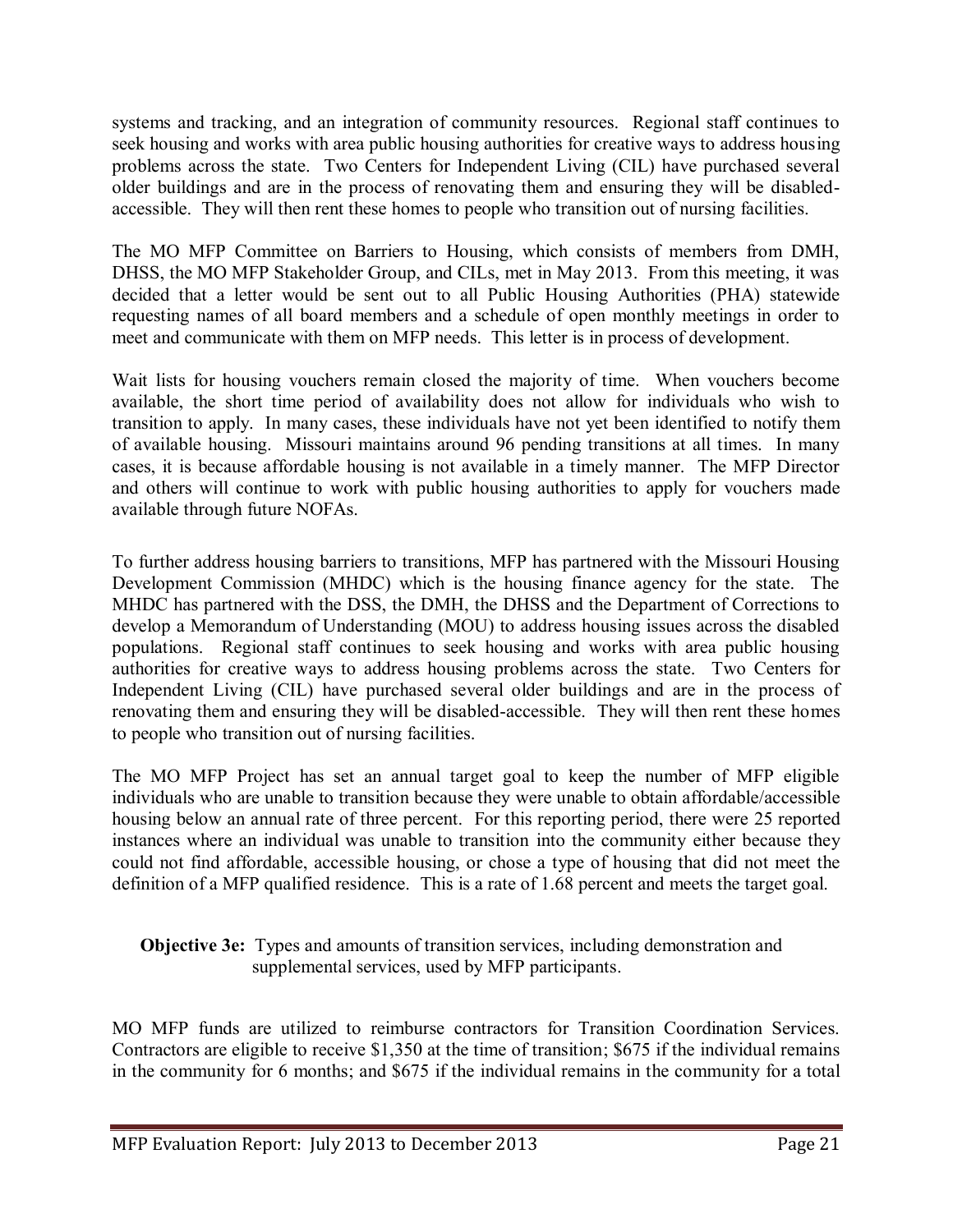of 12 months. MFP funds are also utilized to reimburse contractors for Options Counseling services at a rate of \$300 per session, per resident, per year.

The DHSS Division of Senior and Disability Services has used and anticipates using funds on one-time expenses as a result of consumers transitioning into the community. A maximum of \$2,400 for such demonstration services is allotted for each MFP participant in the aged or physically disabled target groups who transitions from a nursing facility to the community. Between July to December 2013, the DHSS authorized \$165,000 on demonstration services for 69 individuals making the transition into the community. Of this amount, \$160,135.17 was requested and used. The breakdown of DHSS authorized demonstration service expenditures can be seen below in Table 6.

#### **Table 6.**

|                                             | Amount           | Percent |
|---------------------------------------------|------------------|---------|
| <b>Rent Deposits</b>                        | \$39,186.01      | 24%     |
| <b>Utility Deposits</b>                     | \$4,789.75       | 3%      |
| <b>Cleaning Supplies</b>                    | \$4,403.42       | 3%      |
| Toiletries                                  | \$2,971.96       | 2%      |
| Furniture                                   | \$48,103.90      | 30%     |
| Household Items                             | \$25,424.10      | 16%     |
| Groceries                                   | \$9,001.66       | 6%      |
| Miscellaneous (including medical equipment) | \$26,254.10      | 16%     |
| Accessible Vehicle                          | $\boldsymbol{0}$ | $0\%$   |
| Total                                       | \$160.135.17     |         |

#### **Supplemental Service Expenditures Authorized by DHSS – July to December 2013**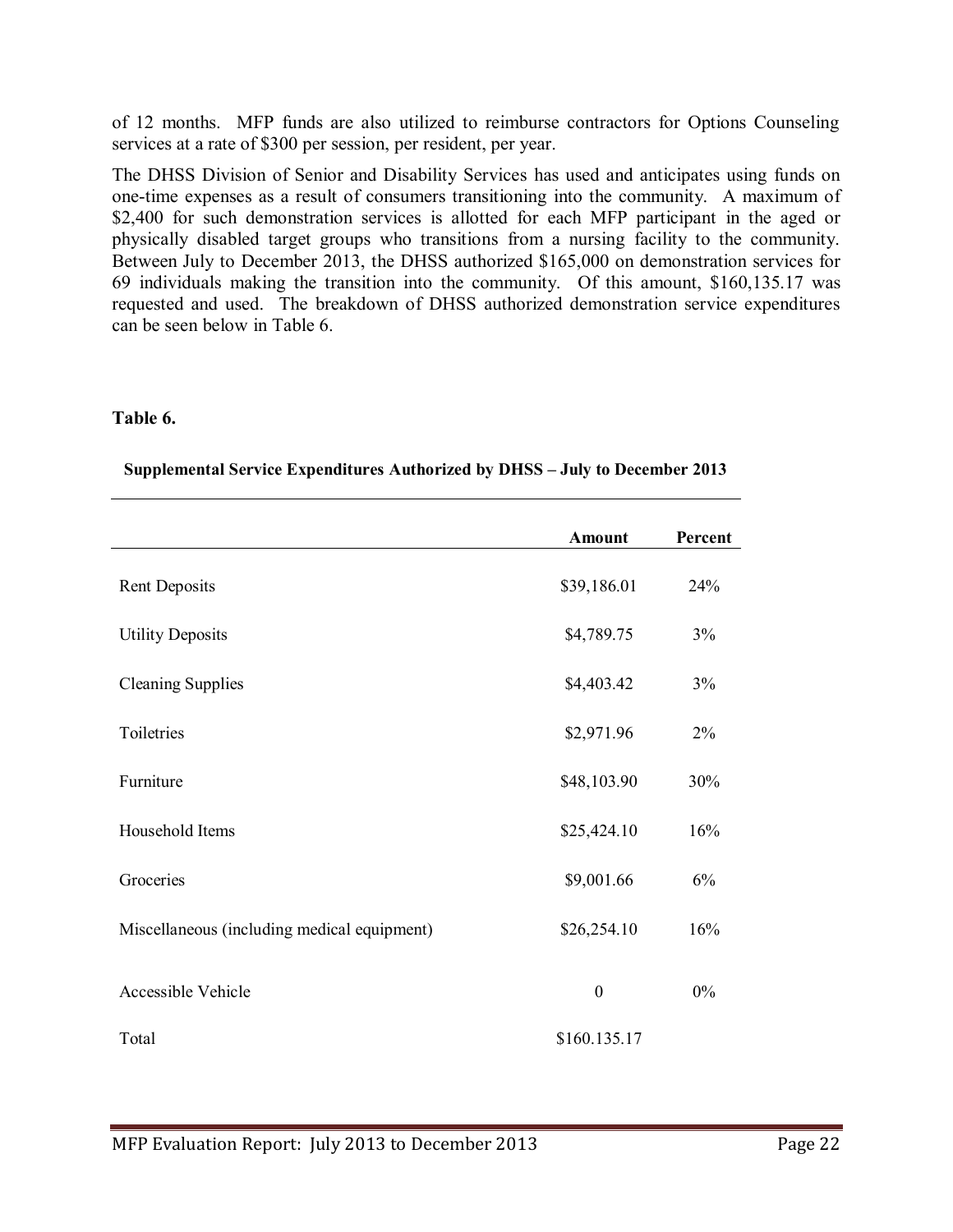As can be seen below in Figure 4, the majority of demonstration service expenditures authorized by the Missouri DHSS for this reporting period was used to purchase furniture, household items, pay for rent deposits, and other items needed to help establish a viable living setting back in the community. These demonstration service expenditures continue to play an important role in helping individuals return to the community. These expenditures were used by 39% of MFP participants eligible for these supplemental service expenditures and who transitioned during this reporting period.

**Figure 4.** 



## **Supplemental Service Expenditures Authorized by DHSS - July to December 2013**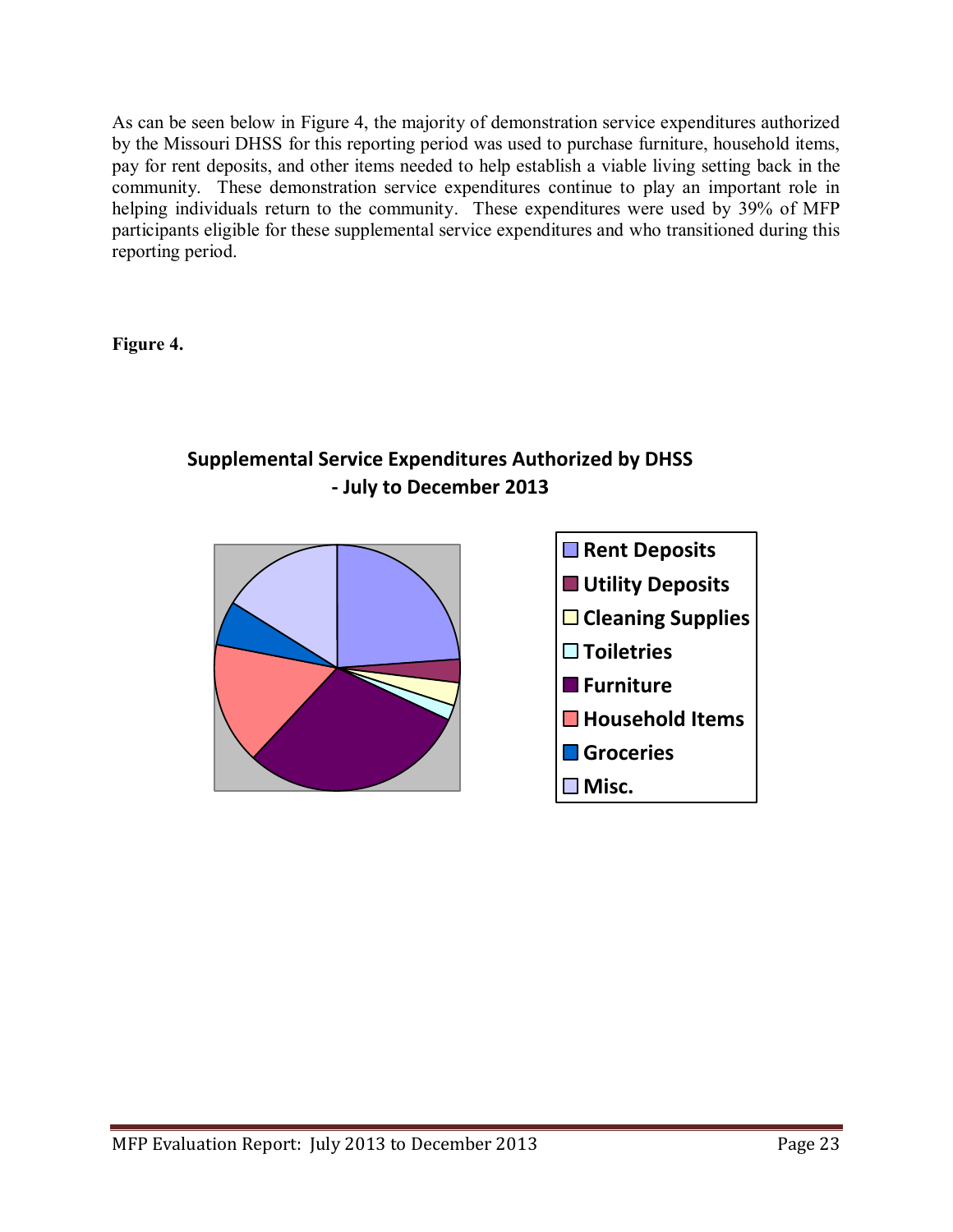**Objective 3f:** Why individuals interested in participating in MFP were unable to transition to the community.

For this reporting period, a total of 546 eligible persons were unable to transition into the community from long term care facilities by using the Missouri MFP Program. The reasons given for this inability to return to a community living setting can be seen in Table 7. For the aged and physically disabled, the reasons for not transitioning were most often due to health and safety concerns in the community. Other denials for program participation were due to the individual requiring 24 hour oversight since Missouri's current state and waiver programs do not provide for this level of paid support, a lack of housing and past criminal action or abuse issues.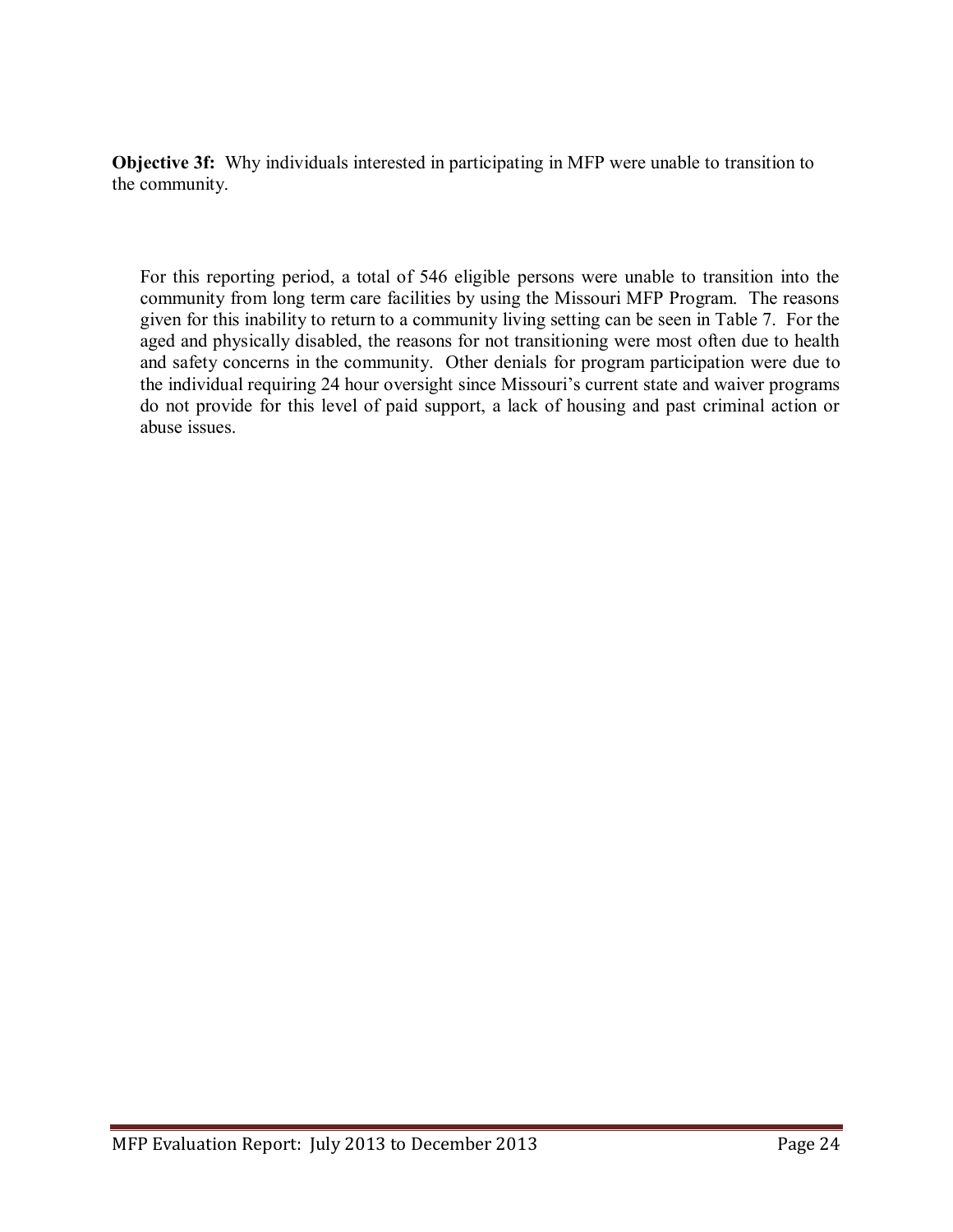#### **Table 7.**

|                                                                                                                                                                                         | $12 - 10$    | $6 - 11$         | $12 - 11$        | $6 - 12$         | $12 - 12$        | $6 - 13$         | $12 - 13$        |
|-----------------------------------------------------------------------------------------------------------------------------------------------------------------------------------------|--------------|------------------|------------------|------------------|------------------|------------------|------------------|
| Individual transitioned to the community but<br>did not enroll on MFP                                                                                                                   | $\mathbf{1}$ | $\boldsymbol{0}$ | $\boldsymbol{0}$ | $\boldsymbol{0}$ | $\boldsymbol{0}$ | $\boldsymbol{0}$ | $\boldsymbol{0}$ |
| Individuals physical health, mental health or<br>other service needs were greater than what<br>could be accommodated in the community or<br>through the state's current waiver programs | 20           | 8                | 71               | 76               | 141              | 170              | 205              |
| Individual could not find affordable,<br>accessible housing or chose a type of<br>residence that does not meet the definition of<br>MFP qualified residence                             | 1            | $\theta$         | 19               | 19               | 25               | 34               | 41               |
| Individual changed mind about transitioning,<br>did not cooperate in the planning process,<br>had unrealistic expectations or preferred to<br>remain in the institution                 | 9            | $\overline{4}$   | 44               | 58               | 92               | 123              | 145              |
| Individual's family member or guardian<br>refused to grant permission or would not<br>provide back-up support                                                                           | 3            | 2                | 15               | 15               | 24               | 29               | 31               |
| Other including: Cannot ensure health and<br>safety; self-harm; declined participation; left<br>before application completed; not enough<br>income                                      |              |                  |                  |                  |                  | 97               | 124              |

#### **Reasons Persons Could Not be Transitioned Using the MFP Program For the July to December 2013 Evaluation Reporting Period**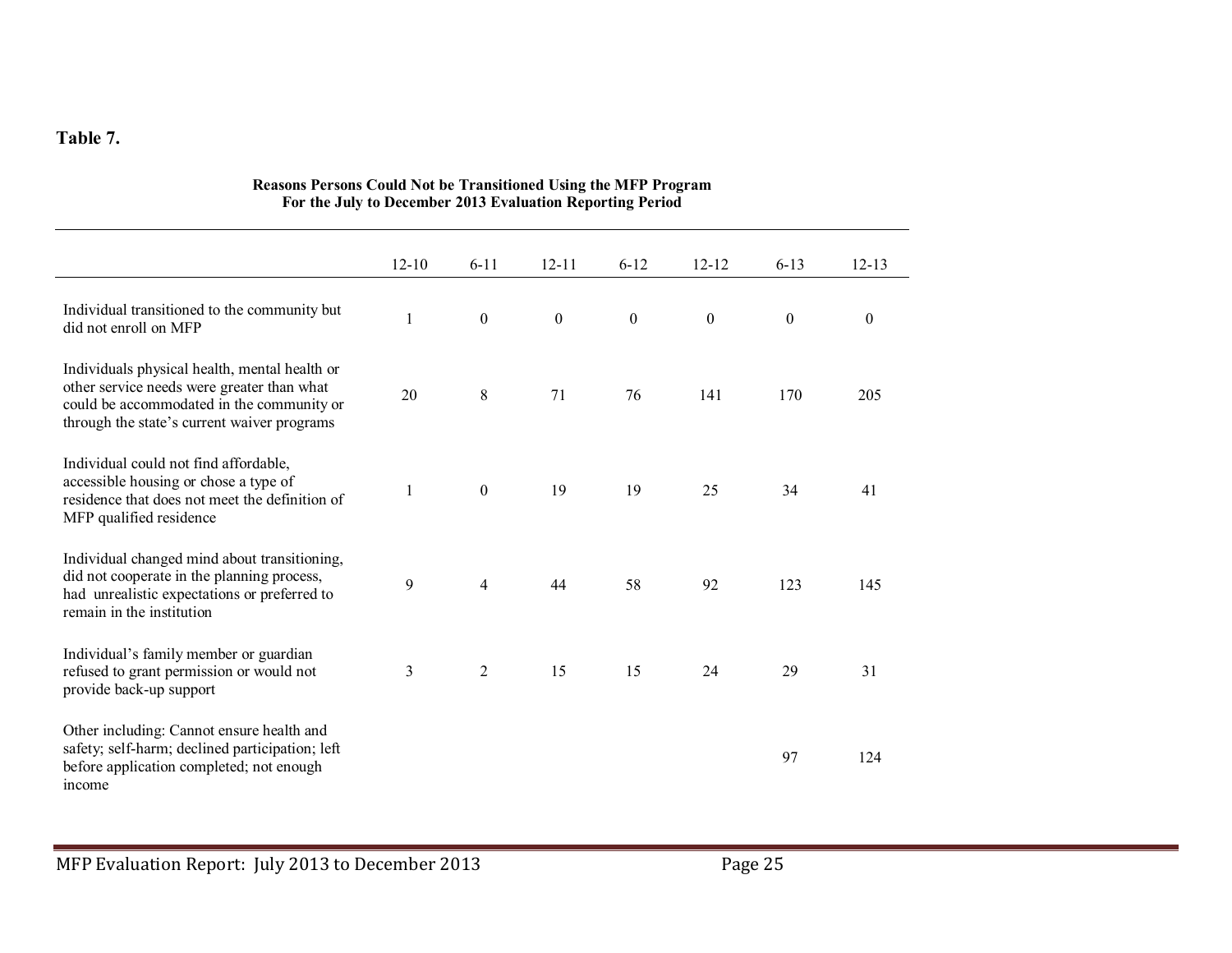**Area 4:** Performance of a cost analysis on support service costs for individuals participating in the MFP Project.

Another major intent of the MO MFP program is to demonstrate that disabled and aged persons can live in their communities with proper support and that this support would cost Medicaid less than it currently spends for institutional care. The purpose of this goal was to examine the financial costs of having individuals live and receive supports in their community. These expenses would be compared against the costs of similar services and supports in a long term care living facility. It is intended that this information might help form state policy regarding supporting individuals to reside in their home communities as opposed to living in an institutional setting.

**Objective 4a**: Medicaid costs prior to participation in MFP.

The data needed for this objective will be obtained from several different data sets maintained by various state agencies in Missouri. At the time of this report, the process and methodology was still being developed to obtain this information. As a result, the analyses needed to address this objective cannot be performed.

**Objective 4b**: Medicaid costs following transition.

The data needed for this objective will be obtained from several different data sets maintained by various state agencies in Missouri. At the time of this report, the process and methodology was still being developed to obtain this information. As a result, the analyses needed to address this objective cannot be performed.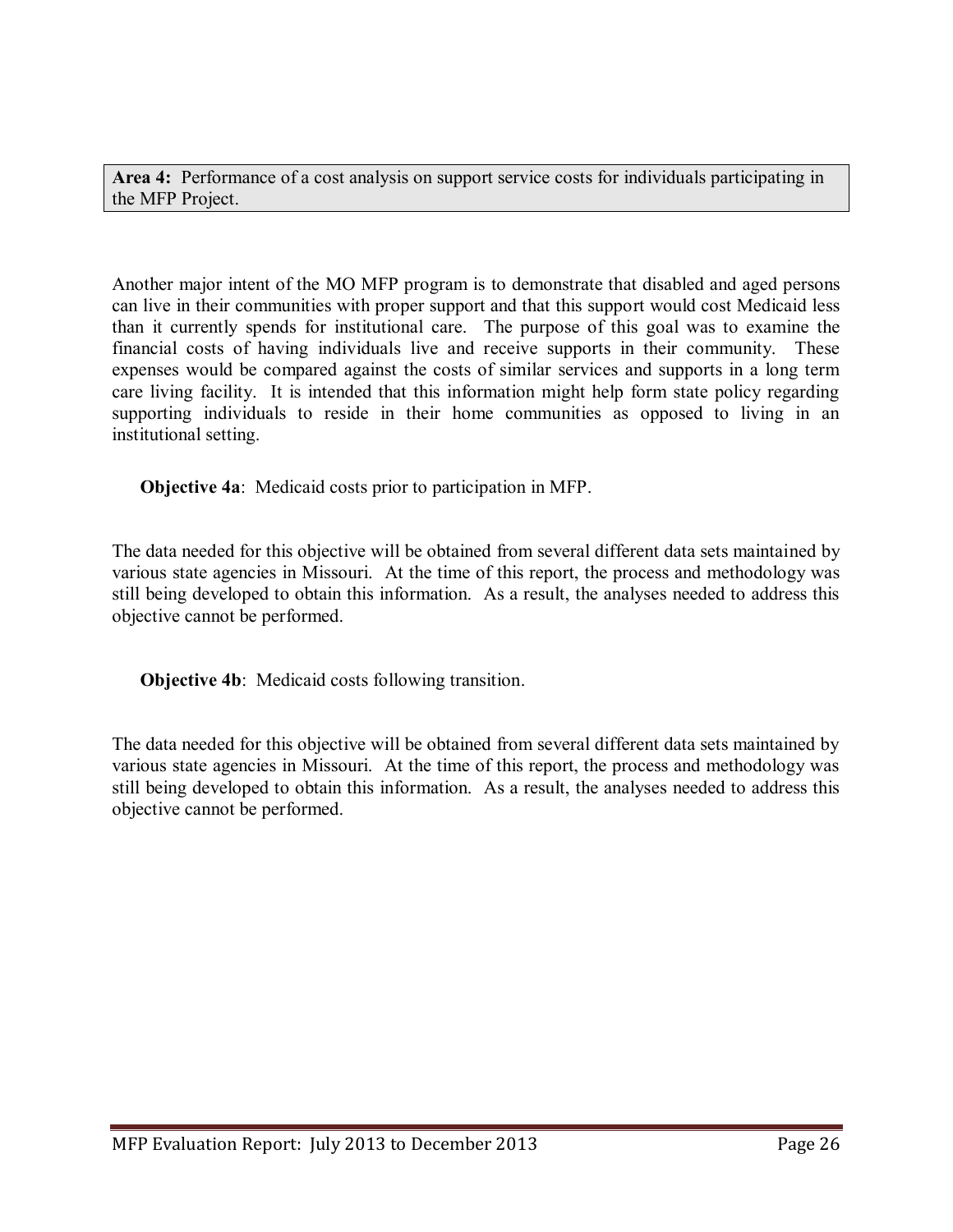Area 5: Development of policies and practices to improve quality management systems to monitor services and supports provided to participants in the MFP Project.

One of the intentions of the MFP Rebalancing Demonstration Grant was to create systematic changes in state policy and practices that would extend beyond the duration of the grant. The purpose of this goal is to examine the state of Missouri's ability to create a system of policies and practices that would ensure that support services delivered to consumers were of a consistent quality that addressed their needs and helped ensure their ability to fully participate in their communities.

During this reporting period, project staff at DSDS, DHSS and DMH continued to work on intra/inter-departmental communication and coordination to provide opportunities to improve service delivery to consumers. DSDS continued to strive for consistency and best practice in the delivery of transition coordination services state-wide through the Continuous Quality Improvement (CQI) process. At DMH, the state Quality Enhancement Team (QET) continues to meet monthly with Regional and State Operated Facility QE leadership members to review quality management systems. The state QET meets on a quarterly basis with MO HealthNet Division (the state Medicaid administrative agency) to review the assurances set forth by CMS for the five Division of DD Waivers. This information is shared with the Division Director and the Division of DD Management Team. The state QET has provided training to Behavior Resource Teams regarding available data and reports to assist with support planning.

Another component of the state of Missouri's intent to improve the delivery of quality services was the creation and implementation of web-based data collection systems. During this reporting period, the state of Missouri MFP project continued to use its Web Tool to collect MFP data. One component of this web tool consists of the Action Planning and Tracking System. This program tracks participants from initial referral, through the transition process and follows them for one year to identify trends and needs for quality improvement and individualized remediation.

For the Aged and Physically Disabled target groups, the DHSS/DSDS continues to use its HCBS Cyber Access Web Tool. This tool contains the Inter RAI HC to help guide comprehensive care and service planning in community-based settings. It focuses on the person's functioning and quality of life by assessing individual needs, strengths and preferences. In an effort to support the use of the HCBS Web Tool within Cyber Access, DSDS has developed a specific internet location to consolidate Web Tool information. In the future, this site will contain Web Tool provider resources and information. Another tracking tool is the MO Case Compass that is used by DSDS to monitor adult protective service investigations and the follow-up required for protective services. The DHSS maintains data spreadsheets in the DHSS/DSDS central offices regarding transition and options counseling services.

The DMH has implemented the web tool called the Action Planning and Tracking System. This program tracks trends and needs for quality improvement and individualized remediation in such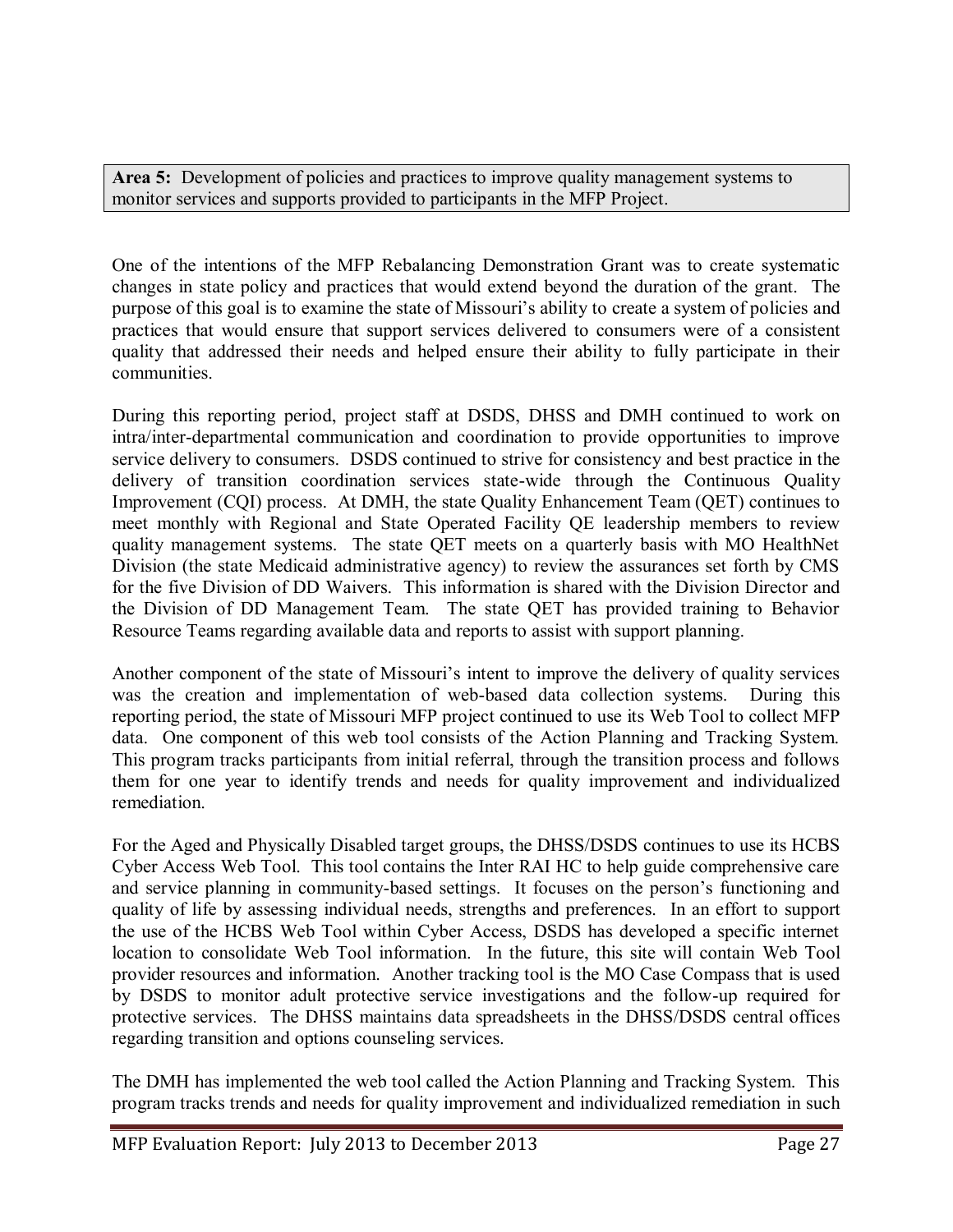areas as health, safety, tights, services and money in addition to the Missouri Quality Outcomes (MQO). The DMH has linked the Health Identification and Planning System (HIPS) directly into CIMOR, the DMH information management system. This will allow notification directly from the data system to service providers to improve follow-up as identified from nursing reviews. This will eliminate the paper system and create the ability to examine a person's health needs over time. The Division of Developmental Disabilities has implemented a standardized web-based tool for reviewing quarterly and monthly data on service delivery and supports to analyze event data and develop intervention measures and system improvement strategies when indicated.

During this reporting period, the DMH and the DHSS/DSDS have taken steps to meet with participants and related service providers to share information and monitor support needs. The DHSS awarded contracts to Centers for Independent Living (CILS) and Area Agencies on Aging (AAA) to provide transition coordination services. As part of this transition coordination, contractors are required to monitor MFP participants during the first year of transition. These contractors must meet face-to-face with participants; twice for the first three months of transition and monthly for the next nine months. As part of this Continuous Quality Improvement (CQI) process, DSDS and contracted staff that work with MFP persons attend monthly meetings to discuss relevant issues involving the delivery of services and supports. Quality meetings were held with the CEOs of provider agencies; DSDS central office staff and the five DSDS regional coordinators address contract implementation issues, barriers to delivery of services and identify best practices.

A risk assessment form was created by DHSS to identify and address health, safety and welfare issues early in the transition process to mitigate risk. This assessment form was shared throughout the state with all agencies providing transition coordination services. During this reporting period, DSDS continued to use quality monitoring protocols that would apply to MFP participants during their one year transition period. DSS has created two new systems to allow DSDS to monitor performance with regards to the following measures: 1) The percentage of individuals who transition within 6 months of the Options Counseling Session, and 2) The percentage of individuals who are involved with an abuse/neglect/exploitation report within 90 days of transition. DSDS continues to monitor cases which have been pending transition six months or longer. Regional CQI teams are monitoring the MDS Section Q referrals to improve outreach to those nursing homes which have not submitted a referral. In addition, the state level CQI team adopted a satisfaction survey which all DSDS contractors are expected to utilize to measure satisfaction with Options Counseling and Transition Coordination Services. A monthly contact form was distributed statewide which provides a template for the documentation to the monthly visits. Some regional CQI teams have implemented monthly support groups for MO MFP participants.

The DMH began enhanced quality monitoring protocols for the first year of transition. Here quality related outcomes using identified benchmarks or persons at risk for poor outcomes will be monitored for effectiveness. Critical Incidents and outcomes will be monitored with information on these incidents entered into the Event Management Tracking system (EMT). Individualized Service Plans will be reviewed and findings entered into the Action Plan Tracking System. Ongoing review and enhancements continue for the electronic system that has been developed for the Regional Community Living Coordinators to review monthly reportable events

MFP Evaluation Report: July 2013 to December 2013 **Page 28**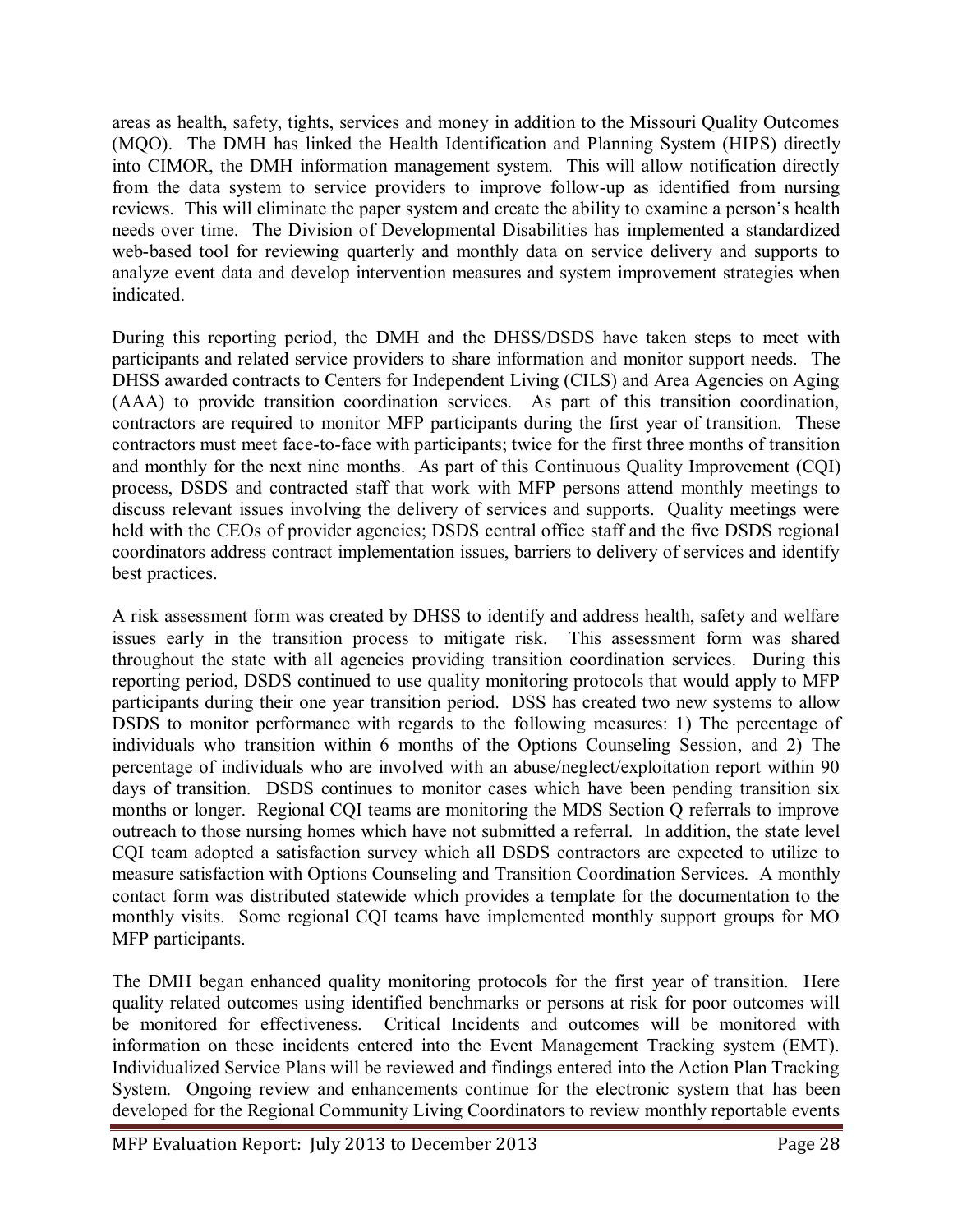specific to individuals currently enrolled in the MO MFP program. This process is designed to assist with the identification of themes and trends for overall quality improvement strategies that focus on service delivery and supports. Medical/health needs continue to be reviewed on a monthly basis by community registered nurses. Ongoing Technical Assistance support has been provided to MO MFP staff regarding accessing data through CIMOR.

The state of Missouri continues to implement the use of the National Core Indicators survey across the state which will provide additional information on individuals with DD receiving services and supports. One key piece of information that will be obtained from this survey is the rate of direct support staff turnover. Maintaining a low rate of staff turnover has been identified as one of the key components in providing quality care to persons with disabilities. The state also continues to use the Support Intensity Scale (SIS) and the Safe Advocates and Families for Excellence (SAFE) and utilization reviews.

#### **Objective 5a**: Level of satisfaction with home and community based services including living arrangements.

#### **Baseline Findings**

The MFP Quality of Life Survey (QoLS) will be used to help measure consumer level of satisfaction with HCBS and living arrangements. The training of QoLS administrators continues to take place and a system has been developed to ensure the ability to administer the survey throughout the state. The QoLS continues to be administered to participants and the results sent to CMS. Between July and December 2013, 84 persons transitioned into the community as a result of MFP and were administered a baseline QoLS.

For this reporting period, data from the QoLS was obtained for a cumulative total of 968 persons on the Baseline Phase of transitioning into the community using MFP. Prior to transitioning to the community, 91% of these participants reported that they were living in long-term institutional settings and 9% were in other living arrangements. Only 49% of those living in an institutional setting reported that they liked where they lived. This compared to those living in an alternative setting where nearly 76% reported liking their living setting. 67% of persons living in group settings reported that they did not help select their current living setting. Similar results were indicated by those persons living in alternative settings where 68% reported that they also did not help select their current housing.

Approximately 15% of those living in an institutional setting reported that they did not feel safe where they lived. Of these, roughly 35% indicated that they felt this way most of the time. In other areas related to personal safety, of those who responded, close to 5% of persons living in institutional settings reported that they had been physically hurt by care providers. Over 19% of institutional residents indicated that they had been yelled at or verbally abused. In addition, over 29% reported that they had money or personal items taken from them without permission.

Overall for those individuals about to transition into the community, 76% reported being happy with the help they currently received in their pre-transition living setting but only 65% indicated that they were happy with the way they were living their life. It should be noted that 25% of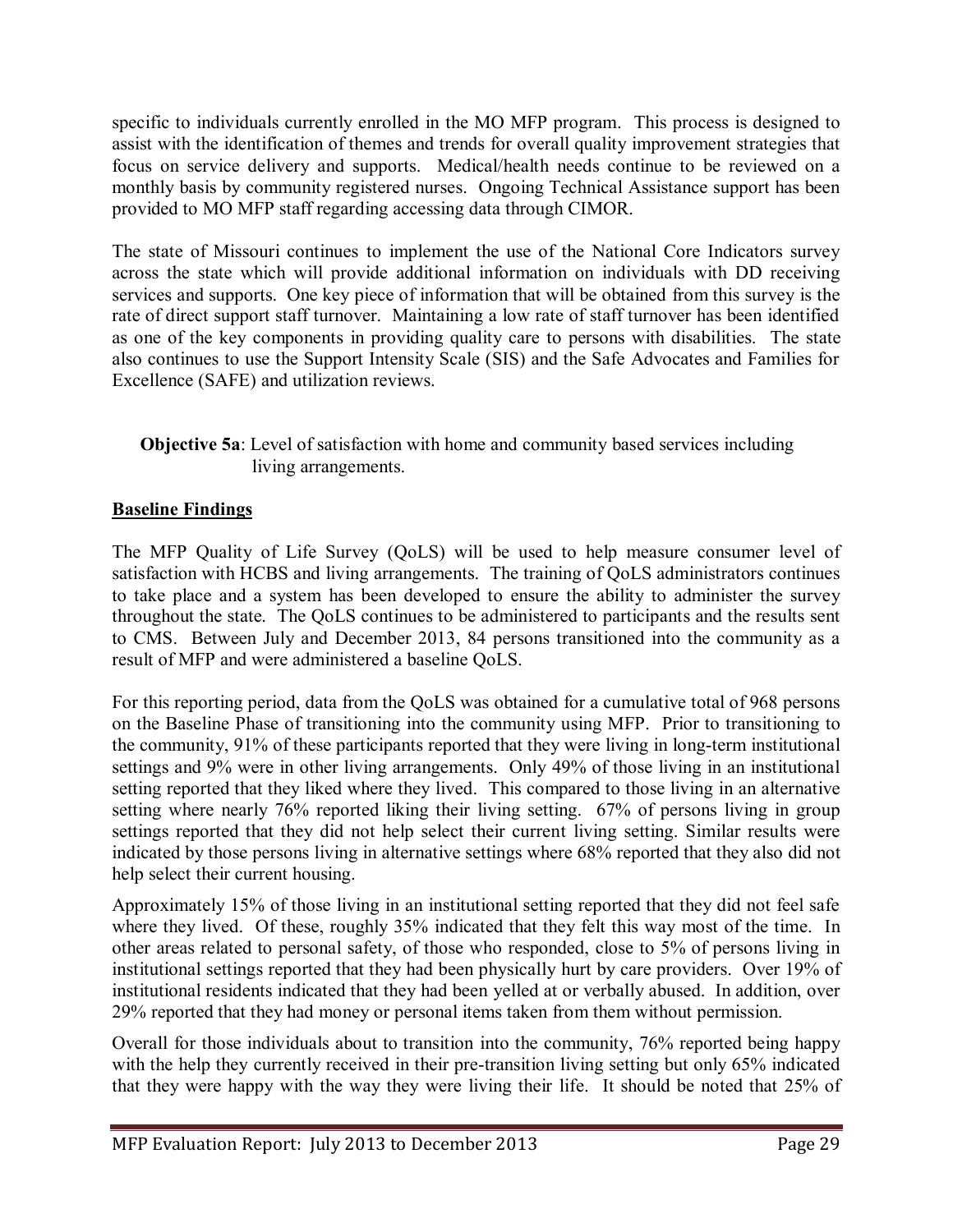those living in group living settings reported being unhappy with their services and 38% of persons living in group settings indicated being unhappy with how they were living their life.

Prior to transitioning, approximately 81% of MFP participants reported that they were treated with respect by their service providers. 80% said that their helpers listened carefully to their requests. Close to 72% of pre-transition MFP participants indicated that they required assistance to perform their ADL behaviors. Nearly 19% of respondents who required assistance indicated that they went without a shower or bath when they needed one and approximately 53% of these occurred because there was no one to help them. Nearly 11% of participants reported that they were unable to use the bathroom when needed and close to 40% of this group indicated that this was due to a lack of assistance.

#### **One Year Post-Transition Findings**

For this reporting period, available cumulative data from the QoLS was obtained from 460 persons participating in MO MFP who had transitioned into the community and had been living in the community for 12 months. One year following a return to their communities, 93% of persons living in a group home setting and 89% if those in a non-group home setting reported that they liked where they were living. 47% of those in group homes and 70% of individuals living in a non-group setting reported that they helped select their current home.

At the first follow-up interview that occurred after 12 months of community residence, only 6% of respondents indicated that they did not feel safe where they lived. Of these, only 11 persons reported that they felt this way most of the time. At the time of the 12 month follow-up interview, two persons indicated that they had been physically hurt by their current care providers and nine individuals reported that they had been yelled at or verbally abused. 14 (4%) consumers also reported that they had either money or personal items taken without their permission.

One year after returning to their community, over 91% of MFP participants reported being happy with the help they receive around their living setting and 89% stated that they were happy with the way they were living their life. At this first follow-up interview, 96% of MFP participants stated that they were treated with respect by their service providers. Eleven persons reported that they were not being treated the way they wished most of the time. Close to 75% of participants stated that they required assistance to perform their ADL behaviors and nearly 95% reported that these aid providers were paid to provide assistance. It was reported that 42% of MFP participants had the opportunity to pick their support staff. For respondents that required assistance, 23 persons  $(5%)$  indicated that they went without a shower or bath when they needed one, but only ten persons stated that this was because no one was there to help them. 14 persons (3%) reported that they were unable to use the bathroom when needed but only two individuals indicated that this was due a lack of available staff assistance.

During their first 12 months of living in the community, nearly 87% of MFP participants reported that they were able to see family and friends when they wished. Participants also indicated that they were able to get to places they needed to go to like work, shopping and doctor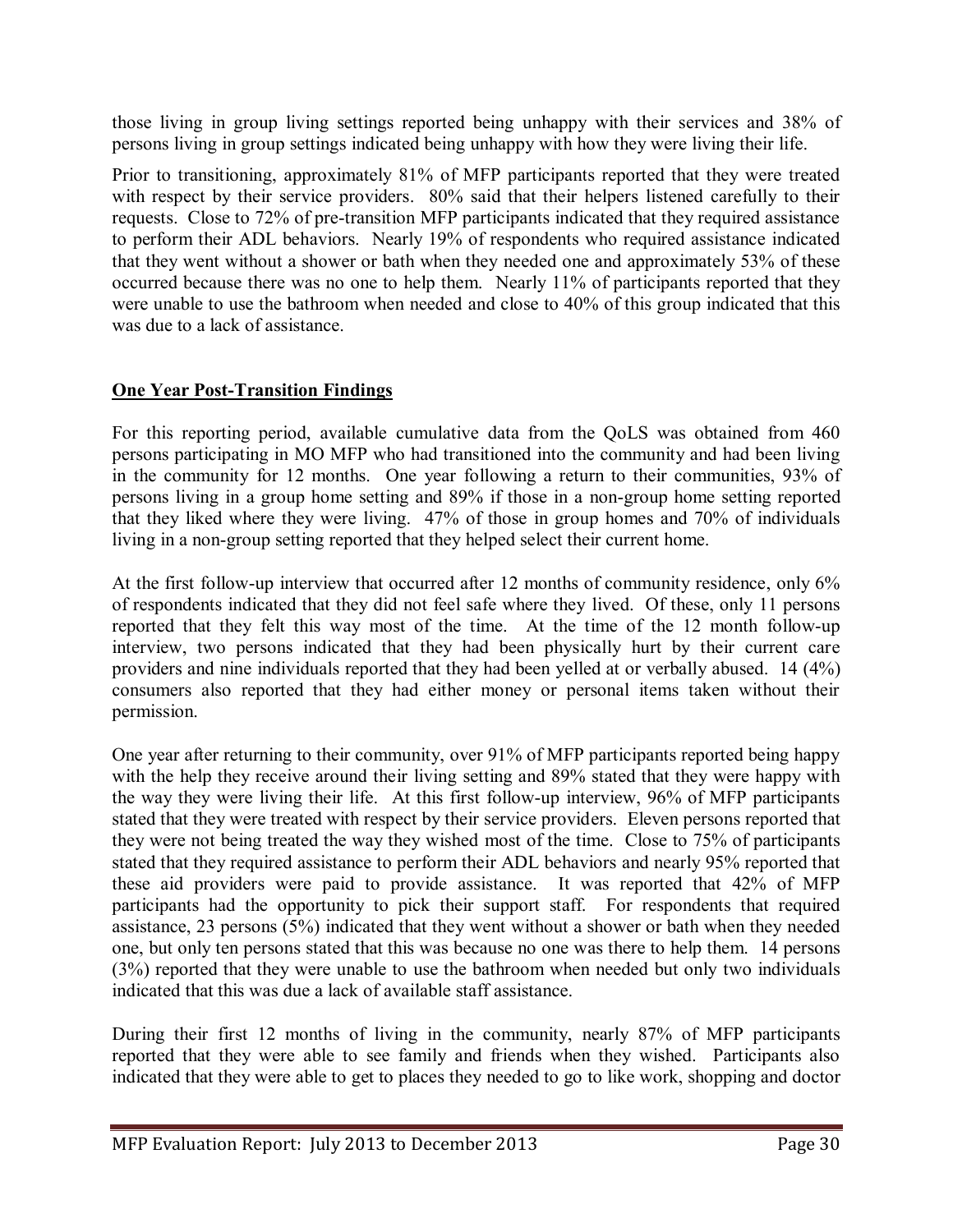appointments over 94% of the time. These rates occurred even though over 71% of these individuals needed help to go out.

One question asked on the QoLS at the one year assessment is "Are you working for pay right now?" Of those now living in the community for one year, 22% (N=94) indicated that they were working for pay. In this group, 5 persons had a PD, 79 were in the DD group and 10 had a DD/MI disability. As Figure 5 shows, participants with DD represented the greatest proportion of paid workers (84%).



**Figure 5.** 

Of those MFP participants who were not working for pay 31% (N=87) indicated that they would like to find paying employment. A breakdown by target groups for individuals desiring paid employment can be seen in Figure 6 located below. As can be seen in Figure 6, participants with PD represented the greatest proportion not engaged in paid employment but willing to work for pay (43%). In addition to individuals who were working or desiring paid employment, 24 persons (6%) reported that they were doing volunteer work without getting paid and another 91 persons (26%) indicated that they would be willing to perform volunteer work without being paid.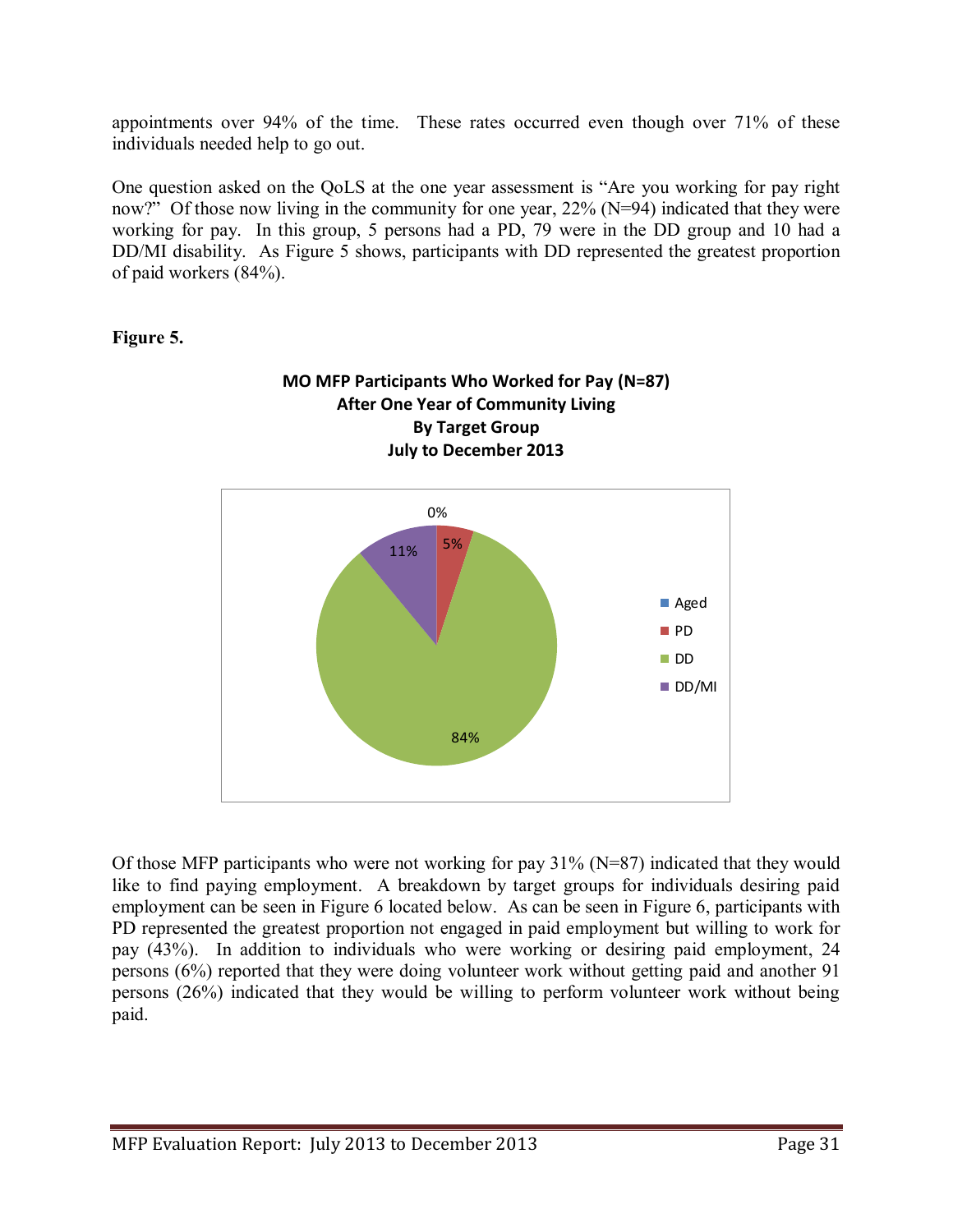#### **Figure 6.**



58%

DD/MI

# **MO MFP Participants Who Desired to Work for Pay (N=86)**

#### **Two Year Post-Transition Findings**

For this reporting period, available data from the QoLS was obtained from 238 persons participating in the MO MFP project that had transitioned into the community and were living in the community for 24 months. Of these MO MFP participants, 73% were living in non-group home settings such as apartments. After returning and living in their communities for 2 years, 81% of persons living in a group home setting and 94% of those living in a non-group home setting indicated that they liked their current living arrangement. Over 41% of those in group homes and over 56% of those not in a group home setting indicated that they had helped select their living setting.

At the second follow-up interview that occurred after 24 months of community residence, less than 4% of respondents indicated that they did not feel safe where they lived. Of these, only 2 persons reported that they felt this way most of the time. At the time of the two year follow-up interview, three persons indicated that they had been physically hurt by their current care providers and 11 individuals reported that they had been yelled at or verbally abused. In addition, eight consumers reported that they had either money or personal items taken without their permission.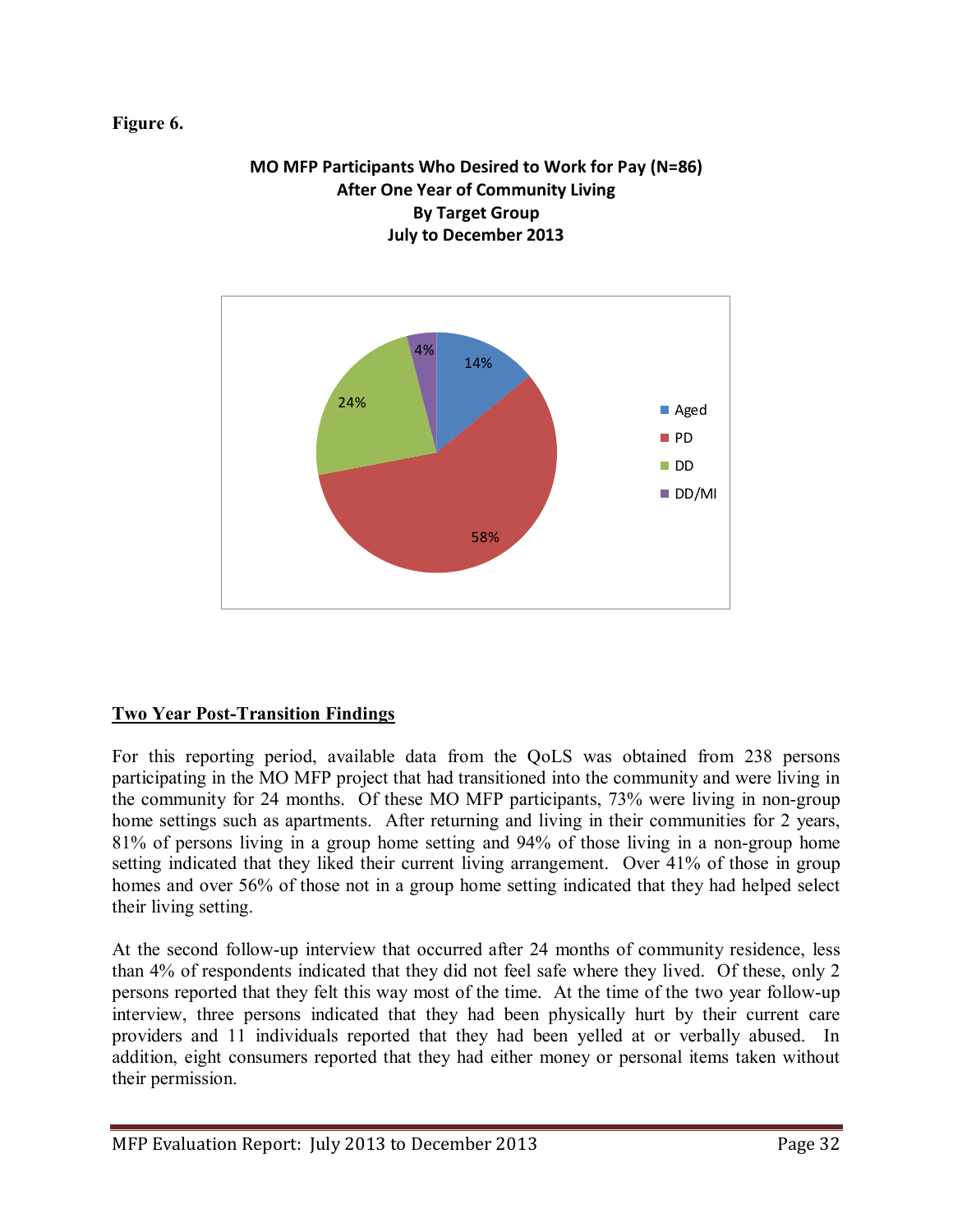Two years after returning to their communities, 93% of MFP participants reported being happy with the help they receive around their living setting and close to 87% stated that they happy with the way they were living their life. At this second follow-up interview, 96% of MFP participants stated that they were treated with respect by their service providers. 96% of respondents indicated that their support staff listened carefully to their requests. 77% of participants stated that they required assistance to perform their ADL behaviors and 42% had the opportunity to pick their support staff to assist them in these areas. For respondents that required assistance, 7 persons indicated that they went without a shower or bath when they needed one, but only three persons stated that this was because no one was there to help them. Eight persons reported that they were unable to use the bathroom when needed but only one individual indicated that this was due a lack of staff assistance.

After living in the community for 24 months, 86% of MO MFP respondents indicated that there were able to see friends and family when they wanted to see them. Close to 95% of MFP participants reported that they were able to go to the places they needed to and 87% indicated that they were able to do this most of the time. This rate occurred even though 77% of these individuals needed help to go out.

One question asked on the QoLS on the second year follow-up is "Are you working for pay right now?" Of those now living in the community for two years, 27% (N=60) indicated that they were working for pay. In this group, 52 were in the DD group, 6 had an DD/MI and one each in the Aged and PD groups. As Figure 7 shows, participants with DD represented the greatest proportion of paid workers (86%).

#### **Figure 7.**



#### **MO MFP Participants Who Worked for Pay (N=60) After Two Years of Community Living By Target Group July to December 2013**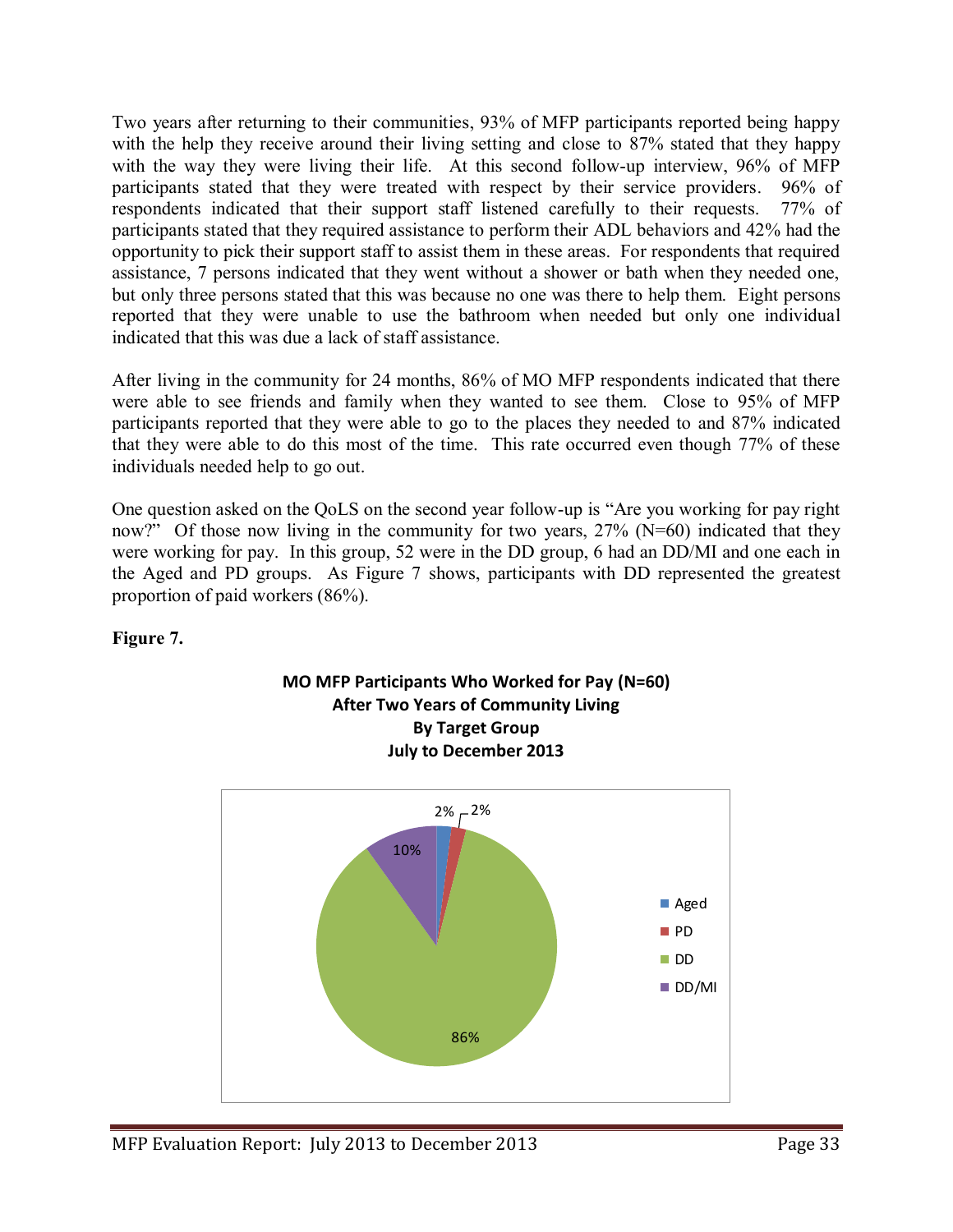Of those MFP participants who were not working for pay 28% (N=35) indicated that they would like to find paid employment. A breakdown by target groups for individuals desiring paid employment can be seen in Figure 8 located below. As can be seen in Figure 8, 54% of participants with PD and 40% of persons with DD who were not engaged in paid employment were willing to work for pay. In addition to individuals who were working or desiring paid employment, 16 persons (8%) reported that they were doing volunteer work without getting paid and another 34 persons (20%) indicated that if opportunities were found, they would be willing to perform volunteer work without being paid.

#### **Figure 8.**





#### **Objective 5b**: Changes in quality of life.

Concern over quality of life in institutional settings has been a driving force in LTC policy for some time. The MFP program is based on the premise that many institutionalized Medicaid recipients prefer to live in the community and are able to do so with appropriate support. One of the main assumptions of the MFP program is that community based care would improve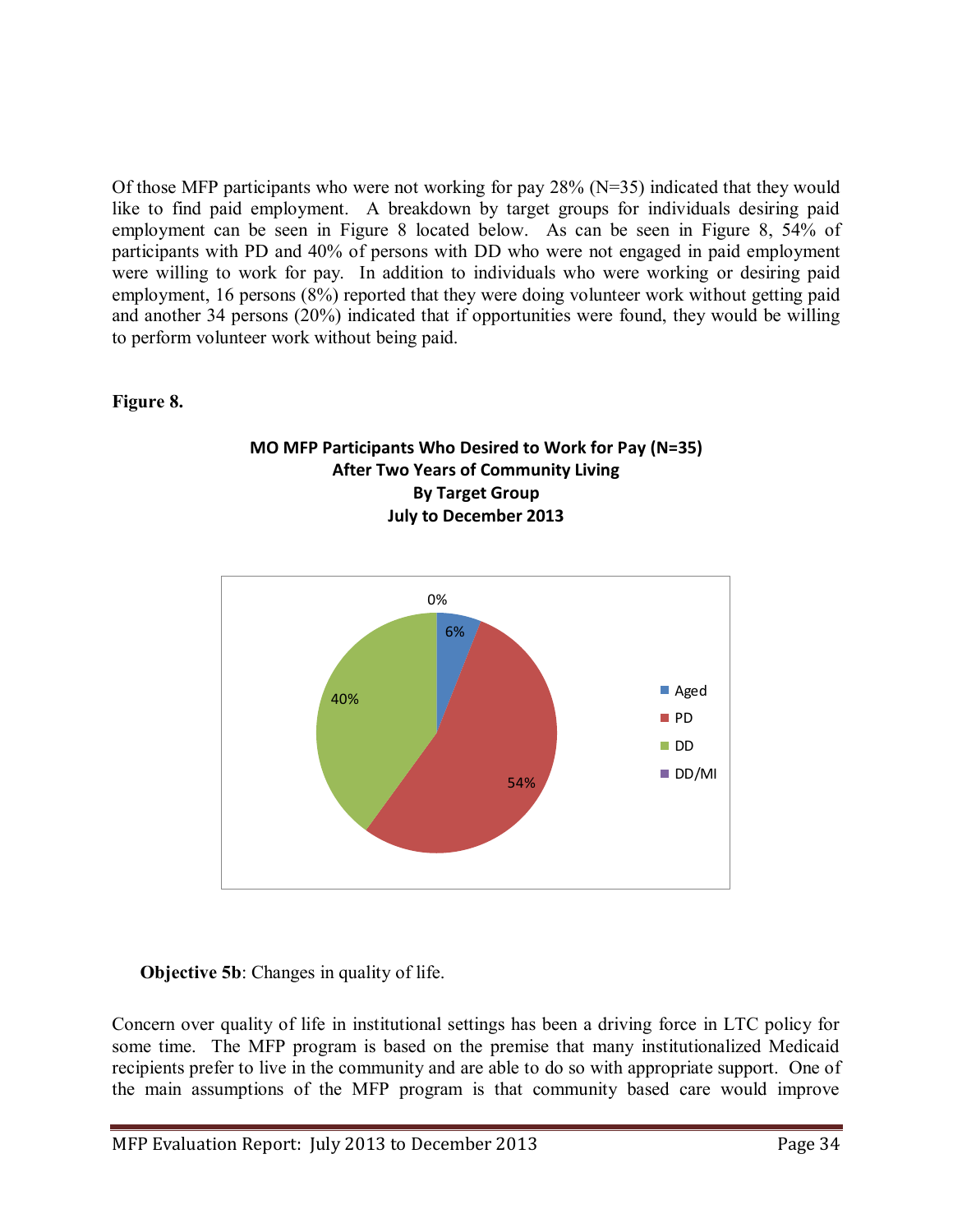participants Quality of Life (QoL). As a result the monitoring of QoL is a critical aspect of the evaluation of the MFP project.

The MFP Quality of Life Survey (QoLS) will be used to help examine changes in consumer quality of life as the result of participation in MFP. This survey is intended to be administered prior to a consumer leaving their institutional setting and again in 12 and 24 months after returning to the community. The QoLS is designed to be administered to consumers and the results sent to CMS. For this reporting period, a cumulative total of 968 persons were eligible for the baseline QoLS, 460 participants in the MFP project were eligible for and administered the 12 month QoLS and 238 individuals were administered the 24 month follow-up QoLS.

The QoLS is intended to collect information on participants in the following domains: 1. Satisfaction with living arrangement; 2. Unmet need for personal care; 3. Respect and dignity; 4. Choice and control; 5. Community integration and inclusion; 6. Overall satisfaction with life; and 7. Mood and Health Concerns. Results for each domain will be measured by the summative counts of similar items that constitute the domain.

An examination of the reported changes in domain scores for MFP participants after approximately one year of living in the community indicated that improvements were reported across all summary domains. See Table 8.

#### **Table 8.**

|                                   |        | <b>Baseline to First Year</b> |        | Baseline to Second Year |
|-----------------------------------|--------|-------------------------------|--------|-------------------------|
|                                   |        | Follow-Up                     |        | Follow-Up               |
| Domain                            | Number | Percent                       | Number | Percent                 |
| Living Arrangement                | 295    | 66%                           | 147    | 63%                     |
| Personal Care                     | 49     | 11%                           | 30     | 13%                     |
| Respect / Dignity                 | 77     | 22%                           | 44     | 23%                     |
| Choice and Control                | 313    | 70%                           | 158    | 67%                     |
| Community Integration & Inclusion | 207    | 46%                           | 106    | 45%                     |
| Satisfaction                      | 135    | 32%                           | 70     | 32%                     |
| Mood & Health Concerns            | 136    | 32%                           | 78     | 35%                     |
|                                   |        |                               |        |                         |

#### **Percent of Participants Who Reported Improvements in Quality of Life Domains**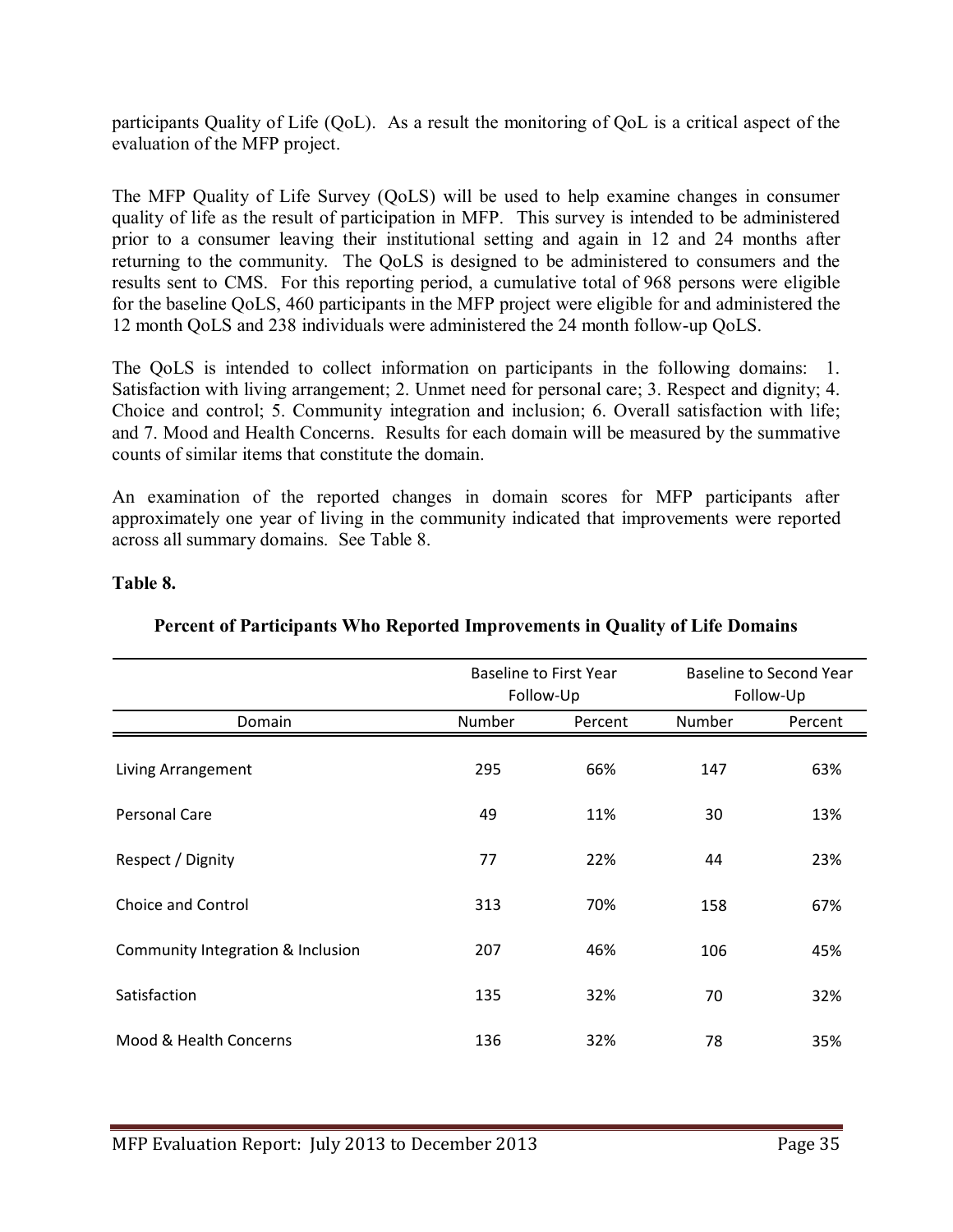In examining the changes in measured summary domains across target groups and time, a more complicated picture begins to emerge. A visual description of the changes in domains across target groups and over time can be found in the following series of Figures 9 - 15.

**Choice and Control**



### **Figure 9.**

**Figure 10**.



#### **Living Arrangements**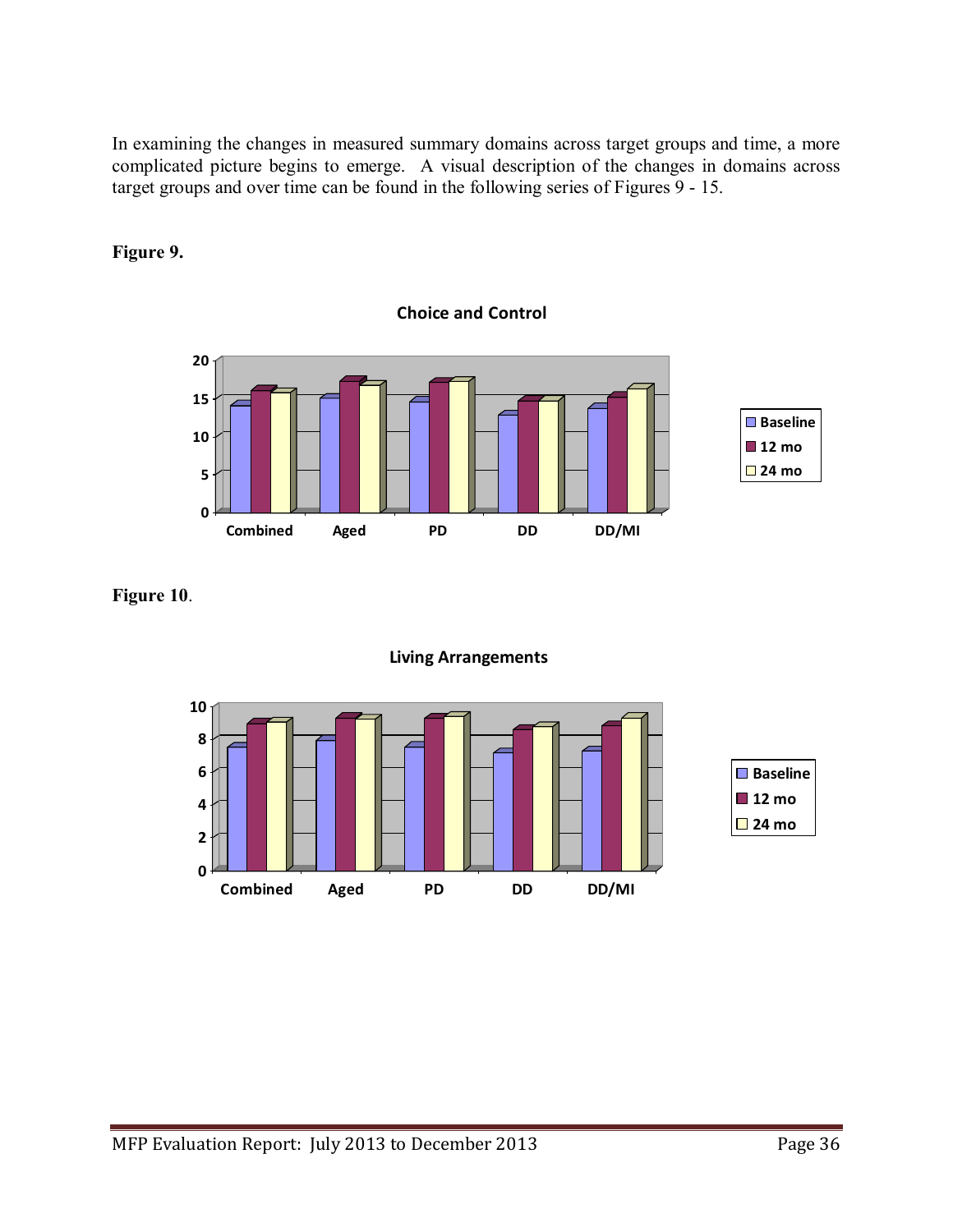## **Figure 11.**



**Satisfaction**

**Figure 12.** 



**Community Integration**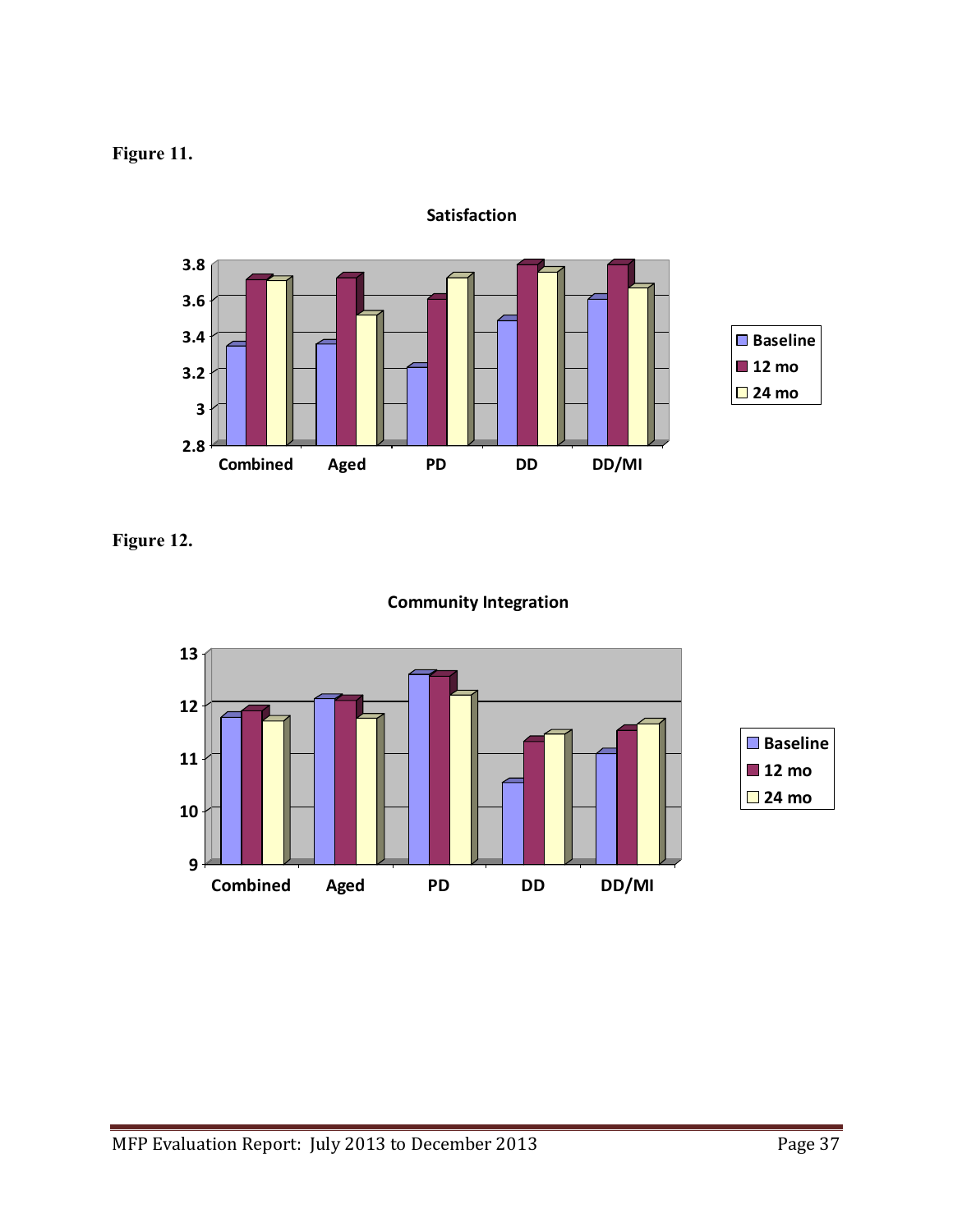## **Figure 13.**



**Respect and Dignity**

**Figure 14.** 



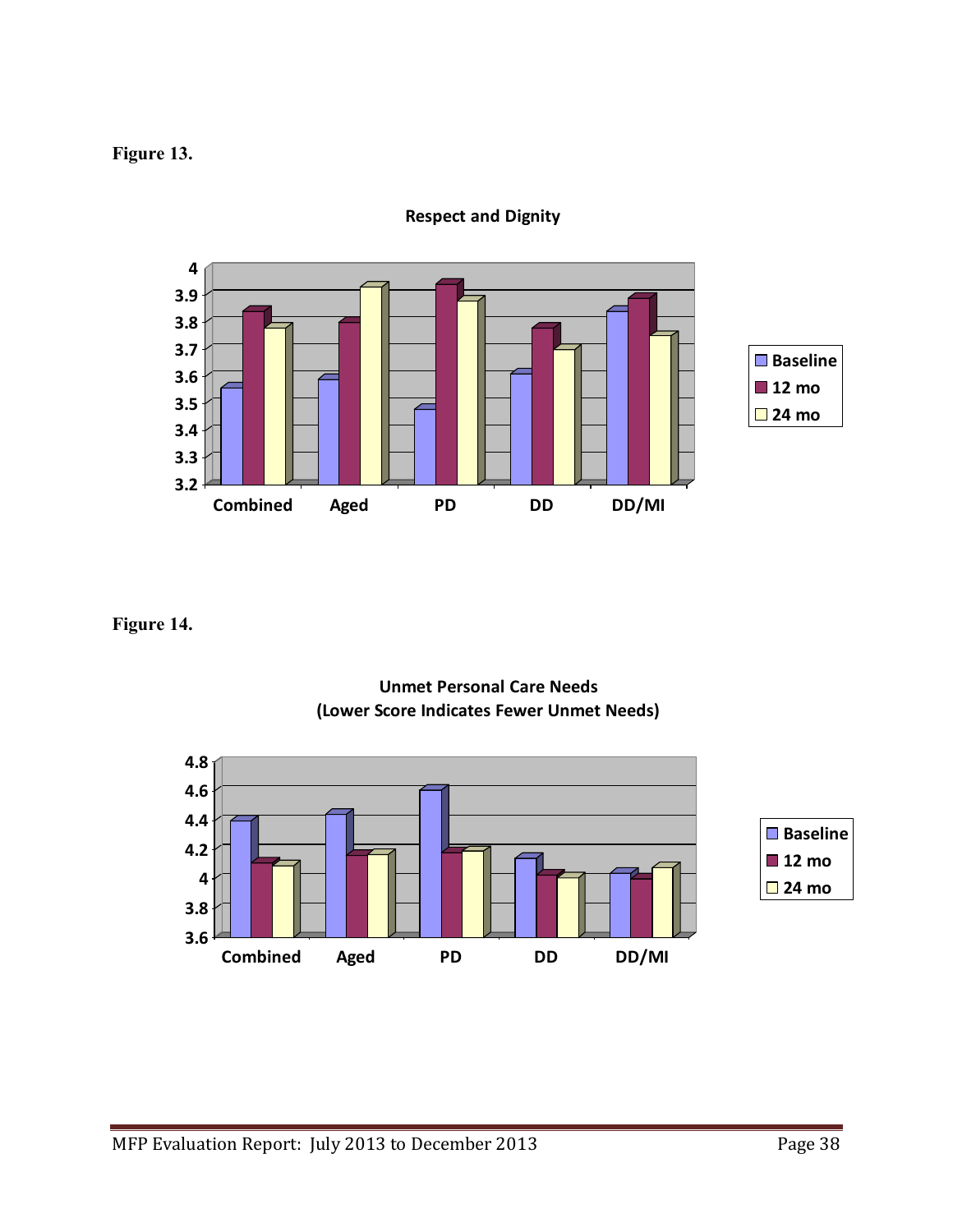Figure 15.



**Mood & Health Concerns**

A summary of the significance or changes in domain scores across target groups and over time can be found in the following table (See Table 9). An analysis of the change in domain scores from baseline to the first year follow-up indicated that significant changes were reported for all MO MFP participants on: Living Arrangement, Personal Care Needs, Respect and Dignity, Choice and Control, Community Integration & Inclusion and Satisfaction. Mood & Health Concerns was the only domain where MFP participants did not report significant improvement from Baseline assessment to the 12 month follow-up report.

Different patterns are noted when examining MO MFP participants in their respective target group. At the 12 month follow-up, significant improvements in *life satisfaction* were reported for all target groups except those persons in the co-morbid DD/MI group. When surveyed at the two year follow-up, significant improvements in *life satisfaction* were maintained for those in the physically disabled and DD groups. Non-significant improvements were reported for those in the Aged and co-morbid DD/MI groups.

For the domain of *living arrangements*, all target groups reported significant improvements at both the one and two year follow-up assessments. A similar pattern of improvements was found for the domain of *choice and control* across all target groups for the 12 and 24 month follow-up surveys.

Individuals in the physically disabled and the DD target groups were the only groups that reported a significant increase in being treated with *respect and dignity* at the one year follow-up At the two year assessment, only those in the physically disabled groups continued to report a significant improvement from the start of the program in being treated with *respect and dignity*. However, those persons in the Aged group now reported a significant improvement in their being treated with *respect and dignity* from the baseline period to the 24 month follow-up assessment.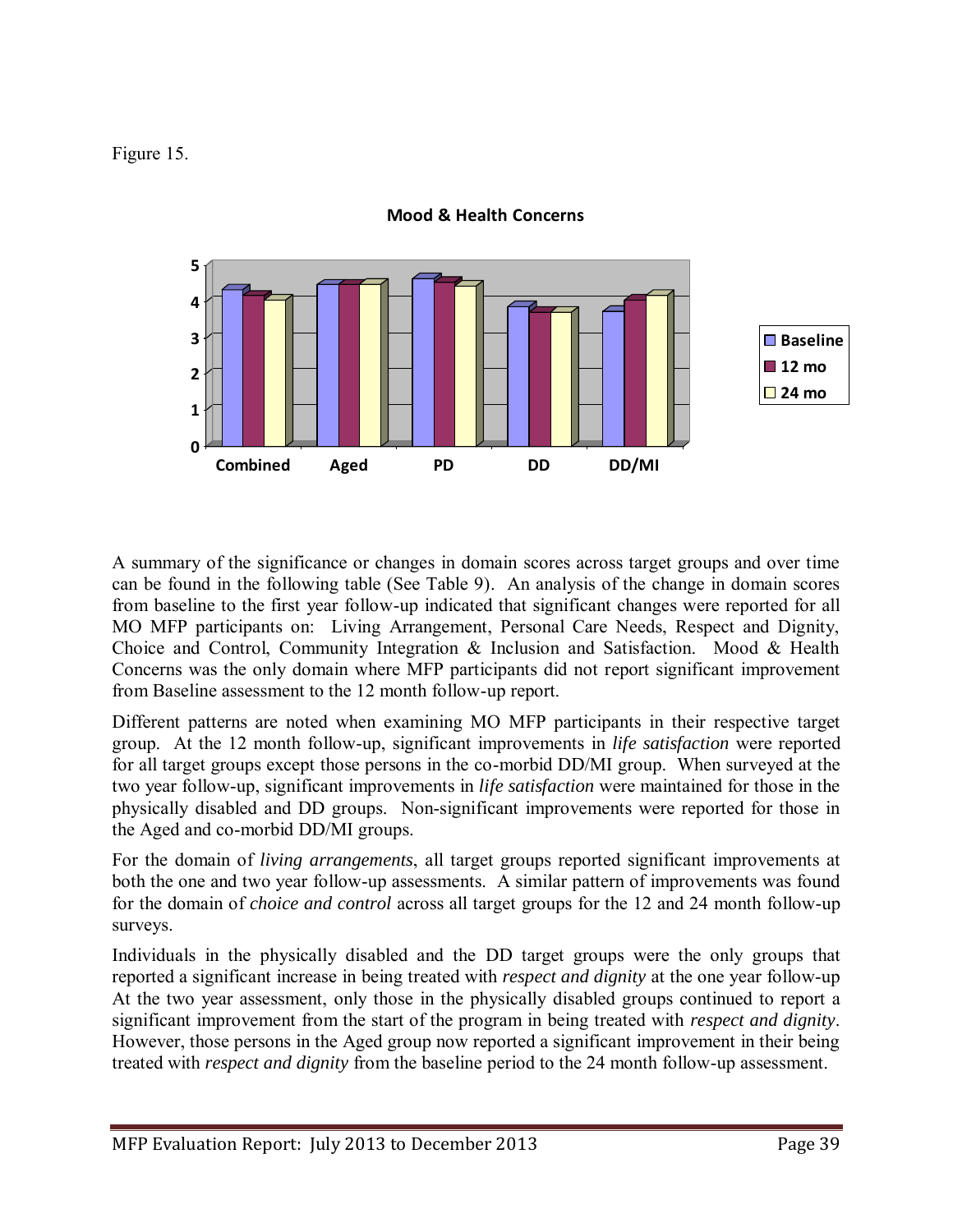At the one year assessment, persons in the Aged and physically disabled groups reported significant improvements in meeting *personal care needs*. No significant improvement in *personal care needs* was reported by those in the DD and the co-morbid DD/MI groups. Only those in the physically disabled group continued to indicate an improvement in having their *personal care needs* met at the 24 month survey.

For the domain of *community integration*, only those in the DD target group reported a significant improvement at the one year follow-up. This pattern of improvement was found again at the two year assessment.

No significant improvements across target groups were reported in the area of *mood and health concerns* at either the one or two year assessments. This failure to find significant improvements in this domain was true for all four target groups involved in the MO MFP program.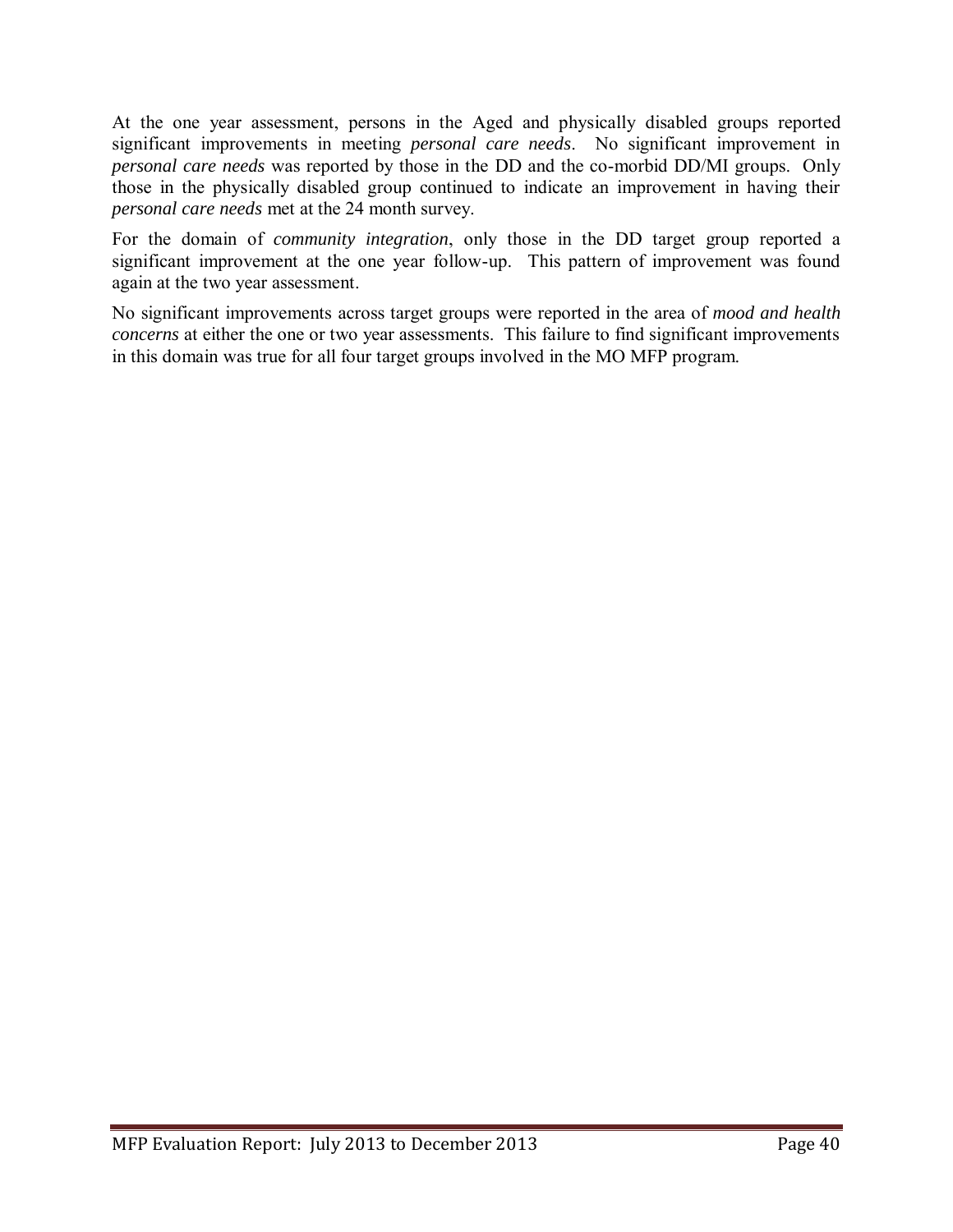### **Table 9.**

|                              | All<br><b>Participants</b> | Elderly   | <b>PD</b> | <b>DD</b> | DD/MI     |
|------------------------------|----------------------------|-----------|-----------|-----------|-----------|
|                              |                            |           |           |           |           |
| <b>Life Satisfaction</b>     |                            |           |           |           |           |
| Baseline vs 12 mo            | ***                        | ***       | ***       | ***       | <b>NS</b> |
| Baseline vs 24 mo            | ***                        | <b>NS</b> | $***$     | $***$     | <b>NS</b> |
| <b>Living Arrangement</b>    |                            |           |           |           |           |
| Baseline vs 12 mo            | $***$                      | ***       | $***$     | ***       | $**$      |
| Baseline vs 24 mo            | $***$                      | ***       | ***       | ***       | **        |
| <b>Choice and Control</b>    |                            |           |           |           |           |
| Baseline vs 12 mo            | ***                        | ***       | ***       | ***       | $\ast$    |
| Baseline vs 24 mo            | ***                        | $\ast$    | ***       | ***       | $***$     |
| <b>Respect and Dignity</b>   |                            |           |           |           |           |
| Baseline vs 12 mo            | ***                        | <b>NS</b> | ***       | $\ast$    | <b>NS</b> |
| Baseline vs 24 mo            | $\ast$                     | $\ast$    | $***$     | <b>NS</b> | <b>NS</b> |
| <b>Personal Care</b>         |                            |           |           |           |           |
| Baseline vs 12 mo            | ***                        | ***       | ***       | <b>NS</b> | <b>NS</b> |
| Baseline vs 24 mo            | ***                        | <b>NS</b> | ***       | <b>NS</b> | <b>NS</b> |
| <b>Community Integration</b> |                            |           |           |           |           |
| Baseline vs 12 mo            | **                         | <b>NS</b> | <b>NS</b> | ***       | <b>NS</b> |
| Baseline vs 24 mo            | <b>NS</b>                  | <b>NS</b> | <b>NS</b> | ***       | <b>NS</b> |
| <b>Mood and Health</b>       |                            |           |           |           |           |
| Baseline vs 12 mo            | <b>NS</b>                  | <b>NS</b> | <b>NS</b> | <b>NS</b> | <b>NS</b> |
| Baseline vs 24 mo            | <b>NS</b>                  | <b>NS</b> | <b>NS</b> | <b>NS</b> | <b>NS</b> |

| Significant Differences Between Assessments: Quality of Life Measures by Target Group |  |  |
|---------------------------------------------------------------------------------------|--|--|
|---------------------------------------------------------------------------------------|--|--|

\* p < .05

\*\*\*  $p < .001$ 

NS = Not Significant

<sup>\*\*</sup> p < .01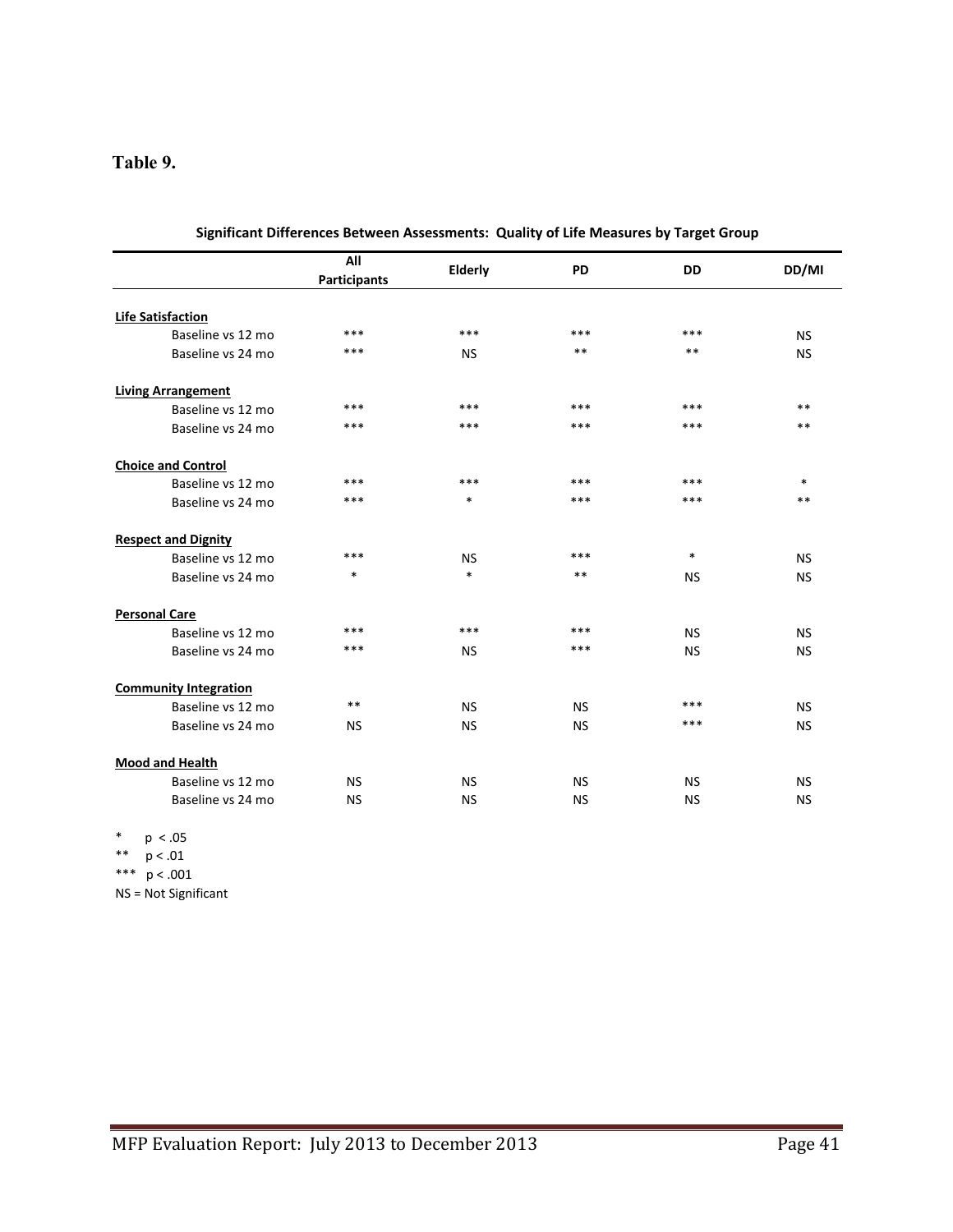**Area 6:** Persons eligible to participate in MFP and who decline or those persons enrolled in MFP and who cease participation in MFP will be evaluated to determine the reasons for their decisions. Individuals who die while participating in MFP will also have their cause of death examined.

**Objective 6a**: Rates of re-institutionalization of MFP participants and reasons cited.

Of the individuals currently enrolled in the MO MFP project, a total of 54 persons were reinstitutionalized from July to December 2013. Of these, 43 MFP participants required a reinstitutionalization of 30 days or less: 23 were physically disabled but non-Aged, 10 were aged, 8 were in the DD group and two were in the DD/MI group. For this reporting period five individuals required a re-institutionalization greater than 30 days. Here, three persons were in the Aged target group and one individual in the DD group and another person in the PD group. Four persons in the PD group and two in the DD group were re-institutionalized with a length of stay as yet unknown. The majority of persons, who chose or had to return to an institutionalized setting, either did so for health related issues that did not allow them to remain in the community or because they had Medicaid spend-down issues.

**Objective 6b**: Frequency of deaths of MFP participants and reasons cited.

For the time period covered by this evaluation, there were nine reported deaths for individuals participating in the Missouri MFP program. One person died of natural causes; one died of cancer; one was listed as a suicide; and six individuals had no listed cause of death.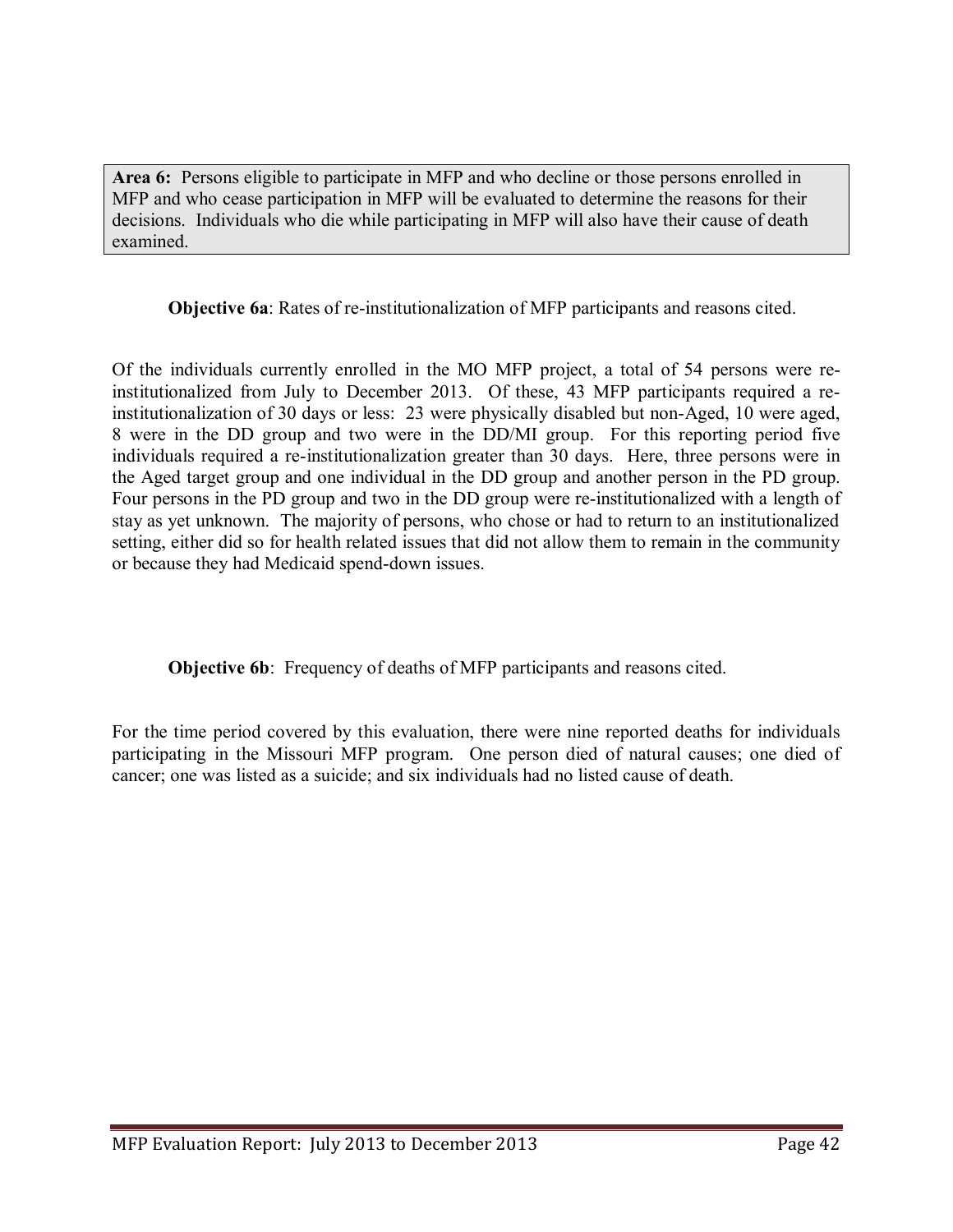#### **Missouri Money Follows the Person Semi-Annual Evaluation Report – July to December 2013 Summary**

For this reporting period, the Missouri Money Follows the Person: My Life, My Way, My Community MO (MFP) has continued to encounter problems in making community transitions. The number of transitions reported is behind the optimal number that would allow the MO MFP to achieve the 2013 target goal. Available data suggest that the target group with the greatest shortfall in returning to the community is the Aged. The implementation of the Section Q website accompanied by training for nursing home staff on the administration of Section O was hoped to aid the Mo MFP project in achieving transition goals. At the time of this report, this desired effect is not noticed and the MO MFP staff is intending increase outreach efforts to nursing homes in an effort reach transition goals.

The DDD continues to work on approaches to obtain guardianship consent to better transition their population. The DHSS continues to provide continuity of care upon transition. DHSS has also worked to create and maintain option counseling transition coordinator services to help assist in transitions.

The state of Missouri continues to show a shift in monetary funding from institutions to HCBS for this reporting period. One continuing area of concern and a primary impediment to community transitions is that of housing. Affordable housing continues to be difficult to obtain and local housing agencies have been reluctant to dedicate any housing slots specifically for MFP participants. To help address this shortfall, the state MFP Director will continue to work with housing agencies to develop housing approaches that will benefit MFP participants.

During this reporting period, 79 MFP participants choose to self-direct their support services with the majority in the non-Aged, physical disability target group (N=54). Available data indicated that four persons in the non-Aged physical disabled target group and six individuals in the Aged target group dis-enrolled from the self-direction option of the MO MFP program.

There have been 54 persons in the MO MFP program that needed to be re-institutionalized during this reporting period. Most  $(N=43)$  were for less than 30 days. The majority of persons, who chose or had to return to an institutionalized setting, either did so for health related issues that did not allow them to remain in the community or for deterioration in cognitive functioning.

The results from the one and two year QoLS suggest that the MO MFP program has mostly achieved the goal of returning qualified individuals to the community and improving the quality of life for these participants. MO MFP participants have reported significant improvements in their living arrangements, life satisfaction, and choice and control over their lives that have been sustained over a two year time period.

Some of the domains measured by the QoLS have shown mixed results that have varied over time and across target groups. Persons leaving nursing facilities such as those in the Aged and physically disabled groups have reported significant improvements in their personal care upon returning to the community. However only those in the PD group sustained this improvement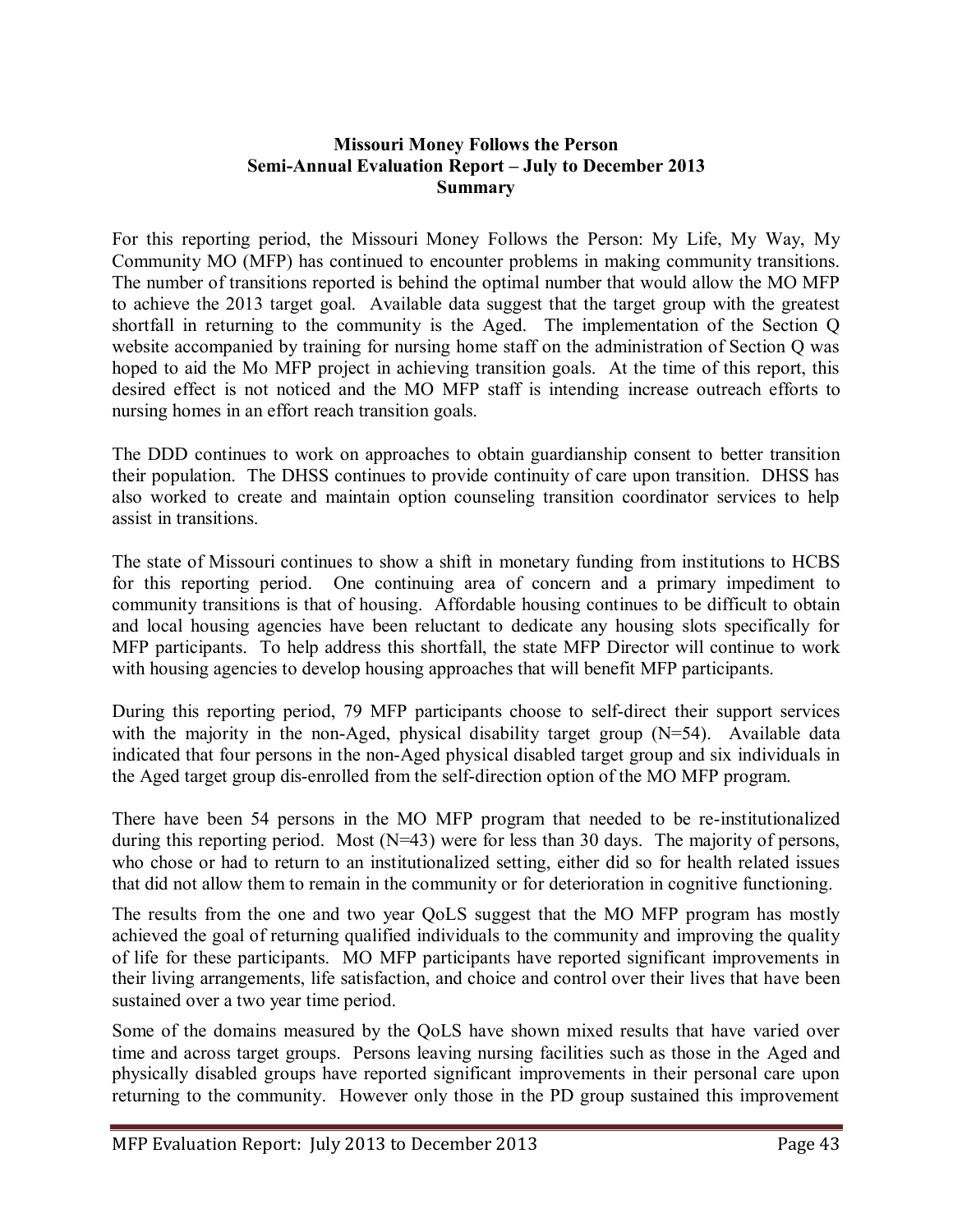over a two year period. Individuals in the DD and DD/MI groups failed to report such changes at either assessment.

In the area of being treated with respect and dignity, persons in the PD group reported the strongest and most consistent improvement at both the one and two year assessments. Those in the Aged group reported significant improvement from the baseline measure only on the second year survey. Persons in the DD group reported improvement on the 12 month survey but not on the 24 month follow-up. No changes were found for those in the DD/MI group.

The only group that reported a significant improvement in community integration was the DD group. Here they reported and improvement that was maintained over the two year time period. The failure of the other groups to show gains in this domain suggest that they may have access to a system or process that is not currently available to the others and this might warrant a closer examination of how others are being integrated into their communities.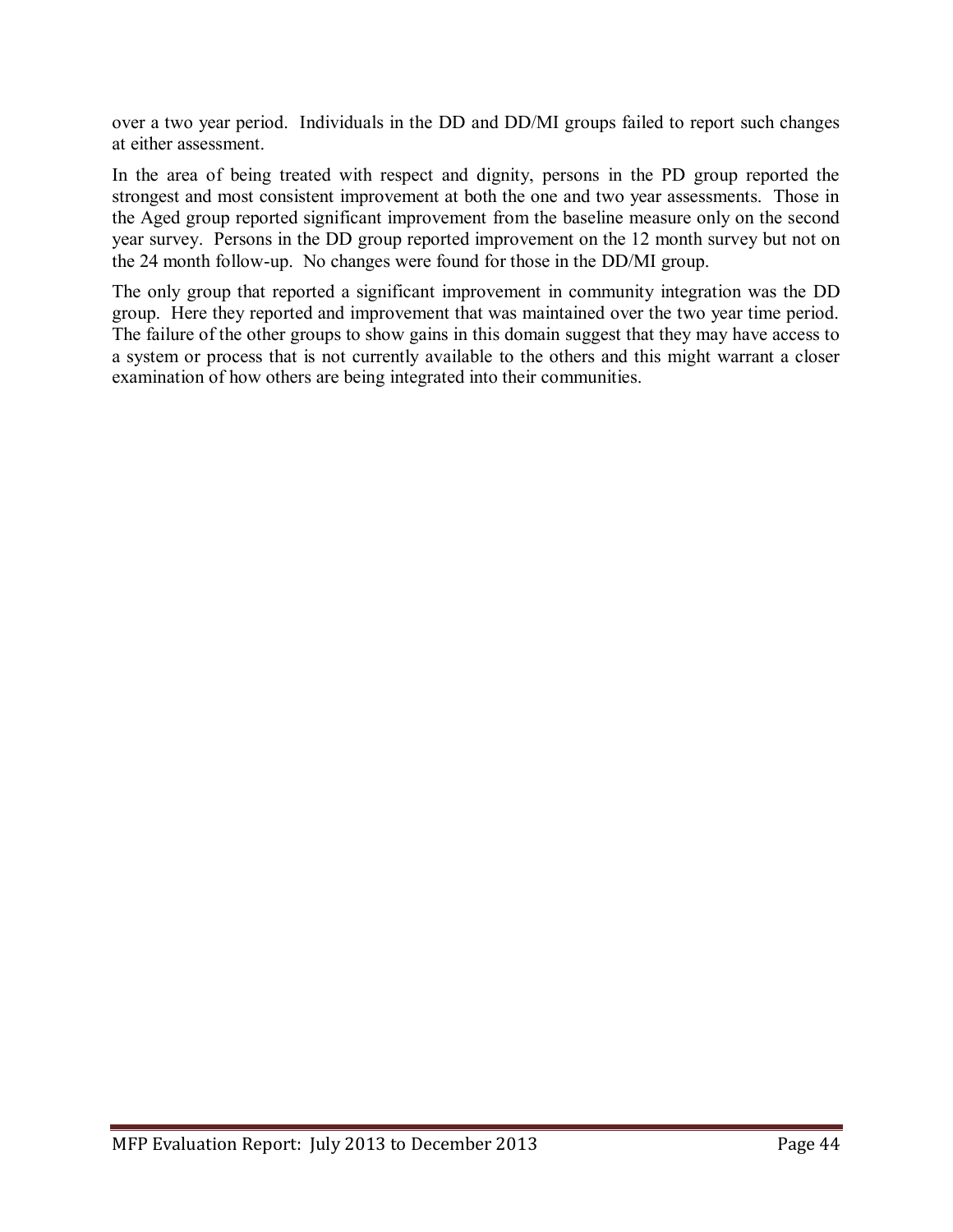# **APPENDIX A**

# **EVALUATION OVERVIEW**

This semi-annual report for the evaluation of the Missouri Money Follows the Person Demonstration (MO MFP) covers the 6-month period from June 2013 through December 2013. The evaluation activities described in this report align with the (a) evaluation plan that was submitted to the Centers for Medicare and Medicaid Service (CMS) and (b) the required semiannual reporting format.

### **Evaluation Plan**

The evaluation plan was developed in collaboration between Tom McVeigh, Robert Doljanac and the MO MFP project staff. During the planning phase, project work teams developed a strategic plan including specific activities and relevant data sources. The evaluation plan was designed to complement the strategic plan such to inform the implementation process and outcomes. Overall, the evaluation plan details, by grant objective, the evaluation processes, measures, and data sources.

Given the integrated nature of the data comprising the evaluation of the Missouri Money Follows the Person Demonstration, implementation of the evaluation plan has involved collaboration across many partners within the Departments of Mental Health (DMH), Social Services (DSS) and Health and Senior Services (DHSS).

The evaluation plan includes both a process and outcome evaluation. The purpose of the process evaluation is to:

- Determine the perceptions of the stakeholders about the planning and implementation of the projects,
- Determine the extent to which the implementation of the grant follows proposed protocols,
- Document changes to grant processes and reasons for changes, and
- Record participation from various stakeholders in grant activities and decision-making.

The outcome evaluation involves:

- Integrating existing data sources contributing to the understanding of the effects of the grant processes on the quality of life for people with disabilities,
- Examining the usefulness of current data systems, and
- Measuring stakeholder perspectives of outcomes and document their personal experiences.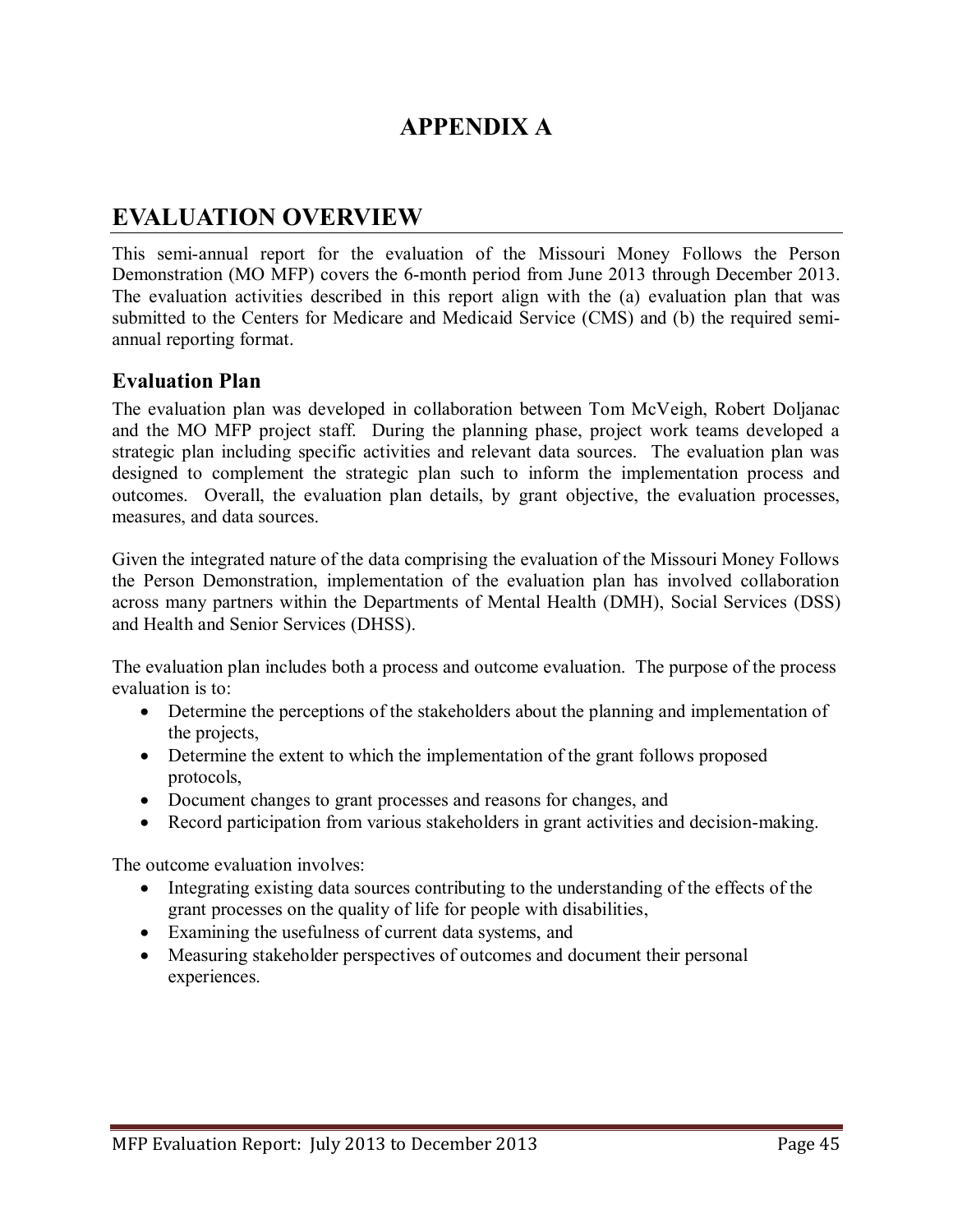# **Evaluation Methodology**

## **Table 10.**

|    | Area #1: The MFP Project will establish practices and policies to screen, identify, and assess persons who are candidates for transitioning<br>into the community through the MFP Project. |                                                                                  |                                                 |                                                                                  |                 |  |  |  |
|----|--------------------------------------------------------------------------------------------------------------------------------------------------------------------------------------------|----------------------------------------------------------------------------------|-------------------------------------------------|----------------------------------------------------------------------------------|-----------------|--|--|--|
|    |                                                                                                                                                                                            |                                                                                  |                                                 |                                                                                  |                 |  |  |  |
|    | <b>Outcome</b>                                                                                                                                                                             | Data Elements for                                                                | Information / Data                              | Entity / Agency                                                                  | Frequency of    |  |  |  |
|    |                                                                                                                                                                                            | Measure                                                                          | Source(s)                                       | providing data                                                                   | Data Collection |  |  |  |
| a. | Changes in policies $\&$ procedures relevant to<br>persons in each target group                                                                                                            | Related policies and<br>procedures                                               | Interviews and Dept.<br>Policy Reports          | Dept. of Mental Health<br>& CPS<br>Dept. of Health and<br><b>Senior Services</b> | Semi-Annual     |  |  |  |
|    |                                                                                                                                                                                            |                                                                                  |                                                 |                                                                                  |                 |  |  |  |
| b. | Number in each target group who choose to<br>participate and those who actually transition                                                                                                 | Numbers identified<br>Numbers who<br>transition<br>Reason for non-<br>transition | Annual reviews,<br>referrals, and<br>interviews | Dept. of Mental Health<br>& CPS<br>Dept. of Health and<br><b>Senior Services</b> | Semi-Annual     |  |  |  |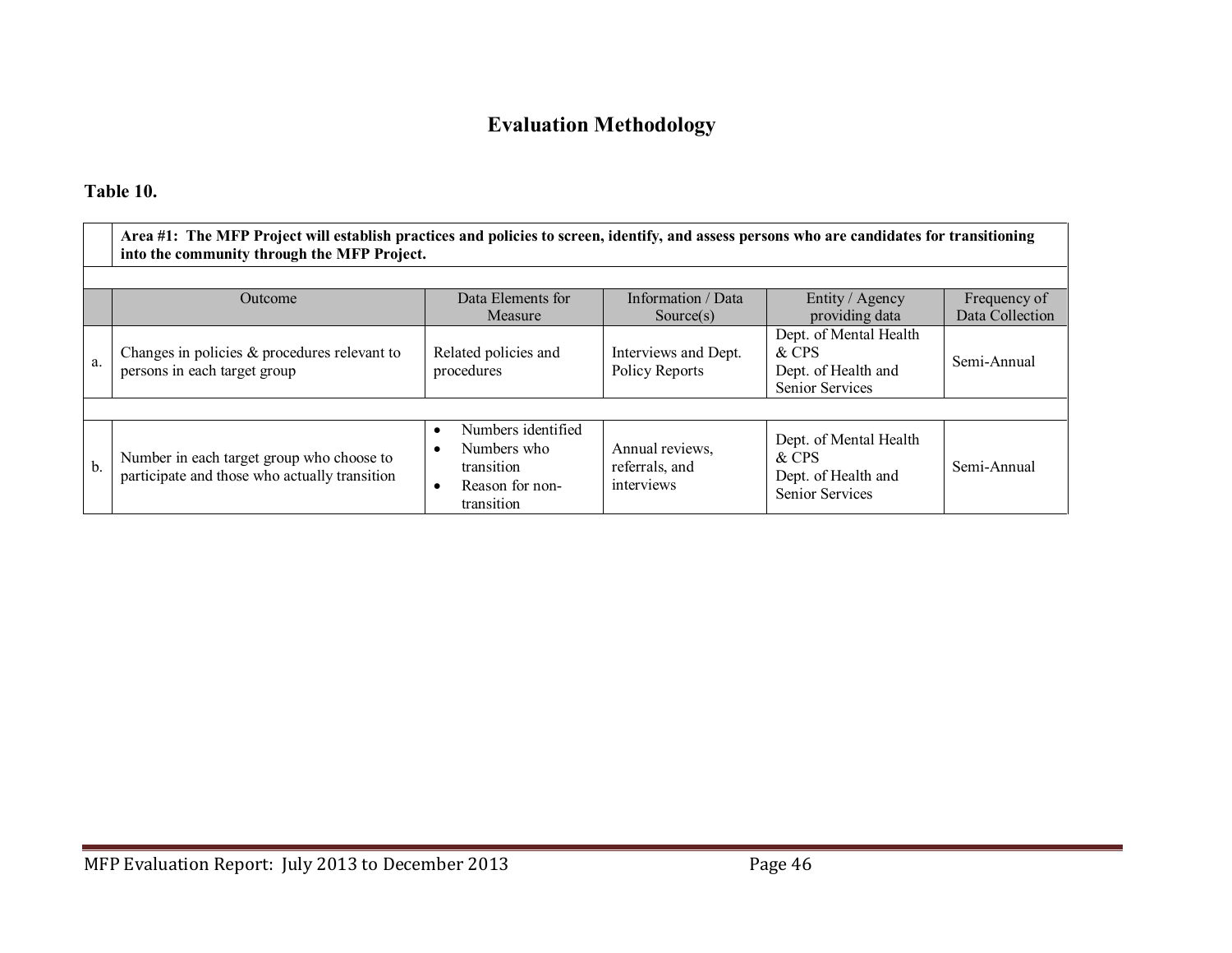## **Table 11.**

|     | Area #2: Development of flexible financing strategies or other budget transfer strategies that allow "money to follow the person".                 |                                                           |                      |                                                                          |             |  |  |  |
|-----|----------------------------------------------------------------------------------------------------------------------------------------------------|-----------------------------------------------------------|----------------------|--------------------------------------------------------------------------|-------------|--|--|--|
|     | Data Elements for<br>Information / Data<br>Entity / Agency<br>Frequency of<br>Outcome<br>Data Collection<br>providing data<br>Measure<br>Source(s) |                                                           |                      |                                                                          |             |  |  |  |
| a.  | Changes in the balance of long term care<br>funding between institutional and home and<br>community based services                                 | Long term care<br>funding<br>Institutional funding        | State budget reports | Dept. of Mental Health<br>Dept. of Health and<br><b>Senior Services</b>  | Semi-Annual |  |  |  |
|     |                                                                                                                                                    |                                                           |                      |                                                                          |             |  |  |  |
| $b$ | Increases in the number of persons funded<br>under the Medicaid waiver program                                                                     | Number of persons<br>receiving Medicaid<br>waiver funding | State data reports   | Dept. of Mental Health,<br>Dept. of Health and<br><b>Senior Services</b> | Semi-Annual |  |  |  |
|     |                                                                                                                                                    |                                                           |                      |                                                                          |             |  |  |  |
| c.  | Increases in the amount of funding for<br>demonstration services received by persons in<br>the MFP Project                                         | Demonstration services<br>funding                         | State budget reports | Dept. of Health and<br><b>Senior Services</b>                            | Semi-Annual |  |  |  |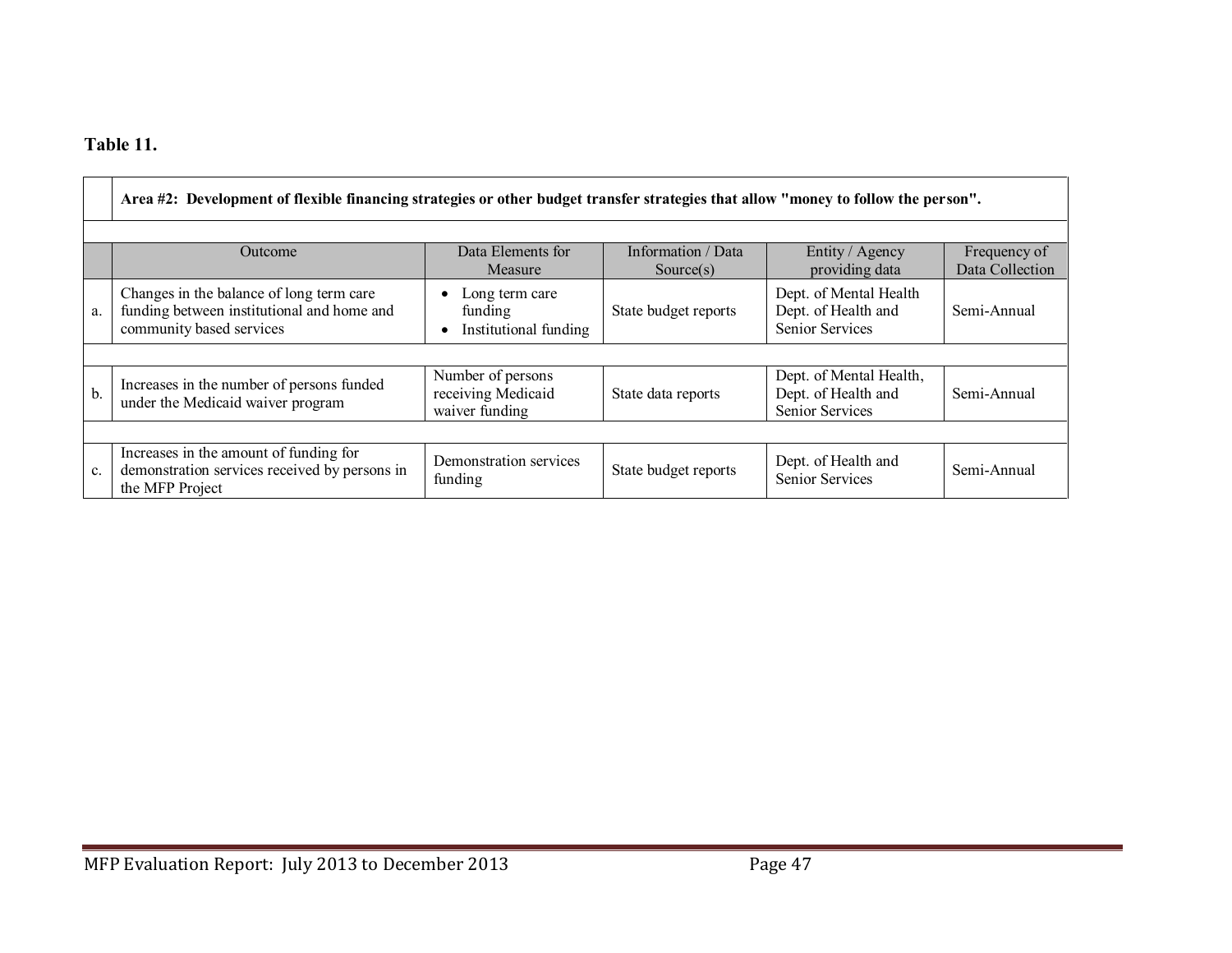## **Table 12.**

|               | Area #3: Availability and accessibility of supportive services for MFP Project Participants                                      |                                                                                                    |                                 |                                                                            |                                 |  |  |
|---------------|----------------------------------------------------------------------------------------------------------------------------------|----------------------------------------------------------------------------------------------------|---------------------------------|----------------------------------------------------------------------------|---------------------------------|--|--|
|               | Outcome                                                                                                                          | Data Elements for<br>Measure                                                                       | Information / Data<br>Source(s) | Entity / Agency providing data                                             | Frequency of Data<br>Collection |  |  |
| a.            | Level of involvement of consumers in the<br>MFP Project in transition planning and<br>delivery of services for each target group | Individual responses<br>to survey/interview<br>questions                                           | Quality of Life<br>Survey (QLS) | <b>CMS</b>                                                                 | Semi-Annual                     |  |  |
| $\mathbf b$ . | Types of housing selected by MFP<br>participants for each target group                                                           | Type housing<br>selected and received                                                              | <b>MFP</b> Data Files           | Department of Mental Health<br>Department of Health and Senior<br>Services | Semi-Annual                     |  |  |
|               | Apt. or Unit with an individual lease<br>$\bullet$<br><b>Community Based Residential Setting</b><br>$\bullet$                    |                                                                                                    |                                 |                                                                            |                                 |  |  |
|               | Home Owned or Leased by Individual<br>$\bullet$<br>or Family                                                                     |                                                                                                    |                                 |                                                                            |                                 |  |  |
| c.            | Number of MFP participants who self-<br>direct services for each target group                                                    | Number of persons<br>self-directing services                                                       | <b>MFP</b> Data Files           | Department of Mental Health<br>Department of Health and Senior<br>Services | Semi-Annual                     |  |  |
| d.            | The number of individuals who were unable<br>to transition due to lack of<br>accessible/affordable housing                       | Number of<br>individuals who were<br>unable to transition<br>due to housing                        | <b>DSS/MFP</b> Data Files       | MFP Project Staff                                                          | Semi-Annual                     |  |  |
| e.            | Types and amount of transition services,<br>including demonstration services                                                     | <b>Transition Services</b>                                                                         | <b>MFP</b> Data Files           | Department of Mental Health<br>Department of Health and Senior<br>Services | Semi-Annual                     |  |  |
| f.            | Why individuals interested in participating<br>in MFP were unable to transition into the<br>community                            | Number of<br>individuals who were<br>unable to transition<br>into the community<br>and reasons why | <b>MFP</b> Data Files           | MFP Project Staff                                                          | Semi-Annual                     |  |  |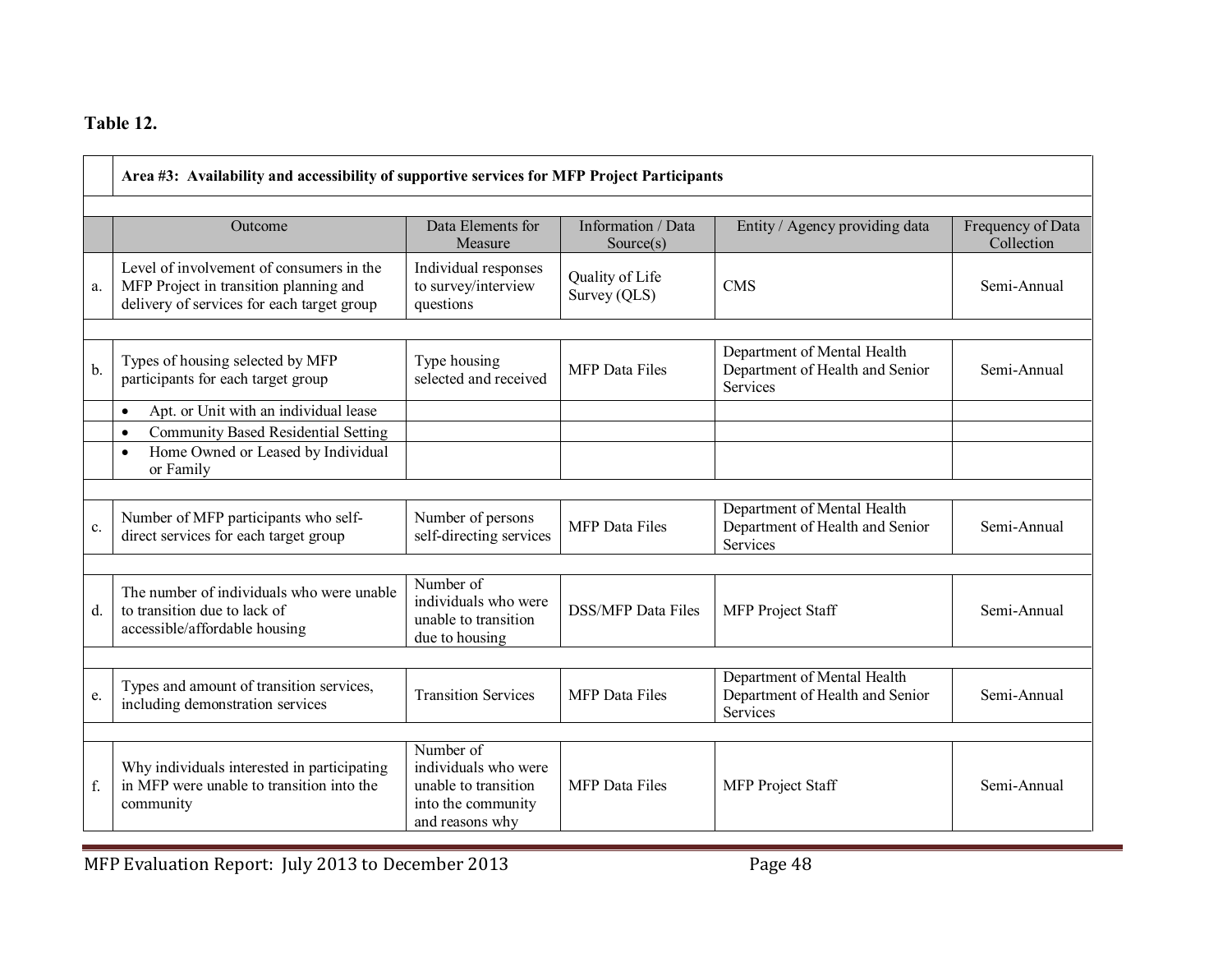## **Table 13.**

|    | Area #4: Performance of a cost analysis on support service costs for individuals participating in the MFP Project                                     |                                                                               |                                         |              |             |  |  |  |
|----|-------------------------------------------------------------------------------------------------------------------------------------------------------|-------------------------------------------------------------------------------|-----------------------------------------|--------------|-------------|--|--|--|
|    | Data Elements for<br>Information / Data<br>Entity / Agency<br>Frequency of Data<br>Outcome<br>providing data<br>Collection<br>Measure<br>Source $(s)$ |                                                                               |                                         |              |             |  |  |  |
| a. | Cost of Medicaid services prior to participation in<br><b>MFP</b>                                                                                     | Total support service<br>costs billed 12 mo. prior<br>to participating in MFP | Individual Medicaid<br>billing invoices | Mo HealthNet | Semi-Annual |  |  |  |
|    |                                                                                                                                                       |                                                                               |                                         |              |             |  |  |  |
| b. | Cost of Medicaid services after transitioning and<br>participating in MFP                                                                             | Total support service<br>costs billed 12 mo. after<br>participating in MFP    | Individual Medicaid<br>billing invoices | Mo HealthNet | Semi-Annual |  |  |  |

## **Table 14.**

|    | Area #5: Development of policies and practices to improve quality management systems to monitor services and supports provided to<br>participants in the MFP Project |                                                       |                                            |            |             |  |  |
|----|----------------------------------------------------------------------------------------------------------------------------------------------------------------------|-------------------------------------------------------|--------------------------------------------|------------|-------------|--|--|
|    | Data Elements for Measure<br>Information / Data<br>Frequency of Data<br>Entity / Agency<br><b>Outcome</b><br>providing data<br>Collection<br>Source $(s)$            |                                                       |                                            |            |             |  |  |
| a. | Level of satisfaction with home<br>and community based services<br>including living arrangements                                                                     | Individual responses to<br>survey/interview questions | MFP participants<br>completing QoLS        | <b>CMS</b> | Semi-Annual |  |  |
|    |                                                                                                                                                                      |                                                       |                                            |            |             |  |  |
| b. | Changes in quality of life                                                                                                                                           | Individual responses to<br>survey/interview questions | <b>MFP</b> Participants<br>completing QoLS | <b>CMS</b> | Semi-Annual |  |  |